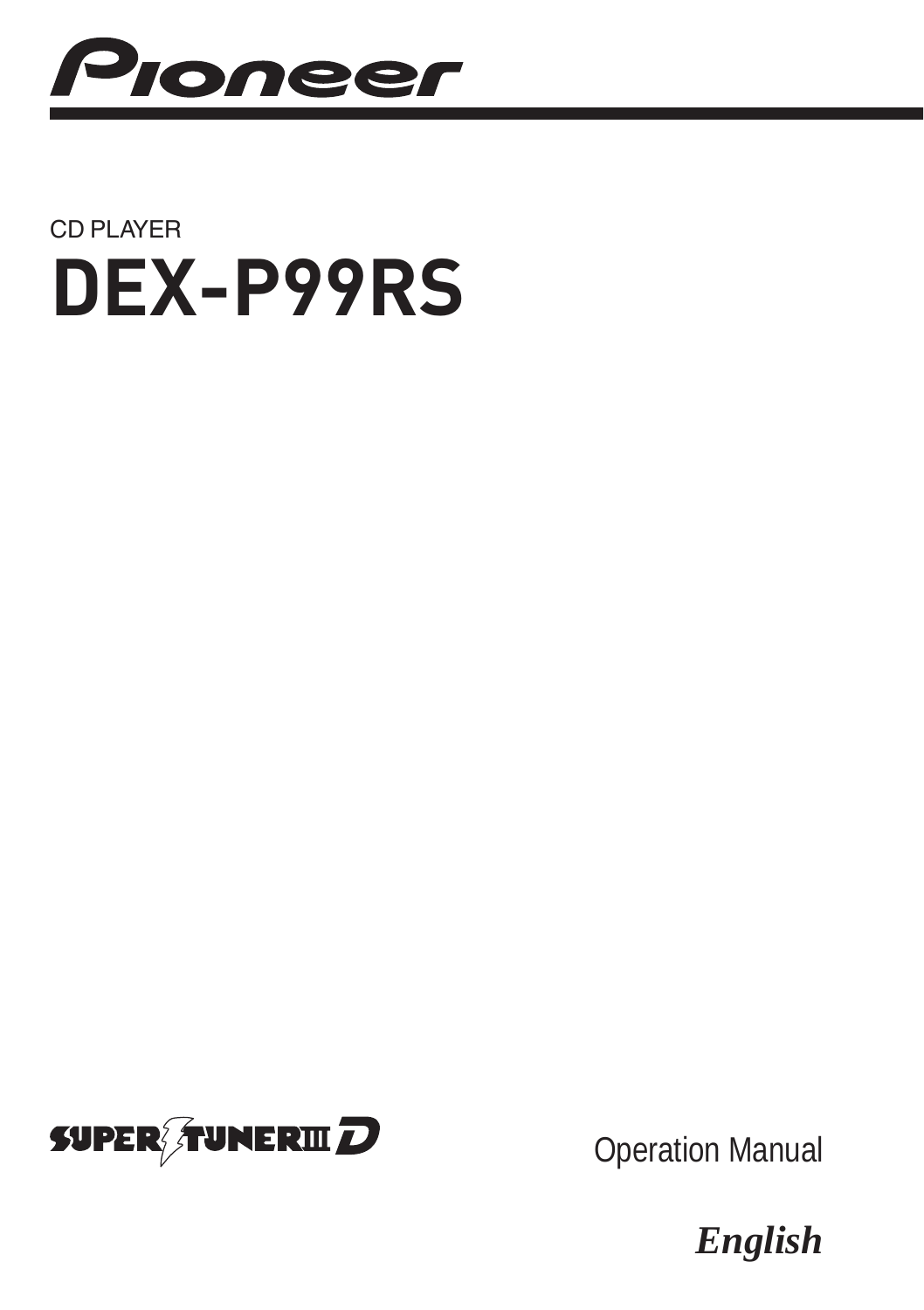## <span id="page-1-0"></span>**Contents**

# Thank you for purchasing this PIONEER product.

Please read through this manual before using the product for the first time, to ensure proper use. After reading, please keep the manual in a safe and accessible place for future reference.

#### **GD** [Before You Start](#page-4-0) [About this unit](#page-4-0) 5

[About this manual](#page-4-0) 5 [Features](#page-4-0) 5 [Visit our website](#page-4-0) 5 [In case of trouble](#page-5-0)  $6$ [Protecting your unit from theft](#page-5-0) 6  $-$  [Removing the front panel](#page-5-0) 6 – [Attaching the front panel](#page-5-0)  $\theta$ [Resetting the microprocessor](#page-5-0) 6 [Reverse mode](#page-6-0) 7 [Use and care of the remote control](#page-6-0) 7  $-$  [Installing and removing the battery](#page-6-0)  $7$ – [Using the remote control](#page-6-0)  $\overline{\mathbf{7}}$ [Operating this unit](#page-8-0) What'[s what](#page-8-0)  $9$  $-$  [Head unit](#page-8-0)  $9$ – [Steering remote control](#page-8-0) 9 [Basic Operations](#page-9-0) 10 – [Power ON/OFF](#page-9-0) 10  $-$  [Selecting a source](#page-9-0)  $10$  $-$  [Loading a disc](#page-10-0) 11  $-$  [Adjusting the volume](#page-10-0)  $11$ [Tuner](#page-11-0) 12 – [Basic Operations](#page-11-0) 12 – [Storing and recalling broadcast](#page-11-0) [frequencies](#page-11-0) 12 – [Introduction to advanced](#page-11-0) [operations](#page-11-0) 12 – [Storing the strongest broadcast](#page-12-0) [frequencies](#page-12-0) 13  $-$  [Tuning in strong signals](#page-12-0) 13 [Built-in CD Player](#page-12-0) 13

- [Basic Operations](#page-12-0) 13
- $-$  [Displaying text information on disc](#page-13-0) 14
- [Selecting tracks from the track title](#page-13-0)
	- [list](#page-13-0) 14
- [Selecting files from the file name](#page-14-0) [list](#page-14-0) 15
- [Introduction to advanced](#page-14-0) [operations](#page-14-0) 15
- $-$  [Selecting a repeat play range](#page-14-0) 15
- $-$  [Playing tracks in random order](#page-14-0) 15
- $-$  [Scanning folders and tracks](#page-15-0) 16
- $-$  [Pausing playback](#page-15-0) 16
- $-$  [Using disc title functions](#page-15-0) 16
- [Playing songs in a USB storage device](#page-16-0) 17
	- [Basic Operations](#page-16-0) 17
	- [Displaying text information of an audio](#page-16-0) [file](#page-16-0) 17
	- [Selecting files from the file name](#page-16-0) [list](#page-16-0) 17
	- [Introduction to advanced](#page-17-0) [operations](#page-17-0) 18
- [Playing songs on iPod](#page-18-0) 19
	- [Basic Operations](#page-18-0) 19
	- $-$  [Browsing for a song](#page-18-0) 19
	- [Displaying text information on](#page-19-0)  $i$ Pod 20
	- [Introduction to advanced](#page-19-0) [operations](#page-19-0) 20
	- [Playing songs in a random order](#page-20-0) [\(shuffle\)](#page-20-0) 21
	- [Playing all songs in a random order](#page-20-0) [\(shuffle all\)](#page-20-0) 21
	- [Playing songs related to the currently](#page-20-0) [playing song](#page-20-0) 21
	- [Operating this unit](#page-20-0)'s iPod function [from your iPod](#page-20-0) 21
	- $-$  [Changing audiobook speed](#page-21-0) 22

### <sup>6</sup> [Audio Adjustments](#page-22-0)

[Operation modes](#page-22-0) 23

- $-$  [Adjusting the audio easily](#page-22-0) 23
- [Adjusting the audio finely](#page-22-0)  $23$
- [Extra functions](#page-22-0) 23
- [Introduction of audio adjustments](#page-22-0) 23

2  $)$  En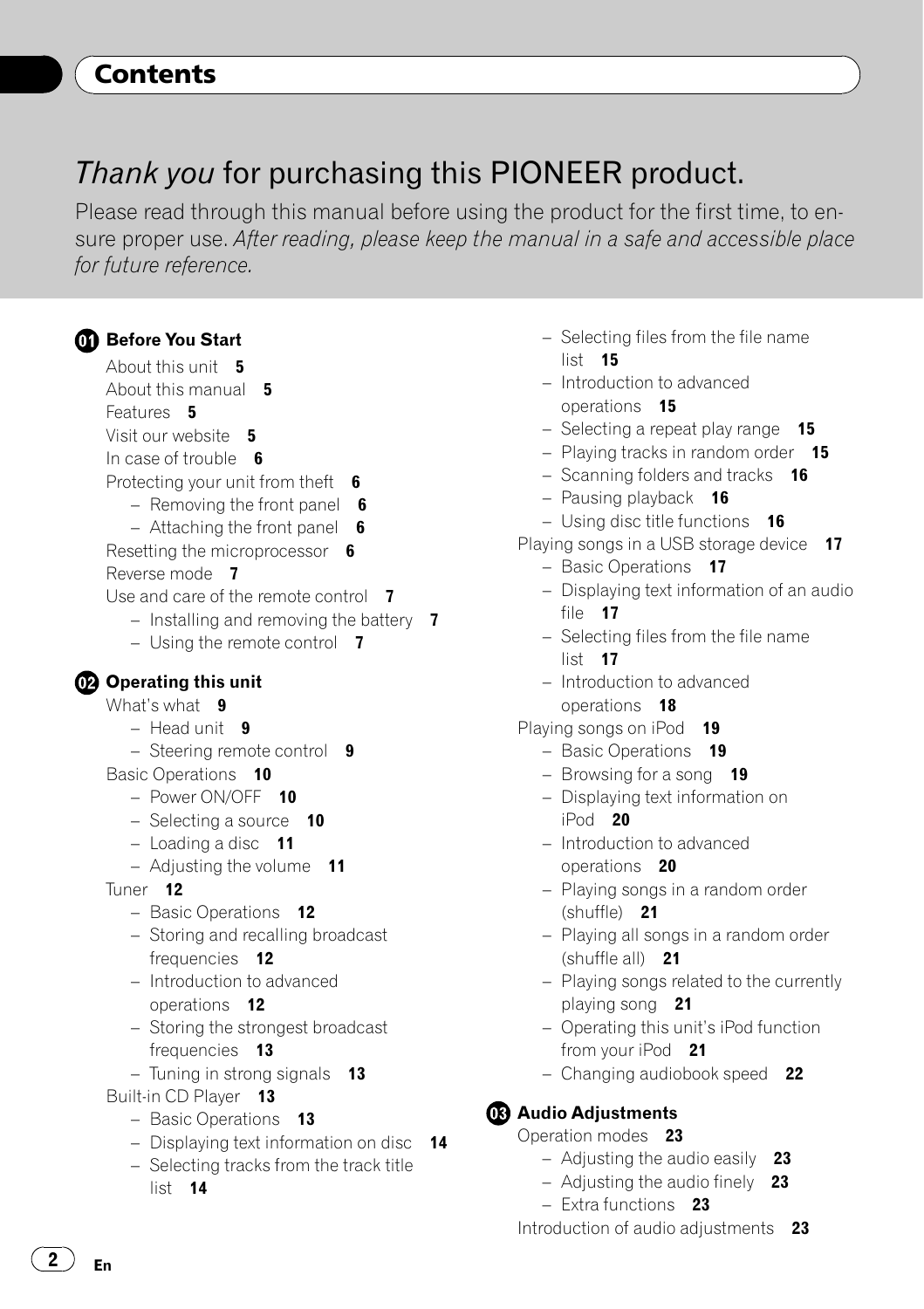## Contents

- [Switching left and right channel](#page-23-0) 24 [Using balance adjustment](#page-23-0) 24 [Using the position selector](#page-23-0) 24 [About the network function](#page-23-0) 24  $-$  [Adjustable parameters](#page-24-0) 25 – [Points concerning network](#page-24-0) [adjustments](#page-24-0) 25 – [Muting the speaker unit \(filter\)](#page-25-0)  $26$  $-$  [Adjusting network](#page-25-0) 26 [Using the time alignment](#page-26-0) 27  $-$  [Adjusting the time alignment](#page-27-0) 28 [Recalling or copying equalizer curves](#page-27-0) 28 – [Recalling the equalizer curve](#page-27-0)  $28$ – [Copying the equalizer curve](#page-28-0)  $29$ [Fine-adjusting equalizer curve](#page-28-0) 29 [Using the auto-equalizer](#page-28-0) 29 [Using the sound retriever](#page-29-0) 30 [Adjusting loudness](#page-29-0) 30 [Adjusting source levels](#page-29-0) 30 [Auto TA and EQ \(auto-time alignment and](#page-29-0) [auto-equalizing\)](#page-29-0) 30 – [Before operating the auto TA and EQ](#page-30-0) [function](#page-30-0) 31 – Carrying out auto TA and  $EQ = 32$ **1** [Initial Settings](#page-33-0) [Adjusting initial settings](#page-33-0) 34 [Selecting the display language](#page-33-0) 34 [Setting the speakers](#page-33-0) 34 [Setting the clock](#page-34-0) 35 [Setting the FM tuning step](#page-34-0)  $35$ [Setting the AM tuning step](#page-34-0)  $35$ 
	- [Switching the warning tone](#page-34-0) 35 [Switching the face auto open](#page-35-0) 36 [Switching the auxiliary setting](#page-35-0) 36 [Switching the dimmer setting](#page-35-0) 36 [Adjusting the brightness](#page-35-0) 36
	- [Selecting the illumination color](#page-35-0) 36
	- [Adjusting the illumination color](#page-36-0)  $37$
	- [Setting the illumination interlock](#page-36-0) 37

[Correcting distorted sound](#page-36-0)[Resetting the audio functions](#page-36-0)[Switching the sound muting/attenuation](#page-36-0)[Setting the polarity of the door operation](#page-37-0) [Setting the door mute setting](#page-37-0)[Switching the reverse mode](#page-37-0)[Switching the ever scroll](#page-38-0)[Activating the BT Audio source](#page-38-0)[Entering PIN code for Bluetooth wireless](#page-38-0) [connection](#page-38-0) 39 [Displaying system version for repair](#page-38-0)

#### **CB** [Other Functions](#page-39-0)

[Using the AUX source](#page-39-0) 40

- $-$  [About AUX1 and AUX2](#page-39-0) 40
- $-$  [AUX1 source:](#page-39-0) 40
- $-$  [AUX2 source:](#page-39-0) 40
- $-$  [Selecting AUX as the source](#page-39-0)  $40$
- $-$  [Setting the AUX title](#page-39-0)  $40$

[Turning the clock display on or off](#page-39-0)  $40$ [Using the external unit](#page-40-0) 41

- [Selecting the external unit as the](#page-40-0) [source](#page-40-0) 41
- [Basic operation](#page-40-0) 41
- [Advanced operations](#page-40-0) 41

[Using different entertainment displays](#page-40-0) 41 [Using the DF \(direct function\) button](#page-40-0) 41

#### **63 [Available accessories](#page-42-0)**

[Playing songs on iPod](#page-42-0) 43

- [Basic operation](#page-42-0) 43
- [Displaying text information on](#page-42-0) [iPod](#page-42-0) 43
- $-$  [Browsing for a song](#page-42-0) 43
- [Introduction to advanced](#page-42-0) [operations](#page-42-0) 43
- [Bluetooth Audio](#page-43-0) 44
	- [Basic Operations](#page-43-0) 44
	- [Function and operation](#page-44-0) 45

 $E_n$   $(3)$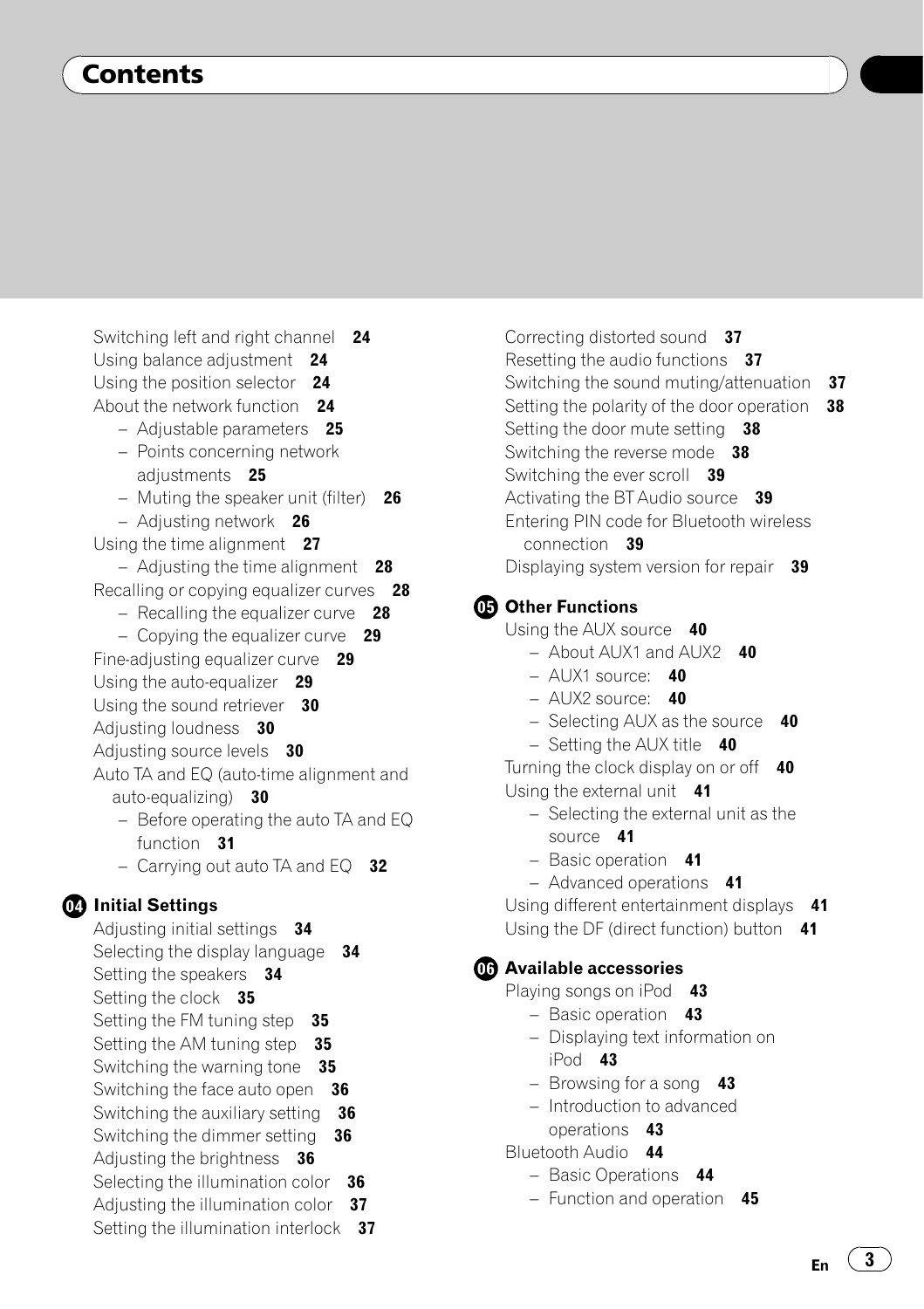- [Connecting a Bluetooth audio](#page-44-0) [player](#page-44-0) 45
- [Playing songs on a Bluetooth audio](#page-45-0) [player](#page-45-0) 46
- $-$  [Stopping playback](#page-45-0) 46
- [Disconnecting a Bluetooth audio](#page-45-0) [player](#page-45-0) 46
- [Displaying BD \(Bluetooth Device\)](#page-45-0) [address](#page-45-0) 46
- [Bluetooth Telephone](#page-45-0) 46
	- [Basic Operations](#page-45-0) 46
	- $-$  [Setting up for hands-free phoning](#page-46-0)  $47$
	- $-$  [Making a phone call](#page-46-0)  $47$
	- $-$  [Taking a phone call](#page-47-0) 48
	- $-$  [Function and operation](#page-47-0)  $48$
	- $-$  [Connecting a cellular phone](#page-48-0)  $49$
	- $-$  [Disconnecting a cellular phone](#page-48-0)  $49$
	- [Registering a connected cellular](#page-49-0) [phone](#page-49-0) 50
	- $-$  [Deleting a registered phone](#page-49-0)  $50$
	- [Connecting to a registered cellular](#page-49-0) [phone](#page-49-0) 50
	- $-$  [Using the phone book](#page-50-0)  $51$
	- [Using the call history](#page-52-0)  $53$
	- [Making a call by entering phone](#page-52-0) [number](#page-52-0) 53
	- $-$  [Clearing memory](#page-53-0) 54
	- $-$  [Setting automatic rejecting](#page-53-0) 54
	- $-$  [Setting automatic answering](#page-53-0) 54
	- $-$  [Switching the ring tone](#page-53-0)  $54$
	- [Echo canceling and noise](#page-53-0) [reduction](#page-53-0) 54
- [Multi-CD Player](#page-53-0) 54
	- [Basic Operations](#page-53-0) 54
	- $-$  [Using CD TEXT functions](#page-54-0) 55
	- [Introduction to advanced](#page-54-0) [operations](#page-54-0) 55
	- [Using compression and bass](#page-55-0) [emphasis](#page-55-0) 56
- $-$  [Using ITS playlists](#page-55-0)  $56$
- $-$  [Using disc title functions](#page-56-0) 57
- [DVD Player](#page-57-0) 58
	- $-$  [Basic Operations](#page-57-0) 58
	- [Introduction to advanced](#page-58-0) [operations](#page-58-0) 59
- [TV tuner](#page-59-0)  $60$ 
	- [Basic Operations](#page-59-0) 60
	- [Storing and recalling broadcast](#page-59-0) [stations](#page-59-0) 60
	- [Storing the strongest broadcast](#page-60-0) [stations sequentially](#page-60-0) 61

[Additional Information](#page-61-0) [Error messages](#page-61-0) 62 [Understanding auto TA and EQ error](#page-62-0) [messages](#page-62-0) 63 [Handling guideline of discs and player](#page-63-0) 64 [DualDiscs](#page-63-0) 64 [Handling guideline of USB storage device](#page-63-0) [and this unit](#page-63-0)  $64$ [Compressed audio compatibility \(disc,](#page-64-0) [USB\)](#page-64-0) 65 – [Supplemental information of](#page-64-0) [compressed audio \(disc, USB\)](#page-64-0) 65 [Compressed audio files on the disc](#page-64-0) 65 [Compressed audio files in the USB storage](#page-65-0) [device](#page-65-0) 66 [Example of a hierarchy and playback](#page-65-0) [sequences](#page-65-0) 66 – [The sequence of audio files on the](#page-65-0) [disc](#page-65-0) 66 – [The sequence of audio files on the USB](#page-65-0) [storage device](#page-65-0) 66 [iPod](#page-65-0) 66  $-$  [iPod compatibility](#page-65-0) 66  $-$  [About handling the iPod](#page-66-0)  $67$ 

 $-$  [About iPod settings](#page-66-0) 67 [Copyright and trademark notice](#page-66-0) 67

[Specifications](#page-68-0) 69

**En**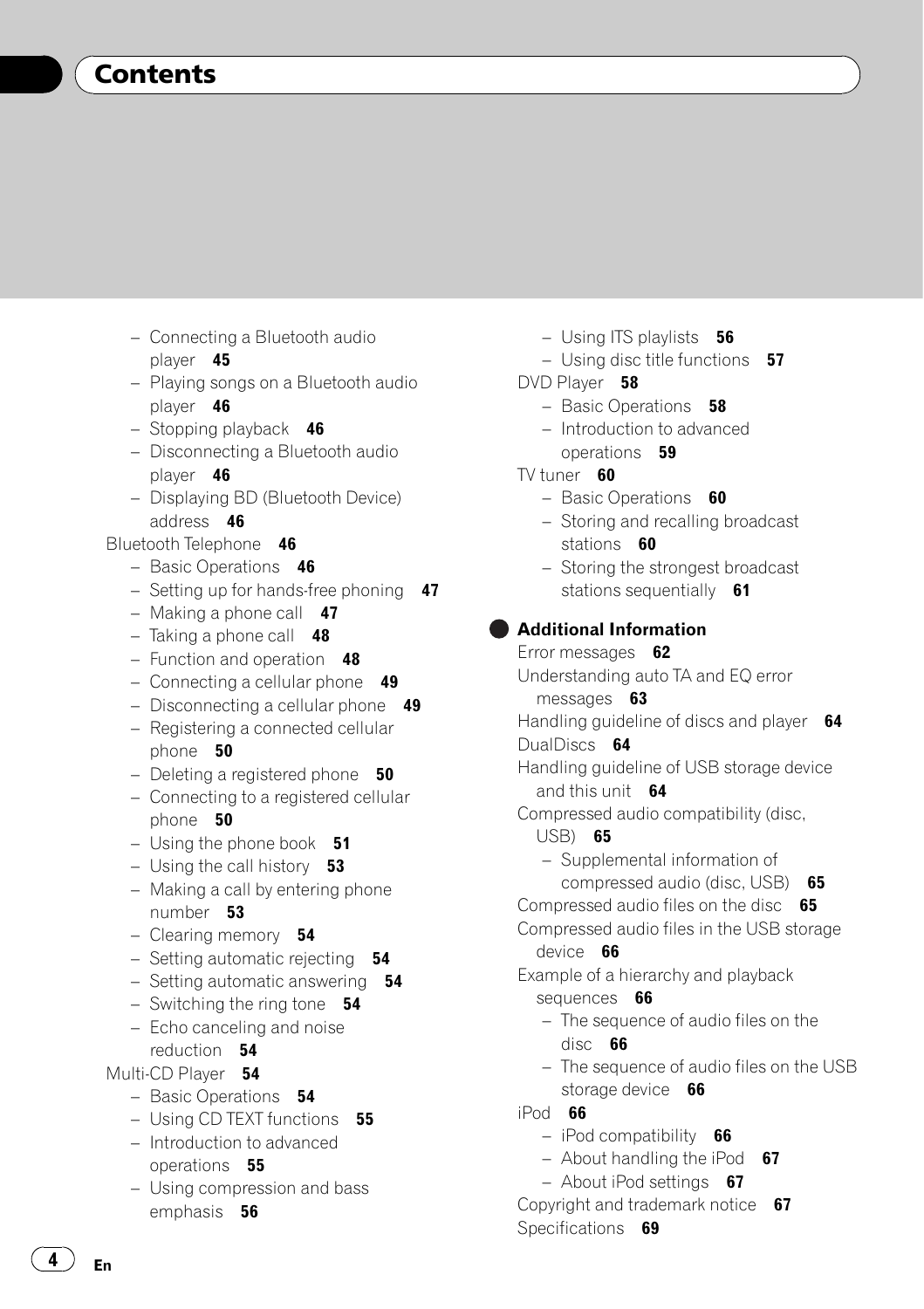# <span id="page-4-0"></span>Before You Start

# About this unit

# **CAUTION**

- Do not allow this unit to come into contact with liquids. Electrical shock could result. Also, damage to this unit, smoke, and overheating could result from contact with liquids.
- ! "CLASS 1 LASER PRODUCT" This product contains a laser diode of higher class than 1. To ensure continued safety, do not remove any covers or attempt to gain access to the inside of the product. Refer all servicing to qualified personnel.
- . Keep this manual handy as a reference for operating procedures and precautions.
- ! Always keep the volume low enough so that you can hear sounds from outside the vehicle.
- Protect this unit from moisture.
- If the battery is disconnected or discharged, the preset memory will be erased and must be reprogrammed.

# Important

The red lead (ACC) of this unit should be connected to a terminal coupled with ignition switch on/off operations. If this is not done, the vehicle battery may be drained.  $\blacksquare$ 

# About this manual

This unit features a number of sophisticated functions ensuring superior reception and operation. All the functions have been designed for the easiest possible use, but many are not self-explanatory. This operation manual will help you benefit fully from this unit's potential and to maximize your listening enjoyment. We recommend that you familiarize yourself with the functions and their operation by reading through the manual before you begin using this unit. It is especially important that you read and observe **WARNING**s and **CAU-TION**s in this manual.  $\blacksquare$ 

# Features

This unit is compatible with a wide variety of file formats and media/storage devices.

## File format compatibility

- ! WMA
- ! MP3
- $\bullet$   $\triangle \triangle \triangle$
- $\bullet$   $\sqrt{N/\Delta V}$

For details about compatibility, refer to [Addi](#page-61-0)[tional Information](#page-61-0) on page 62.

## Media/storage device compatibility

! CD/CD-R/CD-RW

• USB portable audio player/USB memory Make inquiries to the manufacturer about your USB portable audio player/USB memory. For details about compatibility, refer to [Addi](#page-61-0)[tional Information](#page-61-0) on page 62.

## iPod compatibility

This unit can control and listen to songs on an iPod.

In this manual, iPod and iPhone will be referred to as iPod.

For details about the supported iPod, refer to [iPod compatibility](#page-65-0) on page 66.

# **CAUTION**

- Pioneer accepts no responsibility for data lost on the USB memory/USB portable audio player even if that data is lost while using this unit.
- ! Pioneer accepts no responsibility for data lost on the iPod even if that data is lost while using this unit.  $\Box$

# Visit our website

Visit us at the following site:

## http://pioneer.jp/group/index-e.html

We offer the latest information about Pioneer Corporation on our website.<sup>■</sup>

 $E_n$  (5)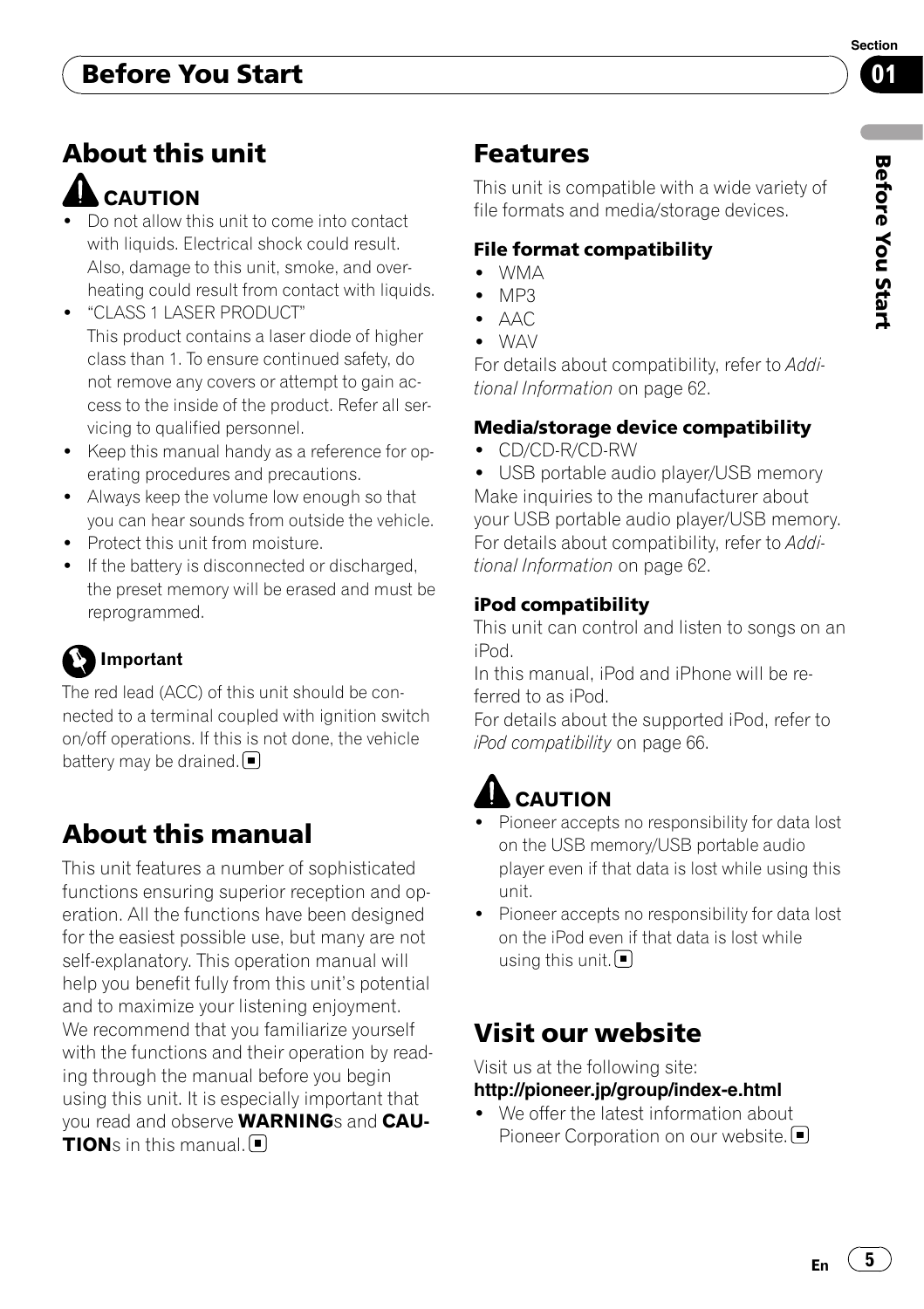<span id="page-5-0"></span>Section 01

# In case of trouble

Should this product fail to operate properly, please contact your dealer or nearest authorized Pioneer Service Station.<sup>1</sup>

# Protecting your unit from theft

The front panel can be detached to deter theft.

- ! If the front panel is not detached from the head unit within five seconds of turning off the ignition, a warning tone sounds.
- ! You can turn off the warning tone. Refer to [Switching the warning tone](#page-34-0) on page 35.

# Important

- Handle gently when removing or attaching the front panel.
- ! Avoid subjecting the front panel to excessive shock.
- ! Keep the front panel out of direct sunlight and high temperatures.

# Removing the front panel

#### 1 Press  $\triangle$ /Open to open the front panel.

If a disc has been inserted to this unit, pressing and holding  $\triangle$ /Open enable to open the front panel without ejecting a disc.



### 2 Press the release button, slide and remove the front panel toward you.

Take care not to grip it too tightly or to drop the front panel and protect it from contact with water or other fluids to prevent permanent damage.



3 Put the front panel into the provided protective case for safe keeping.

# Attaching the front panel

Make sure the inner cover is closed.

2 Replace the front panel by clipping it into place.



 $\Box$ 

# Resetting the microprocessor

The microprocessor must be reset under the following conditions:

- Prior to using this unit for the first time after installation
- If the unit fails to operate properly
- When strange or incorrect messages appear on the display

6 En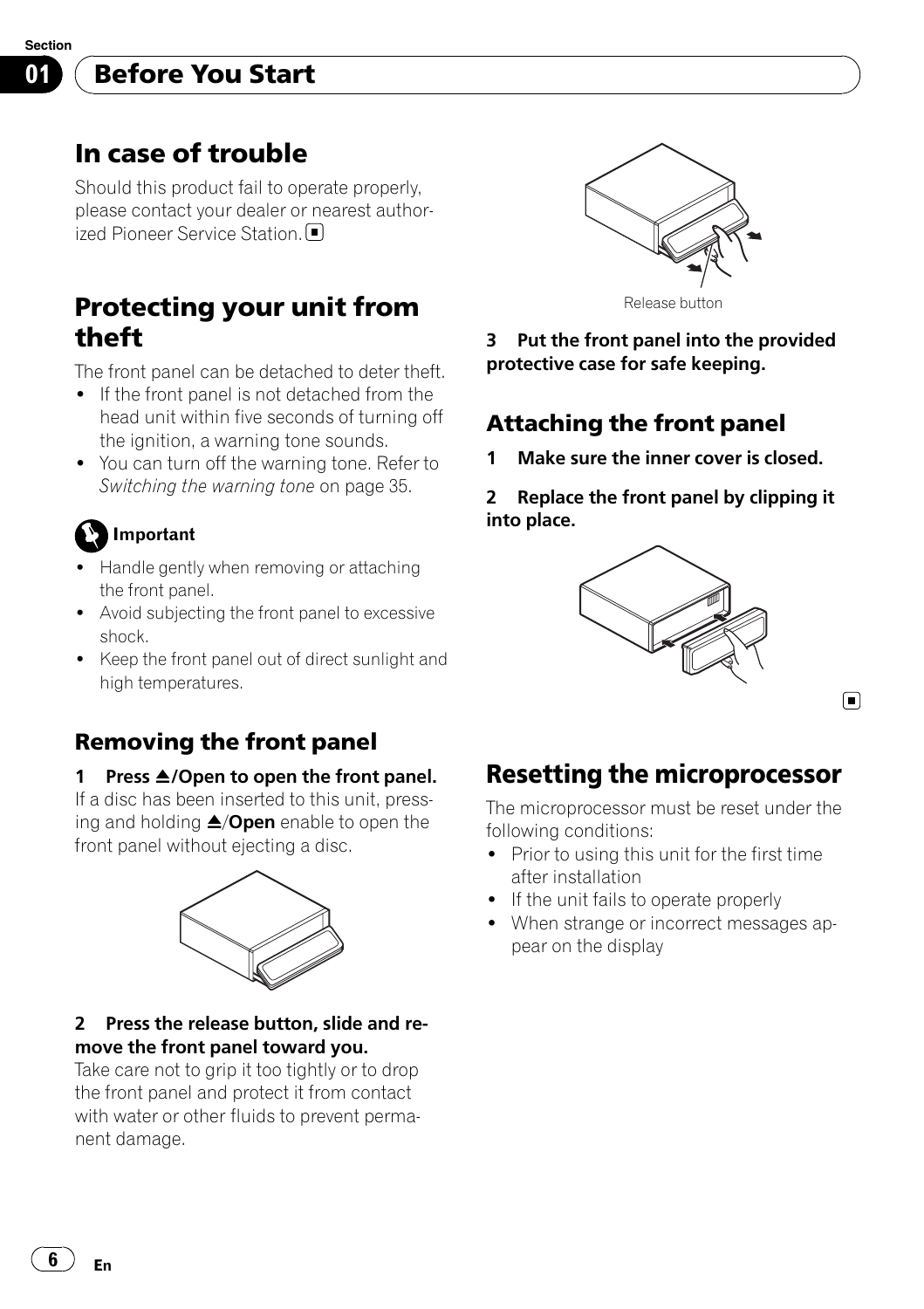# <span id="page-6-0"></span>Before You Start



Before

You Start

## Press RESET with a pen tip or other pointed instrument.



# Reverse mode

If you do not perform an operation within about 30 seconds, screen indications start to reverse, and then continue reversing every 10 seconds. Pressing button **B** when power to this unit is turned off while the ignition switch is set to ACC or ON cancels the reverse mode. Press button **B** again to start the reverse mode.<sup>1</sup>

# Use and care of the remote control

## Installing and removing the battery

Slide the tray on the back of the remote control out and insert the battery with the plus  $(+)$ and minus (–) poles aligned properly.

• When using for the first time, pull out the film protruding from the tray.



# **WARNING**

- Keep the battery out of the reach of children. Should the battery be swallowed, consult a doctor immediately.
- Batteries (battery pack or batteries installed) shall not be exposed to excessive heat such as sunshine, fire or the like.

# CAUTION

- Use one CR2032 (3 V) lithium battery.
- Remove the battery if the remote control is not used for a month or longer.
- There is a danger of explosion if the battery is incorrectly replaced. Replace only with the same or equivalent type.
- ! Do not handle the battery with metallic tools.
- Do not store the battery with metallic objects.
- If the battery leaks, wipe the remote control completely clean and install a new battery.
- When disposing of used batteries, comply with governmental regulations or environmental public institutions' rules that apply in your country/area.

# Using the remote control

The remote control may not function properly in direct sunlight.

# Important

- Do not store the remote control in high temperatures or direct sunlight.
- ! Do not let the remote control fall onto the floor, where it may become jammed under the brake or accelerator pedal.
- ! If any of the following problems occur, immediately stop using the unit and consult the dealer from whom you purchased it.
	- Smoke is coming from the unit.
	- Abnormal odor is coming from the unit.
	- A foreign object has entered the unit.

— Liquid has been spilled on or into the unit. If you continue to use this unit without finding a remedy, the unit may be damaged badly, resulting in a serious accident or fire.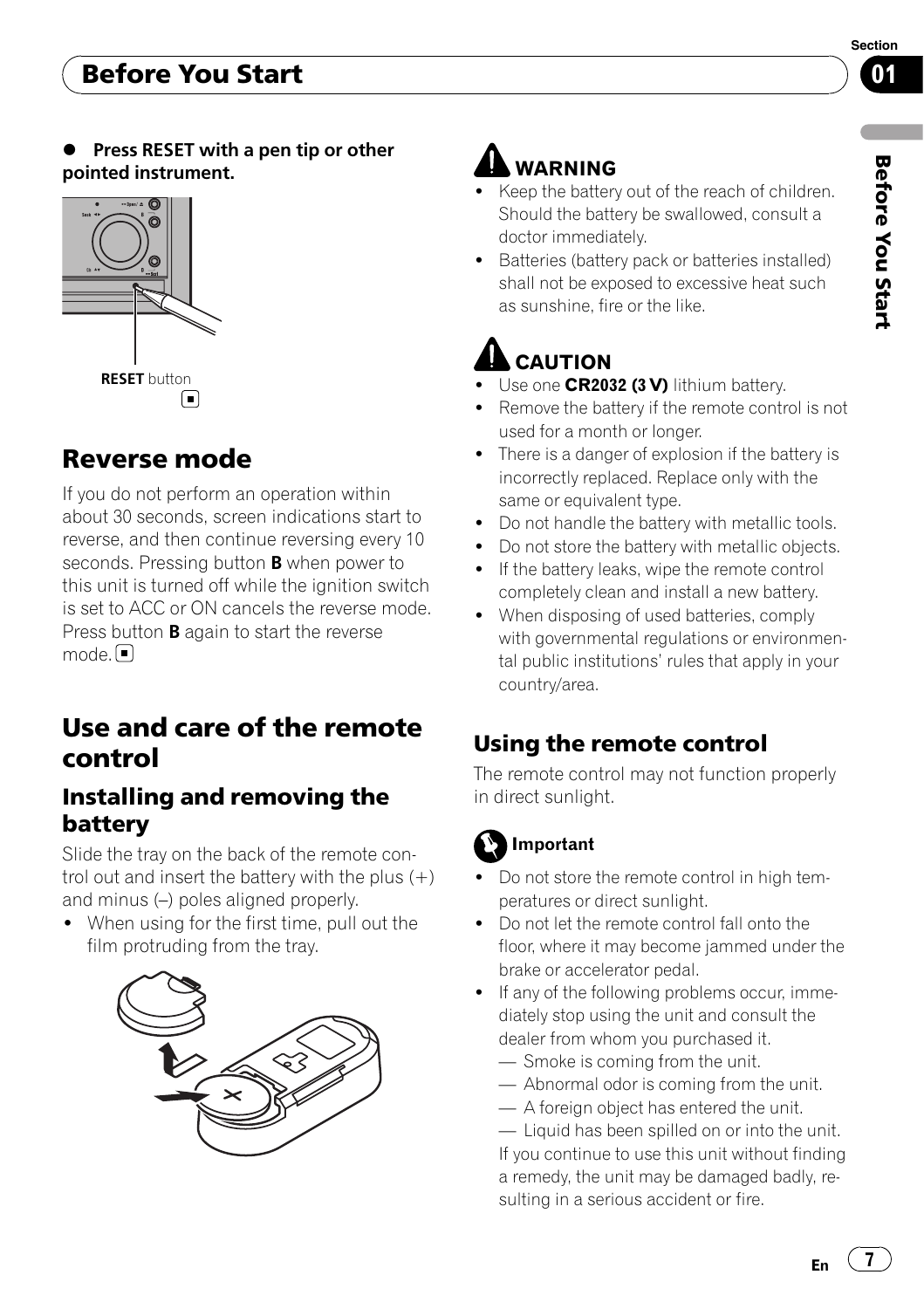# Before You Start

- ! Do not disassemble or modify this unit. To do so may cause a malfunction.
- Do not operate this unit while manipulating the steering wheel as it might result in a traffic accident.
- ! If you need to operate this unit while driving, look ahead carefully to avoid being involved in a traffic accident.
- ! Do not leave this steering remote control free (unattached). When stopping the car or turning, the unit might drop on the floor. If the unit rolls under the brake pedal, it might prevent the driver from braking properly, causing serious problems. Be sure to fix the steering remote control to the steering wheel.  $\blacksquare$

8  $\mathcal{)}$  En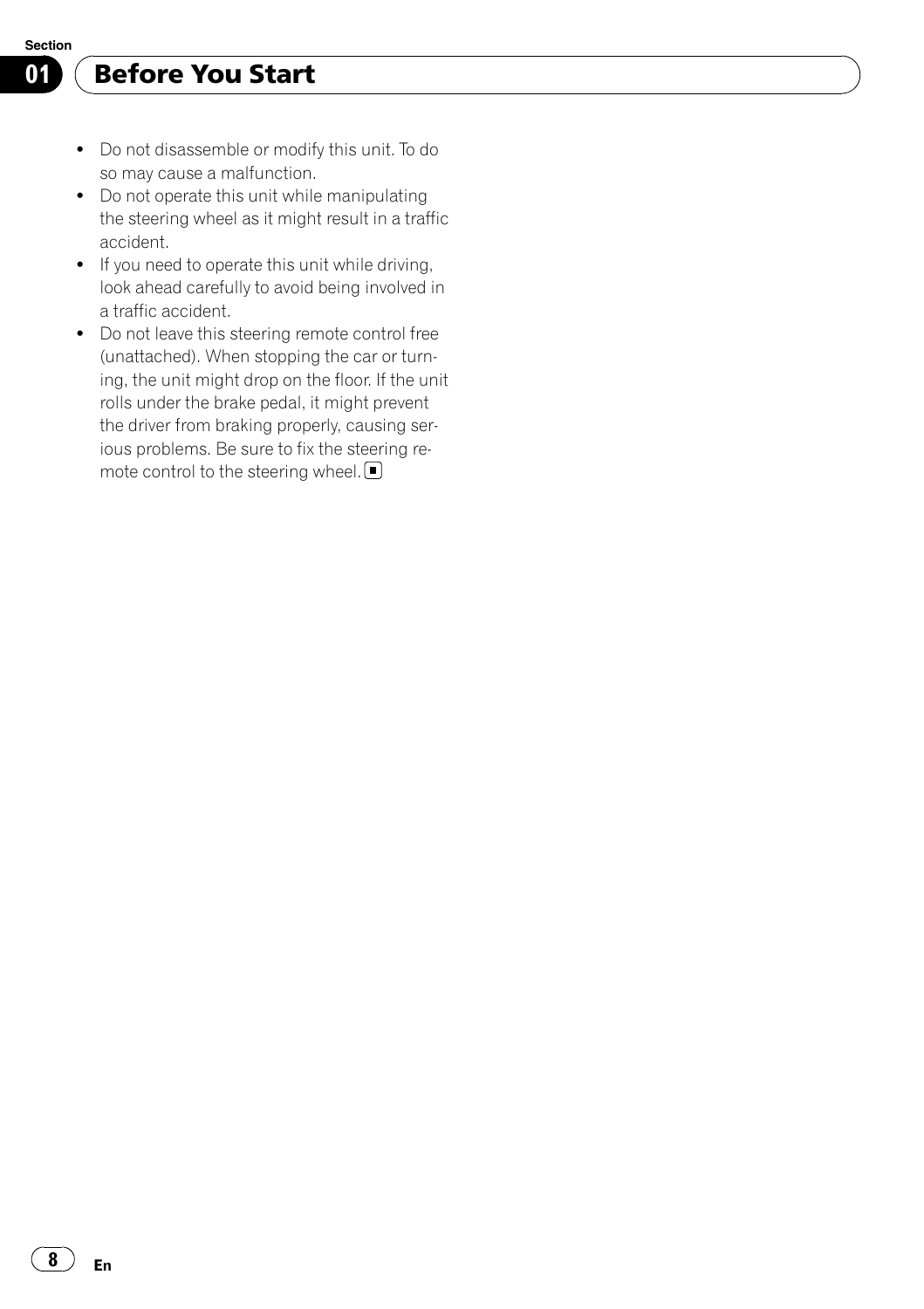# <span id="page-8-0"></span>Operating this unit

# What's what



## Head unit

#### 1 EQ button

Press to select various equalizer curves. Press and hold to turn the display indication and button illumination off or on.

#### 2 Display off indicator

Lights up when the display is turned off.

#### 3 **A/Open button**

Press to eject a disc from this unit. Press and hold to open or close the front panel.

#### 4 B button

Press to select among three FM bands and one AM band.

Press to return to the ordinary display when operating the menu.

#### 5 D/Scrl button

Press to select different displays. Press and hold to scroll through the text information.

#### 6 RESET button

Press to reset the microprocessor.

#### 7 MULTI-CONTROL

Move to perform manual seek tuning, fast forward, reverse and track search controls. Also used for controlling functions. Turn to display the disc title list, track title list, folder list, file list or preset channel list depending on the source.

#### 8 SRC/Off button, Vol

This unit is turned on by selecting a source. Press to cycle through all the available sources.

Rotate it to increase or decrease the volume.

#### 9 button

Press to change to the clock display.

## Steering remote control

Operation is the same as when using the buttons on the head unit.

#### $\omega$  VOL –/VOL + buttons

Press to increase or decrease the volume.

#### *I***D** SRC/Off button

This unit is turned on by selecting a source. Press to cycle through all the available sources.

 $E_n$  (9)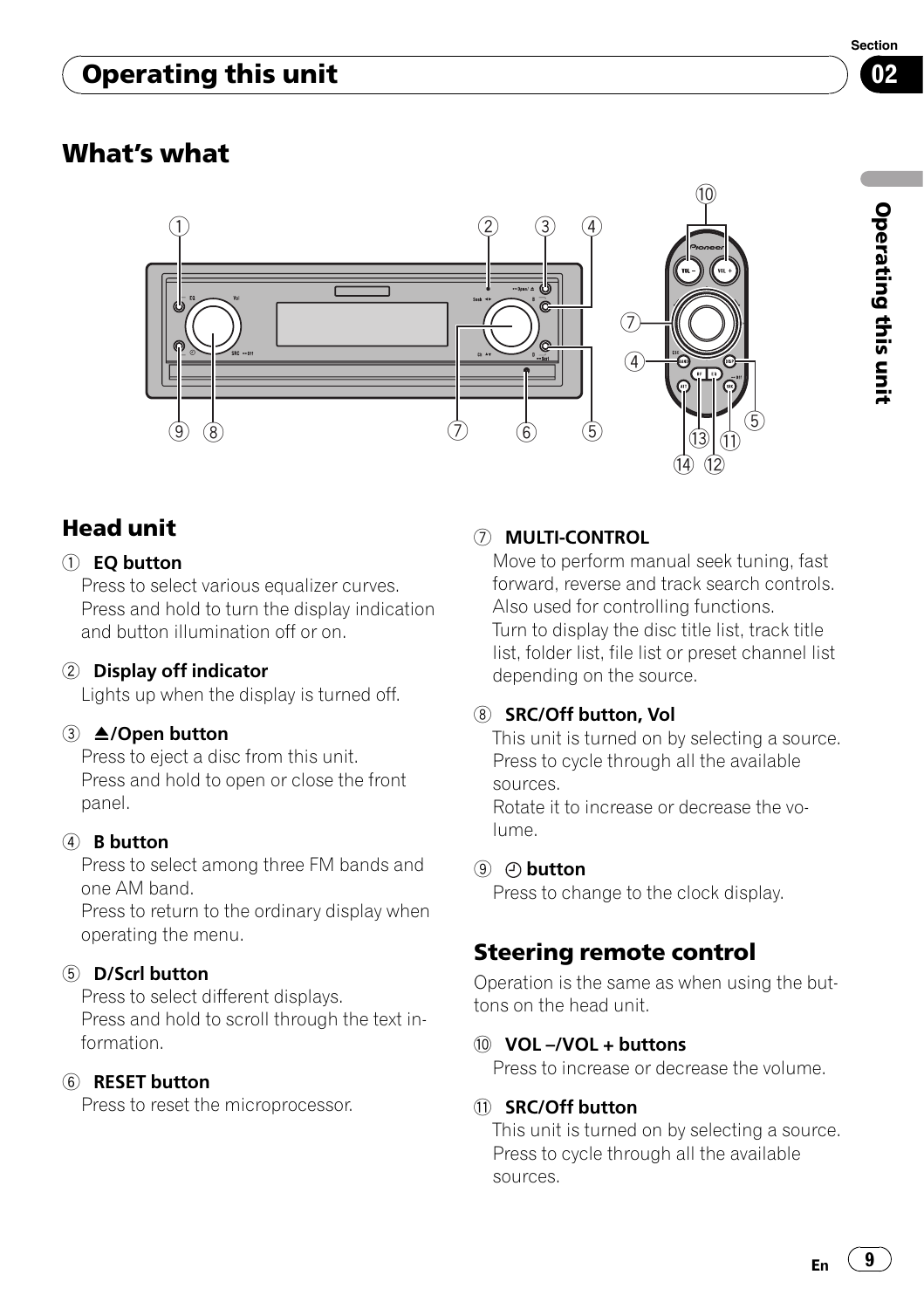# <span id="page-9-0"></span>Operating this unit

#### (12) EO button

Press to select various equalizer curves.

#### 13 DF button

Press to operate the preprogrammed functions for each source. (Refer to [Using the DF](#page-40-0) [\(direct function\) button](#page-40-0) on page 41.)

#### (14) ATT button

Press to quickly lower the volume level by about 90%. Press once more to return to the original volume level.  $\Box$ 

# Basic Operations Power ON/OFF

#### Turning the unit on

Press SRC/Off to turn the unit on.

#### Turning the unit off

● Press SRC/Off and hold until the unit turns off.

### Selecting a source

You can select a source you want to listen to.

#### **•** Press SRC/Off repeatedly to switch between the following sources.

Tuner (tuner)-TV (television)-DVD (DVD player/multi-DVD player)—CD (built-in CD player)—Multi CD (multi-CD player)—iPod (iPod connected with the interface adapter)— USB (USB storage device)/iPod (iPod connected using USB input)—**EXT** (external unit 1)—EXT (external unit 2)—AUX1 (AUX1)— AUX2 (AUX2)—BT Audio (BT audio)—TEL (BT telephone)

## Notes

- In the following cases, the sound source will not change.
	- When no unit corresponding to the selected source is connected.
	- When there is no disc or magazine in the player.
	- When the iPod is not connected to this unit with the interface adapter.
	- When AUX (auxiliary input) is set to off (refer to [page 36](#page-35-0)).
	- When the **BT Audio** source is set to off (refer to [Activating the](#page-38-0) [BT Audio](#page-38-0) [source](#page-38-0) on [page 39\)](#page-38-0).
- When an USB storage device or iPod is not connected to the USB port of this unit, NO DEVICE is displayed.

10  $\rangle$   $_{\rm En}$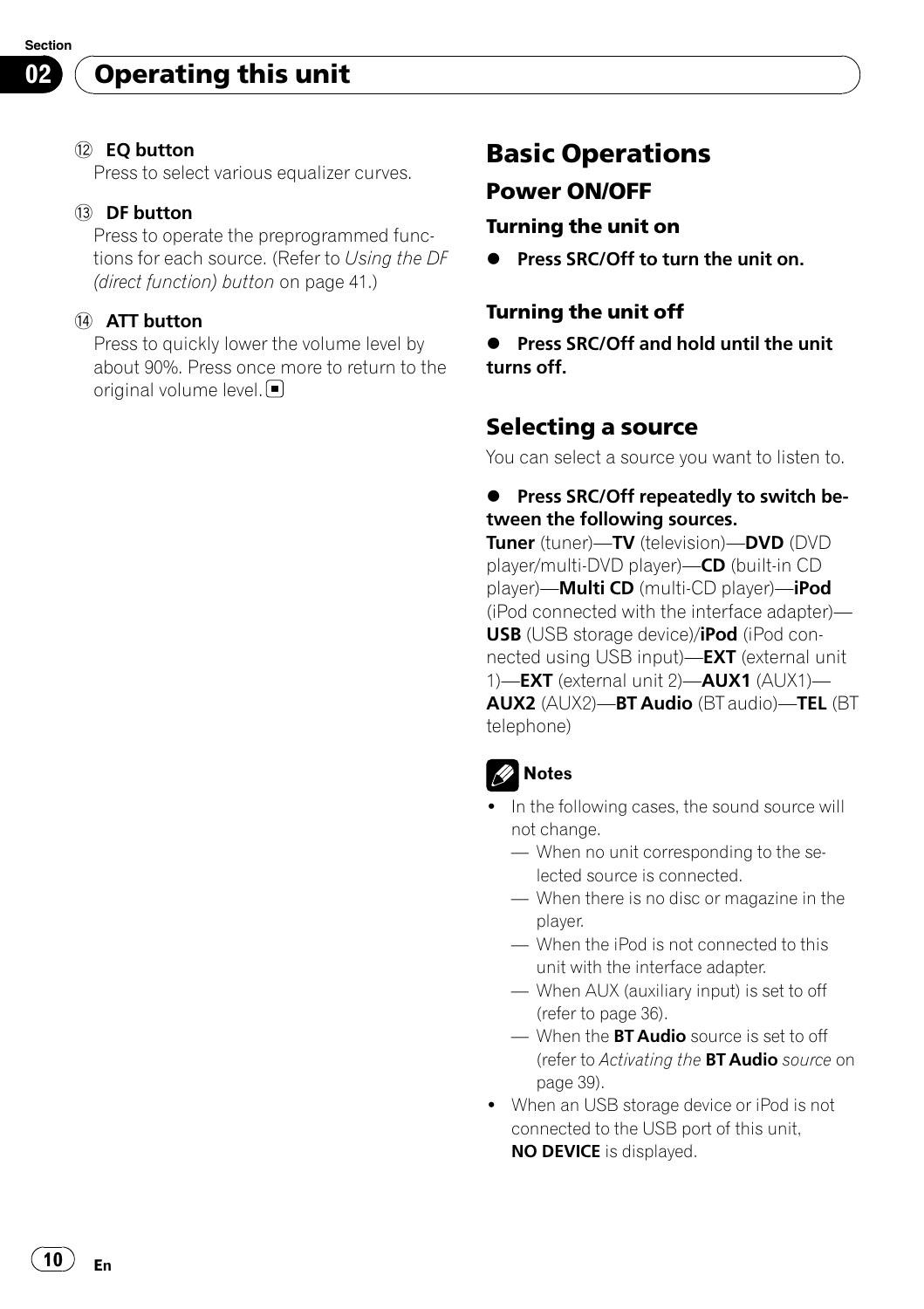Section በ2

- <span id="page-10-0"></span>• Charging the portable audio player using car's DC power source while connecting it to AUX input may generate noise. In this case, stop charging.
- External unit refers to a Pioneer product (such as ones available in the future) that, although incompatible as a source, enables control of basic functions with this unit. Two external units can be controlled with this unit. When two external units are connected, the external unit is automatically allocated to external unit 1 or external unit 2 by this unit.
- When this unit's blue/white lead is connected to the vehicle's auto-antenna relay control terminal, the vehicle's antenna extends when this unit's source is turned on. To retract the antenna, turn the source off.
- Certain devices may need to be switched on before being connected to this unit.

# Loading a disc

1 Press  $\triangle$ /Open to open the front panel. CD loading slot appears.

## 2 Insert a CD into the CD loading slot.

Front panel is closed automatically, and playback will start.

• When loading a CD/CD-R/CD-RW, face the label side of a disc up.



- You can eject a disc by pressing  $\triangle$ /**Open**.
- After a CD has been inserted, press SRC/Off

to select the built-in CD player.

# **Notes**

- The built-in CD player plays one, standard, 12cm CD (-R/-RW) at a time. Playing back an 8 cm disc is not possible with this unit.
- ! The built-in CD player can play back audio CD and compressed audio recorded on a CD-ROM. (Please see the following section for files that can be played back. Refer to [page](#page-64-0) [65.](#page-64-0))
- Read the precautions for the player and discs in the following section. Refer to [page 64.](#page-63-0)
- Do not insert anything other than a CD into the CD loading slot.
- There is sometimes a delay between starting up disc playback and the sound being issued. When being read, FORMAT READ is displayed.
- ! If you cannot insert a disc completely or if after you insert a disc the disc does not play, check that the label side of the disc is up. Press  $\triangle$ /Open to eject the disc, and check the disc for damage before inserting it again.
- When the disc loading or ejecting function does not operate properly, you can eject the disc by pressing and holding  $\triangle$ /Open while opening the front panel.
- If an error message is displayed, refer to [Error](#page-61-0) messages [on page 62](#page-61-0).

# Adjusting the volume

- Use Vol to adiust the sound level.
- With the remote control, press VOL +/VOL to adjust the volume.  $\Box$

Operatingthis unit

 $E_n$  (11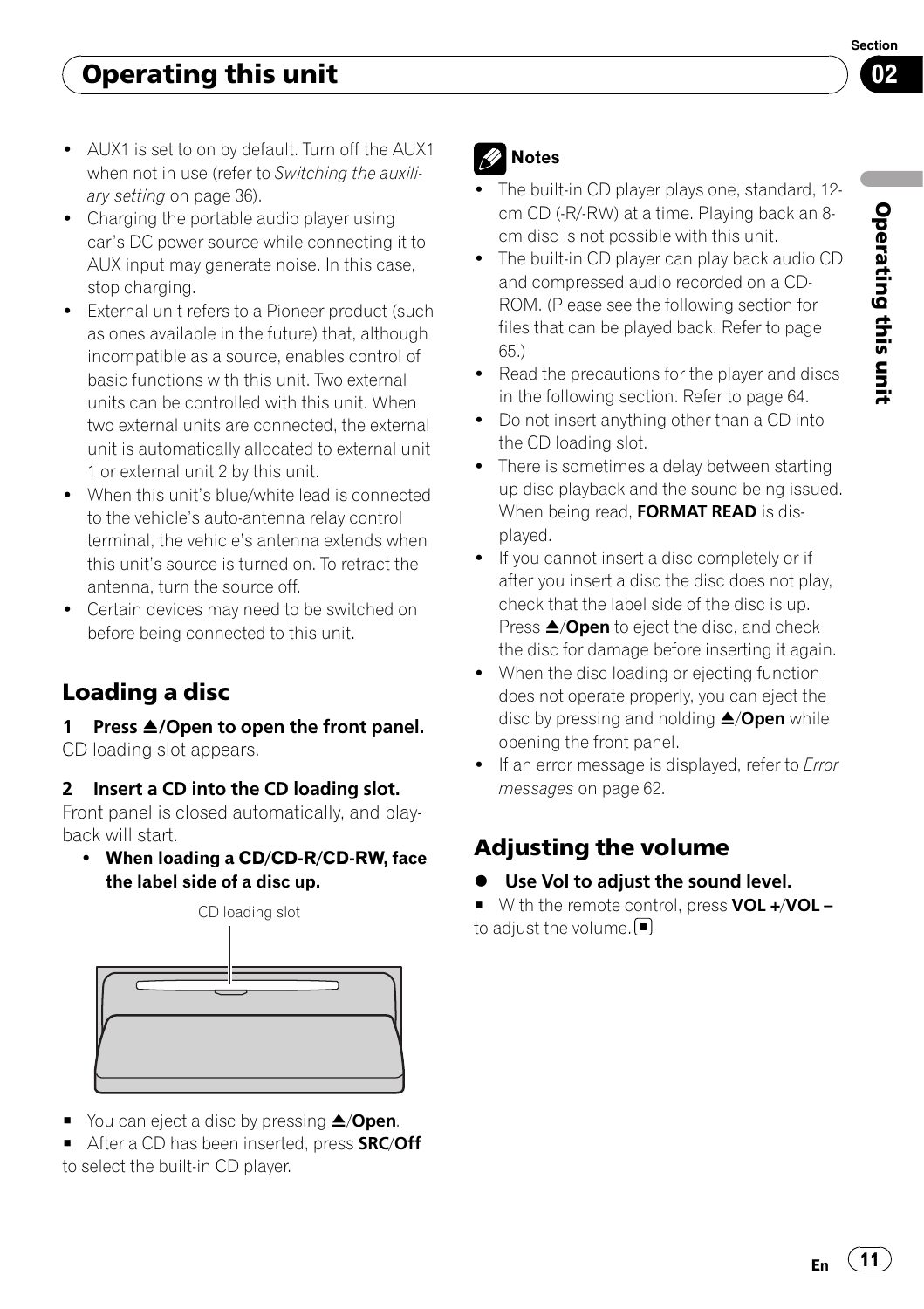# Tuner Basic Operations



- 1 Band indicator
- 2 CD (stereo) indicator Appears when the selected frequency is being broadcast in stereo.
- 3 LOC indicator Appears when local seek tuning is on.
- 4 Preset number indicator
- 5 Signal level indicator Shows the radio wave strength.
- 6 Voltage indicator Shows the battery voltage.
	- The level displayed on the voltage indicator may differ from the actual voltage level.
- 7 Frequency indicator

### $\bullet$  Select a band

Press B.

12) <sub>En</sub>

**Band can be selected from among FM1, FM2,** FM3 or AM.

### Manual tuning (step by step)

Push **MULTI-CONTROL** left or right.

### **•** Seek tuning

Push and hold **MULTI-CONTROL** left or right, and then release.

■ You can cancel seek tuning by pushing MULTI-CONTROL left or right.

**While pushing and holding MULTI-CONTROL** left or right, you can skip stations. Seek tuning starts as soon as you release **MULTI-CONTROL**.

# Storing and recalling broadcast frequencies

You can easily store up to six broadcast frequencies for later recall.

Six stations for each band can be stored in memory.

#### 1 Use MULTI-CONTROL to store the selected frequency in memory.

Turn to change the preset number. Press and hold to store.

#### 2 Use MULTI-CONTROL to select the desired station.

Turn to change the station. Press to select.

■ All stations stored for FM bands can be recalled from each independent FM band.

■ You can also change the station by pushing **MULTI-CONTROL** up or down.

- $\blacksquare$  To return to the ordinary display, press **B**.
- If you do not operate the list within about 30 seconds, the display automatically returns to the ordinary display.
- You can also recall radio station frequencies assigned to preset tuning numbers by pushing **MULTI-CONTROL** up or down during the frequency display.

## Introduction to advanced operations

1 Press MULTI-CONTROL to display the main menu.

#### 2 Use MULTI-CONTROL to select FUNCTION.

Turn to change the menu option. Press to select.

#### 3 Turn MULTI-CONTROL to select the function.

**BSM** (best stations memory)—**Local** (local seek tuning)



To return to the ordinary display, press **B**.

<span id="page-11-0"></span>Section 02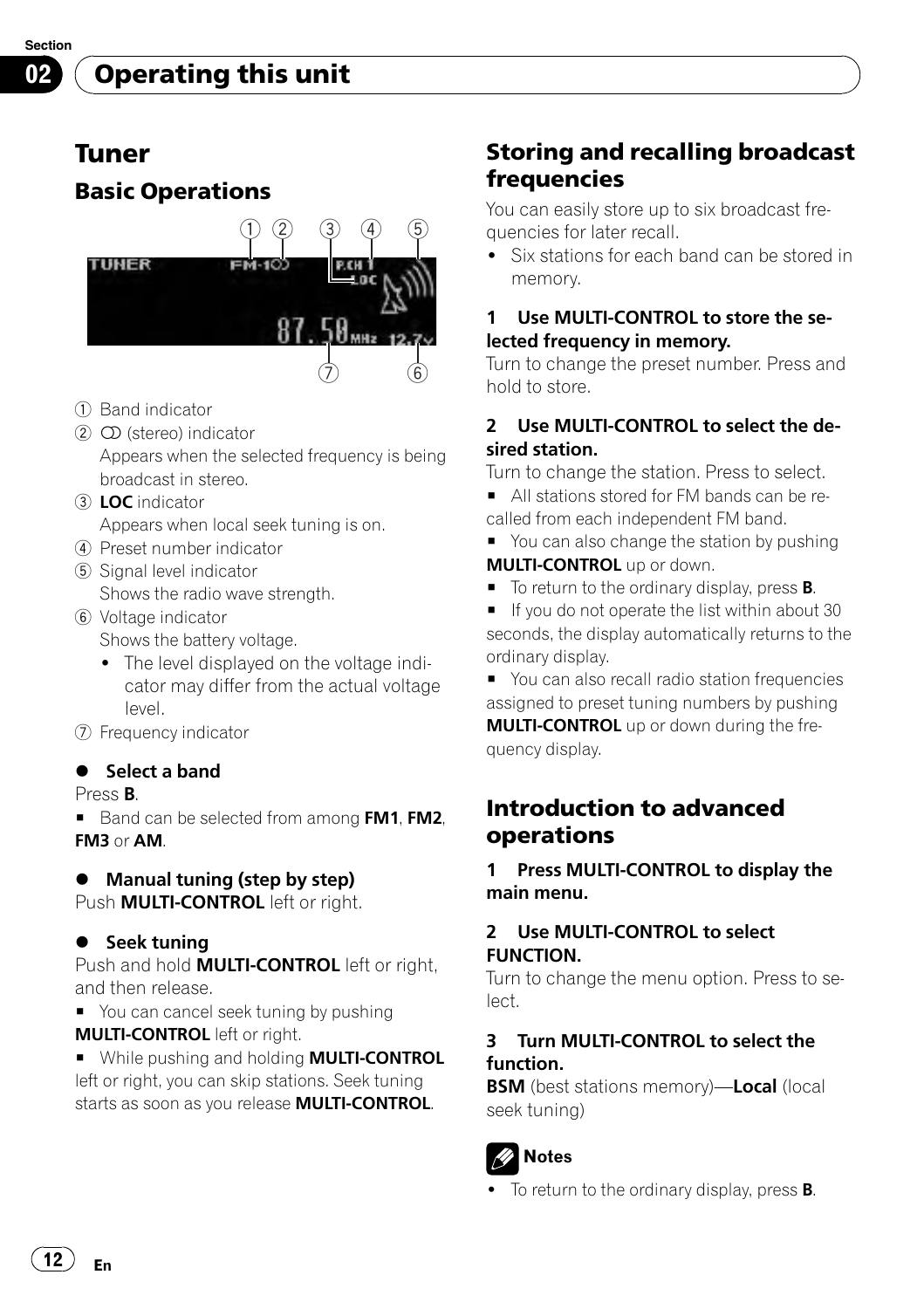<span id="page-12-0"></span>! If you do not operate functions within about 30 seconds, the display automatically returns to the ordinary display.

## Storing the strongest broadcast **frequencies**

BSM (best stations memory) lets you automatically store the six strongest broadcast frequencies.

### 1 Use MULTI-CONTROL to select BSM in the function menu.

Refer to [Introduction to advanced operations](#page-11-0) [on the previous page.](#page-11-0)

## 2 Press MULTI-CONTROL to turn BSM on.

The six strongest broadcast frequencies are stored in the order of their signal strength.

**To cancel, press MULTI-CONTROL again.** 

# Tuning in strong signals

Local seek tuning lets you tune in only those radio stations with sufficiently strong signals for good reception.

#### 1 Use MULTI-CONTROL to select Local in the function menu.

Local appears in the display.

#### 2 Press MULTI-CONTROL to turn local seek tuning on.

■ To turn local seek tuning off, press MULTI-CONTROL again.

### 3 Push MULTI-CONTROL left or right to select the desired setting.

### FM: Level 1—Level 2—Level 3—Level 4 AM: Level 1—Level 2

Larger setting number is higher level. The highest level setting allows reception of only the strongest stations, while lower settings let you receive progressively weaker stations.

# Built-in CD Player

# Basic Operations



- 11 WMA/MP3/AAC/WAV indicator Shows the type of audio file currently playing
- when the compressed audio is playing. 2 Folder number indicator Shows the folder number currently playing when the compressed audio is playing.
- 3 Track number indicator
- 4 Voltage indicator
	- Shows the battery voltage.
	- The level displayed on the voltage indicator may differ from the actual voltage level.
- 5 Play time indicator
- 6 Bit rate/sampling frequency indicator Shows the bit rate or sampling frequency of the current track (file) when the compressed audio is playing.
	- When playing back VBR (variable bit rate)-recorded WMA files, the average bit rate value is displayed.
	- When playing back VBR (variable bit rate)-recorded MP3 files. **VBR** is displayed instead of bit rate value.

## Select a folder

Push **MULTI-CONTROL** up or down.

■ You cannot select a folder that does not have a compressed audio file recorded in it.

## Select a track

Push **MULTI-CONTROL** left or right.

## **Fast forward or reverse**

Push and hold **MULTI-CONTROL** left or right.

■ When playing compressed audio, there is no sound on fast forward or reverse.

 $E_n$  (13)

Section በ2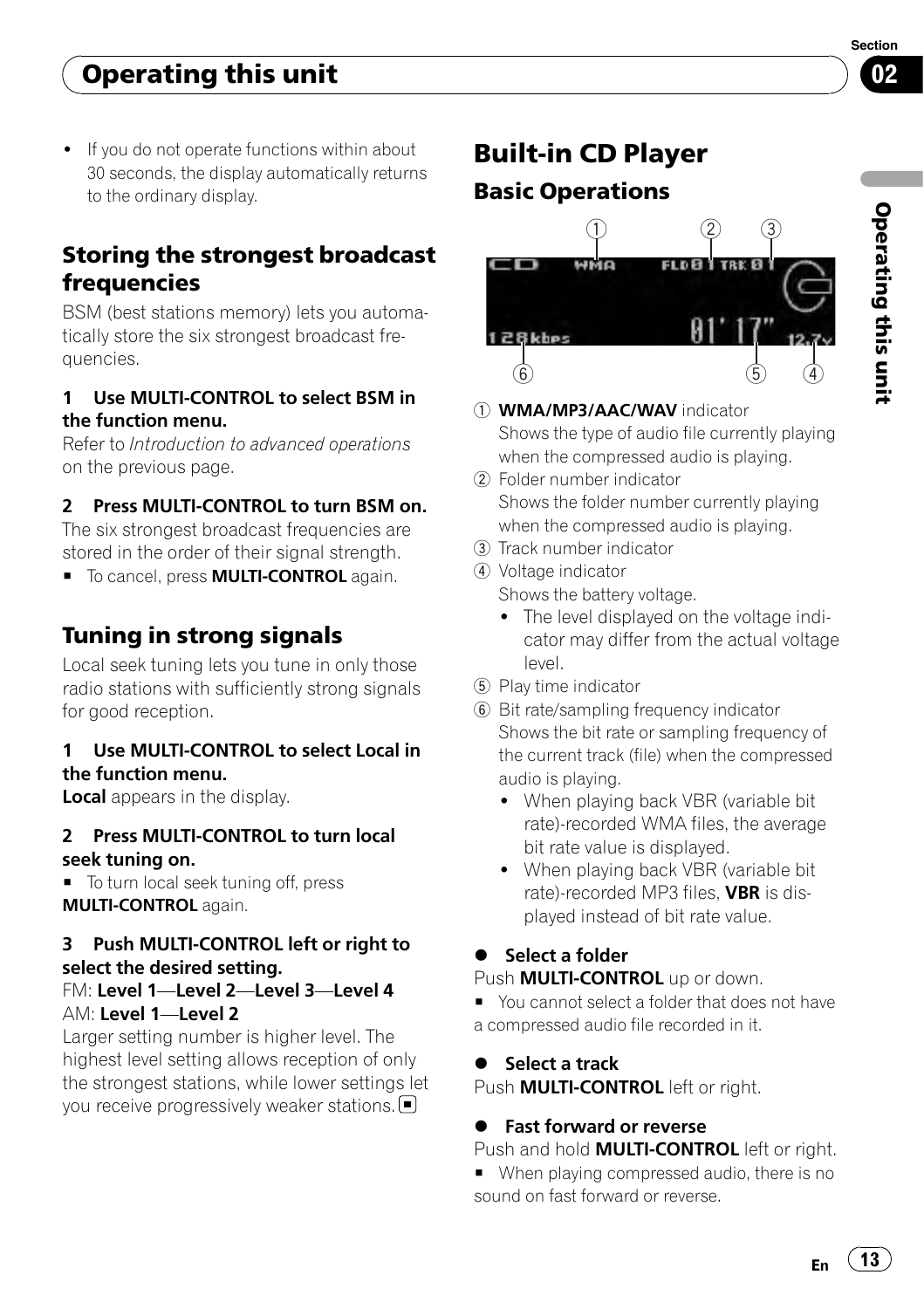# <span id="page-13-0"></span>Operating this unit

#### **•** Return to root folder

Press and hold B.

**If folder 01 (ROOT) contains no files, playback** commences with folder 02.

### • Switch between compressed audio and CD-DA

#### Press B.

 $\blacksquare$  This operation is available only when playing CD-EXTRA or MIXED-MODE CDs.

**If you have switched between compressed** audio and CD-DA, playback starts at the first track on the disc.

# Note

Playback is carried out in order of file number. Folders are skipped if they contain no files. (If folder 01 (ROOT) contains no files, playback commences with folder 02.)

## Displaying text information on disc

### **•** Press D/Scrl to select the desired text information.

- For title entered CD Play time— $\oslash$ : disc title and play time
- For CD TEXT discs Play time— $\mathbb{G}$ 1: disc artist name and  $\mathbb D$ : track title— $\mathbb{G}$ : disc artist name and  $\oslash$ : disc title— $\oslash$ : disc title and  $\jmath$ : track title  $\Box$ A: track artist name and  $\Box$  track title — : track title and play time— : track title,  $\mathbf{a}$ : track artist name and  $\mathbf{a}$ : disc title

! For WMA/MP3/AAC

Play time— : folder name and  $\Box$ : file name— $\partial\!\mathfrak{P}$ : artist name and  $\partial\!\mathfrak{P}$  : track title  $-\partial \mathbf{R}$ : artist name and  $\oslash$ : album title— $\oslash$ : album title and  $\mathbf{D}$  : track title— $\mathbf{D}$  : track title and play time— $\mathbb{Z}$ : comment and play time— $\mathbf{D}$ : track title,  $\mathbf{D}$ ; artist name and  $\oslash$ : album title

• For WAV

Play time— $\Box$ : folder name and  $\Box$ : file name

# **Notes**

- You can scroll through text data by pressing and holding **D/Scrl**.
- ! Audio CD that contains certain information such as text and/or number is CD TEXT.
- If specific information is not recorded on a disc, title or name is not displayed.
- Depending on the version of iTunes used to write MP3 files onto a disc, comment information may not be correctly displayed.
- Depending on the version of Windows Media™ Player used to encode WMA files, album names and other text information may not be correctly displayed.
- The sampling frequency shown in the display may be abbreviated.
- . When Ever Scroll is set to ON at the initial setting, text information scrolls continuously in the display. Refer to [Switching the ever scroll](#page-38-0) [on page 39](#page-38-0).
- Depending on the character sets in the disc, Russian texts may be garbled. About the allowed character sets for Russian texts, refer to [Compressed audio files on the disc](#page-64-0) on page 65.

# Selecting tracks from the track title list

Track title list lets you see the list of track titles on a CD TEXT disc and select one of them to play back.

### % Use MULTI-CONTROL to select the desired track title.

Turn to change the track title. Press to play.

- You can scroll through text data by pressing and holding D/Scrl.
- $\blacksquare$  To return to the ordinary display, press **B**.

■ If you do not operate the list within about 30 seconds, the display automatically returns to the ordinary display.

14) <sub>En</sub>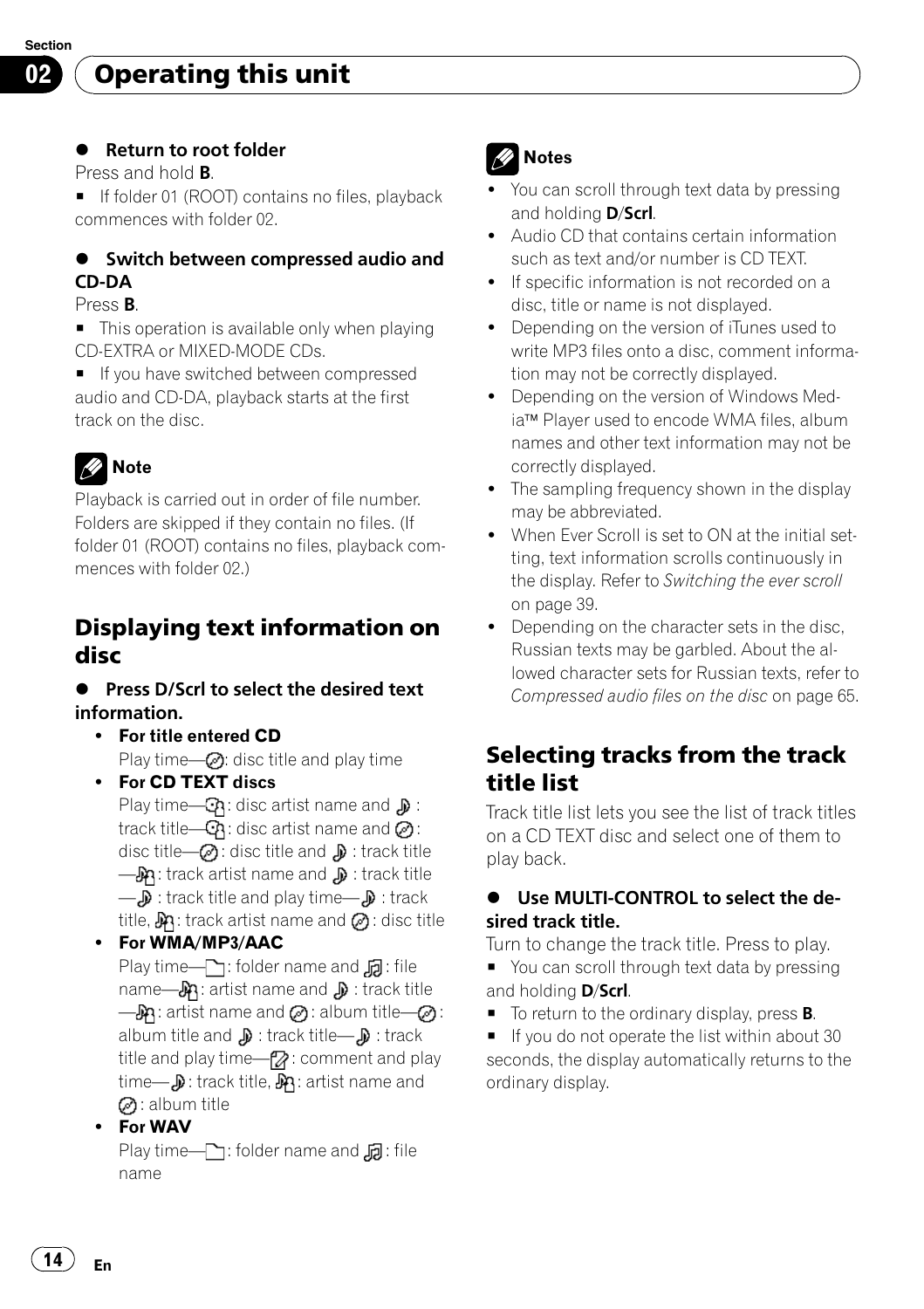## <span id="page-14-0"></span>Selecting files from the file name list

File name list lets you see the list of file names (or folder names) and select one of them to playback.

### Use MULTI-CONTROL to select the desired file name (or folder name).

Turn to change the name of file or folder.

- when a file is selected, press to play.
- when a folder is selected, press to see a list of files (or folders) in the selected folder.
- when a folder is selected, press and hold to play a song in the selected folder.
- You can also play the file by pushing **MULTI-CONTROL** right.
- To return to the previous list (the folder one level higher), push MULTI-CONTROL left.
- Number of the folders/files in the currently selected folder will be indicated on the right side of the display.
- You can scroll through text data by pressing and holding D/Scrl.
- $\blacksquare$  To return to the ordinary display, press **B**.
- If you do not operate the list within about 30 seconds, the display automatically returns to the ordinary display.

## Introduction to advanced operations

1 Press MULTI-CONTROL to display the main menu.

### 2 Use MULTI-CONTROL to select FUNCTION.

Turn to change the menu option. Press to select.

### 3 Turn MULTI-CONTROL to select the function.

Play mode (repeat play)—Random mode (random play)—**Scan mode** (scan play)— Pause (pause)-TitleInput "A" (disc title input)

# Notes

- To return to the ordinary display, press **B**.
- If you do not operate functions except for TitleInput "A" within about 30 seconds, the display automatically returns to the ordinary display.
- When playing a compressed audio disc or CD TEXT disc, you cannot switch to disc title input display.

# Selecting a repeat play range

#### Use MULTI-CONTROL to select Play mode in the function menu.

Refer to Introduction to advanced operations on this page.

#### 2 Press MULTI-CONTROL to select your favorite setting.

- Disc repeat Repeat all tracks
- **Track repeat** Repeat the current track
- Folder repeat Repeat the current folder
- **If you select another folder during repeat play,** the repeat play range changes to disc repeat.
- **Performing track search or fast forward/re**verse during Track repeat (track repeat) changes the repeat play range to **Disc repeat**/

### Folder repeat.

When Folder repeat (folder repeat) is selected, it is not possible to play back a subfolder of that folder.

# Playing tracks in random order

Tracks in a selected repeat range are played in random order.

#### 1 Use MULTI-CONTROL to select Random mode in the function menu.

Refer to Introduction to advanced operations on this page.

### 2 Press MULTI-CONTROL to turn random play on.

Tracks play in a random order.

■ To turn random play off, press

MULTI-CONTROL again.

 $E_n$  (15)

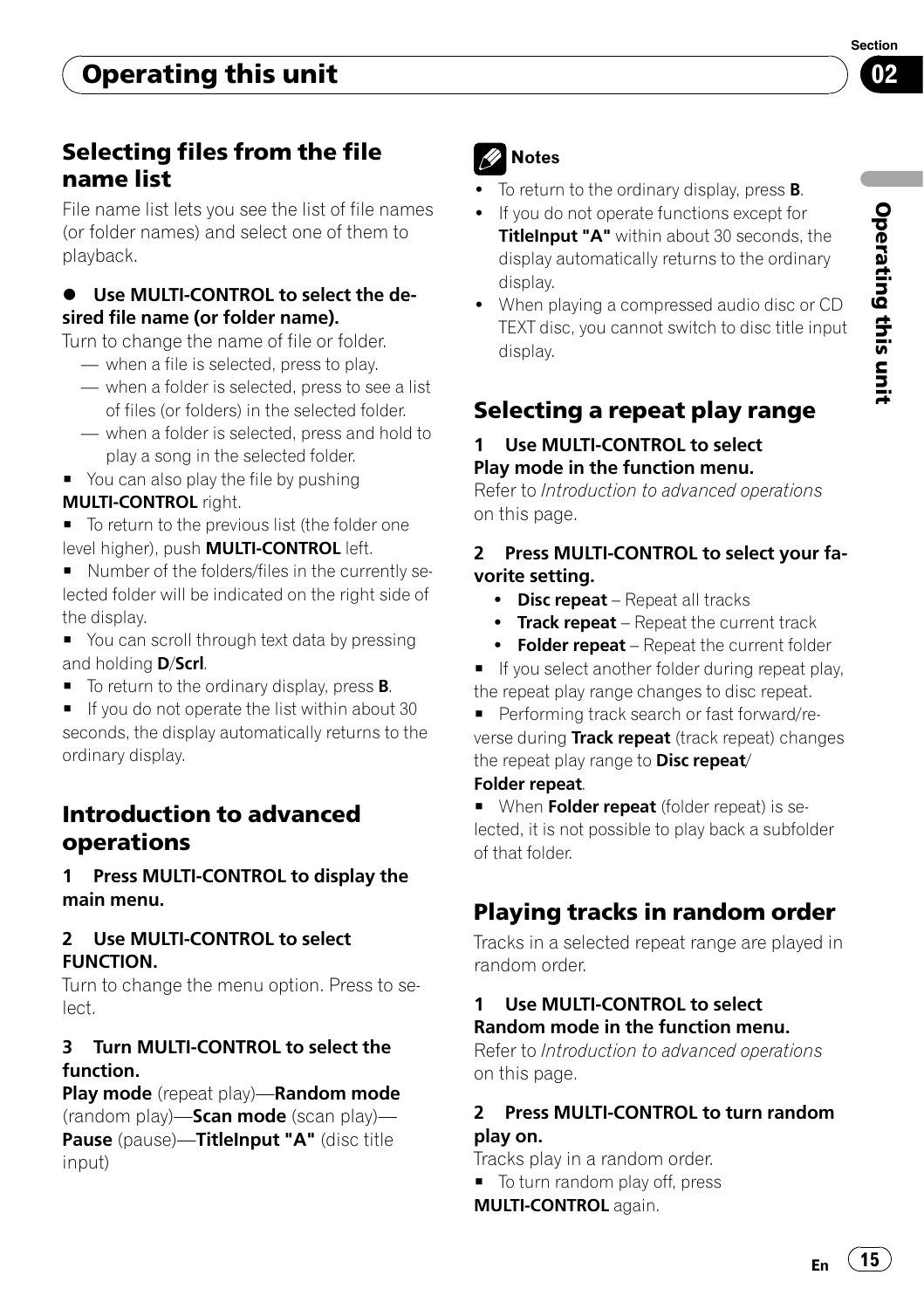<span id="page-15-0"></span>Operating this unit

### Scanning folders and tracks

Scan play searches the song within the selected repeat range.

#### 1 Use MULTI-CONTROL to select Scan mode in the function menu.

Refer to [Introduction to advanced operations](#page-14-0) [on the previous page](#page-14-0).

#### 2 Press MULTI-CONTROL to turn scan play on.

The first 10 seconds of each track is played.

#### 3 When you find the desired track press MULTI-CONTROL to turn scan play off.

■ If the display has automatically returned to the playback display, select **Scan mode** again by using MULTI-CONTROL.

 $\blacksquare$  After scanning of a disc (folder) is finished, normal playback of the tracks begins.

## Pausing playback

#### 1 Use MULTI-CONTROL to select Pause in the function menu.

Refer to [Introduction to advanced operations](#page-14-0) [on the previous page](#page-14-0).

#### 2 Press MULTI-CONTROL to turn pause on.

Playback of the current track pauses.

**To turn pause off, press MULTI-CONTROL** again.

## Using disc title functions

You can input CD titles and display the title. The next time you insert a CD for which you have entered a title, the title of that CD is displayed.

### Entering disc titles

Use the disc title input feature to store up to 48 CD titles in the unit. Each title can be up to 10 characters long.

#### 1 Play the CD that you want to enter a title for.

#### 2 Use MULTI-CONTROL to select TitleInput "A" in the function menu.

Refer to [Introduction to advanced operations](#page-14-0) [on the previous page](#page-14-0).

#### 3 Press D/Scrl to select the desired character type.

Press **D/Scrl** repeatedly to switch between the following character types:

Alphabet (upper case), numbers and symbols —Alphabet (lower case)—European letters, such as those with accents (e.g.  $\acute{a}$ ,  $\grave{a}$ ,  $\ddot{a}$ ,  $\color{red}c$ ) — Numbers and symbols

#### 4 Push MULTI-CONTROL up or down to select a letter of the alphabet.

5 Push MULTI-CONTROL left or right to move the cursor to the previous or next character position.

#### 6 Move the cursor to the last position by pushing MULTI-CONTROL right after entering the title.

When you push **MULTI-CONTROL** right one more time, the entered title is stored in memory.

#### 7 Press B to return to the playback display.

## Notes

- Titles remain in memory, even after the disc is removed from the unit, and are recalled when the disc is reinserted.
- ! After data for 48 discs are stored in the memory, data for a new disc overwrites the oldest one.
- If you connect a multi-CD player, you can input disc titles for up to 100 discs.
- ! When a multi-CD player that does not support disc title functions is connected, you cannot enter disc titles in this unit.

16  $\rangle$   $_{\sf En}$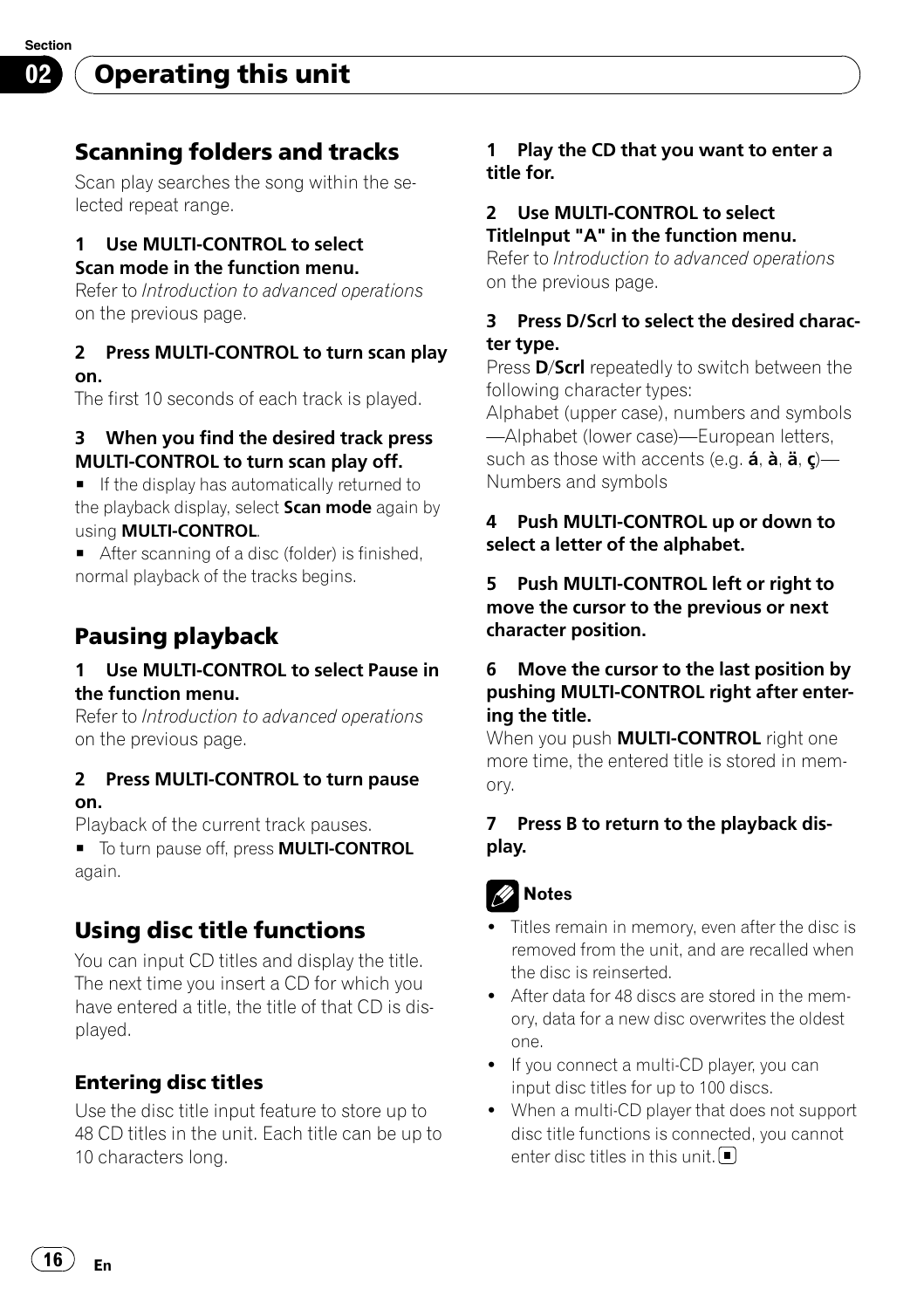# <span id="page-16-0"></span>Playing songs in a USB storage device

You can play compressed audio files stored in a USB storage device.

• For details about compatibility, refer to [Ad](#page-61-0)[ditional Information](#page-61-0) on page 62.

# Basic Operations



- 1 WMA/MP3/AAC/WAV indicator Shows the type of file currently playing.
- 2 Folder number indicator
- 3 Track number indicator
- 4 Voltage indicator Shows the battery voltage.
	- The level displayed on the voltage indicator may differ from the actual voltage level.
- 5 Play time indicator
- 6 Bit rate/sampling frequency indicator
	- When playing back VBR (variable bit rate)-recorded WMA files, the average bit rate value is displayed.
	- When playing back VBR (variable bit rate)-recorded MP3 files. **VBR** is displayed instead of bit rate value.

## **• Plugging a USB storage device and** playing

1 Plug a USB storage device into the USB port.

Regarding the position of USB port, refer to Head unit [on page 9.](#page-8-0)

2 Press **SRC/Off** to select USB as a source. Playback will start.

# % Select a folder

Push **MULTI-CONTROL** up or down.

# Fast forward or reverse

Push and hold **MULTI-CONTROL** left or right.

# % Select a track

Push **MULTI-CONTROL** left or right.

# **Return to root folder**

Press and hold **B**.

#### Unplugging a USB storage device Pull out the USB storage device.

You can disconnect the USB storage device anytime you want to finish listening to it.

# Notes

- Read the precautions for USB storage devices and this unit in the following section. Refer to [Additional Information](#page-61-0).
- If an error message is displayed, refer to [Error](#page-61-0) messages [on page 62](#page-61-0).
- . If folder 01 (ROOT) contains no files, playback commences with folder 02.
- When the USB portable audio player having battery charging function is connected to this unit and the ignition switch is set to ACC or ON, the battery is charged.

# Displaying text information of an audio file

The operation is the same as that of the builtin CD player.

Refer to [Displaying text information on disc](#page-13-0) on [page 14](#page-13-0).

- ! If the characters recorded on the audio file are not compatible with the head unit, those characters are not displayed.
- The text information of some audio files may not be correctly displayed.

# Selecting files from the file name list

The operation is the same as that of the builtin CD player.

Refer to [Selecting files from the file name list](#page-14-0) [on page 15.](#page-14-0)

 $E_n$  (17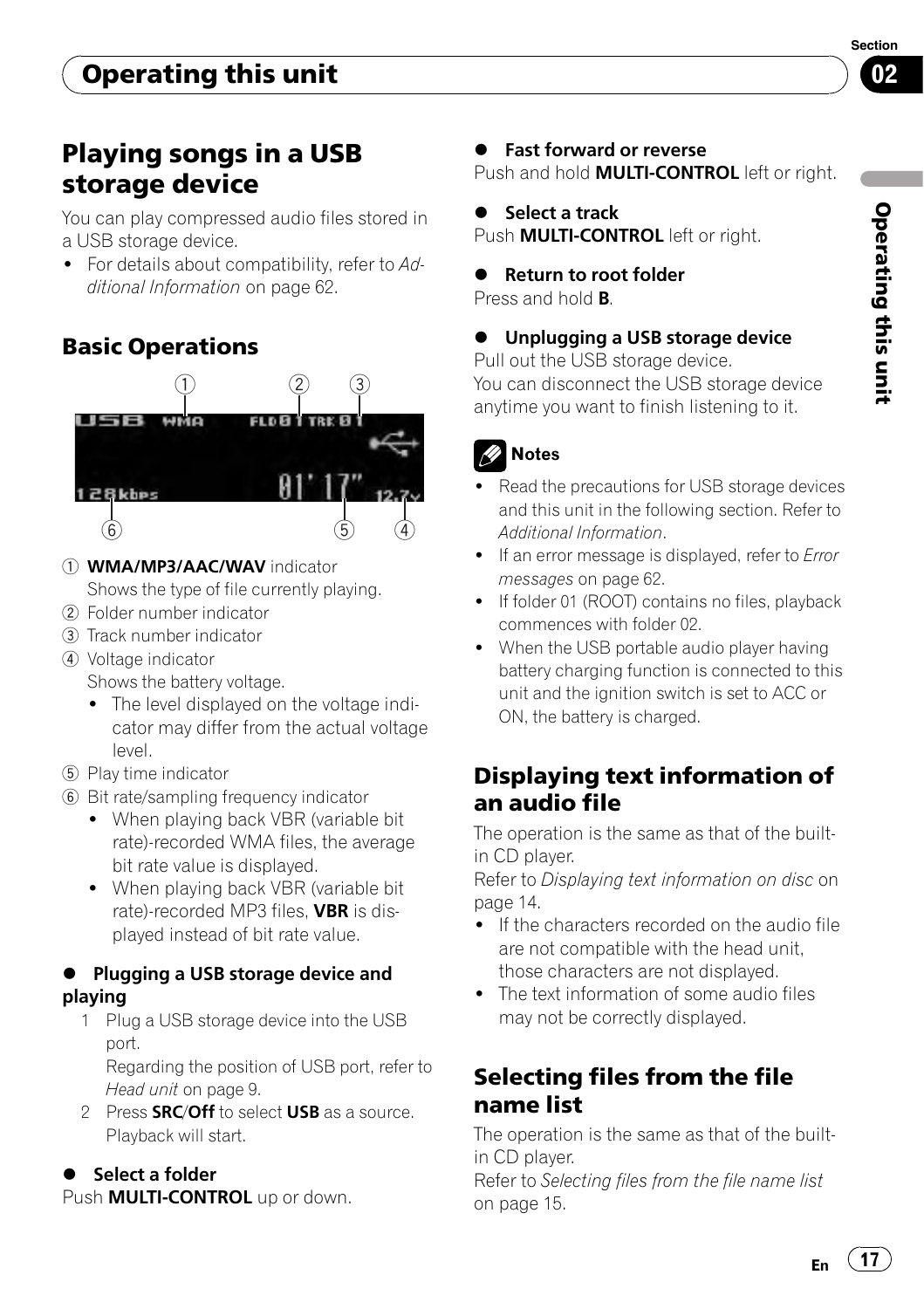<span id="page-17-0"></span>Section 02

## Introduction to advanced operations

1 Press MULTI-CONTROL to display the main menu.

#### 2 Use MULTI-CONTROL to select FUNCTION.

Turn to change the menu option. Press to select.

#### 3 Turn MULTI-CONTROL to select the function.

Play mode (repeat play)—Random mode (random play)-Scan mode (scan play)-Pause (pause)

### Function and operation

#### Play mode, Random mode, Scan mode and

**Pause** operations are basically the same as that of the built-in CD player.

| <b>Function name</b> | <b>Operation</b>                                                                                                                                                                                                                                                                                                                                                                       |  |
|----------------------|----------------------------------------------------------------------------------------------------------------------------------------------------------------------------------------------------------------------------------------------------------------------------------------------------------------------------------------------------------------------------------------|--|
| Play mode            | Refer to Selecting a repeat play<br>range on page 15.<br>However, the repeat play ranges<br>you can select are different from<br>that of the built-in CD player. The<br>repeat play ranges of the USB sto-<br>rage device are:<br><b>Track repeat</b> – Repeat just the<br>current file<br><b>Folder repeat</b> – Repeat the<br>current folder<br><b>All repeat</b> – Repeat all files |  |
| <b>Random mode</b>   | Refer to Playing tracks in random<br>order on page 15.                                                                                                                                                                                                                                                                                                                                 |  |
| Scan mode            | Refer to Scanning folders and<br><i>tracks</i> on page 16.                                                                                                                                                                                                                                                                                                                             |  |
| Pause                | Refer to <i>Pausing playback</i> on page<br>16.                                                                                                                                                                                                                                                                                                                                        |  |

# Notes

- $\bullet$  To return to the ordinary display, press **B**.
- ! If you select another folder during repeat play, the repeat play range changes to **All repeat**.
- ! If you perform track search or fast forward/reverse during Track repeat, the repeat play range changes to Folder repeat.
- When Folder repeat is selected, it is not possible to play back a subfolder of that folder.
- After file or folder scanning is finished, normal playback of the files begins again.
- ! If you do not operate functions within about 30 seconds, the display automatically returns to the ordinary display.  $\blacksquare$

18) <sub>En</sub>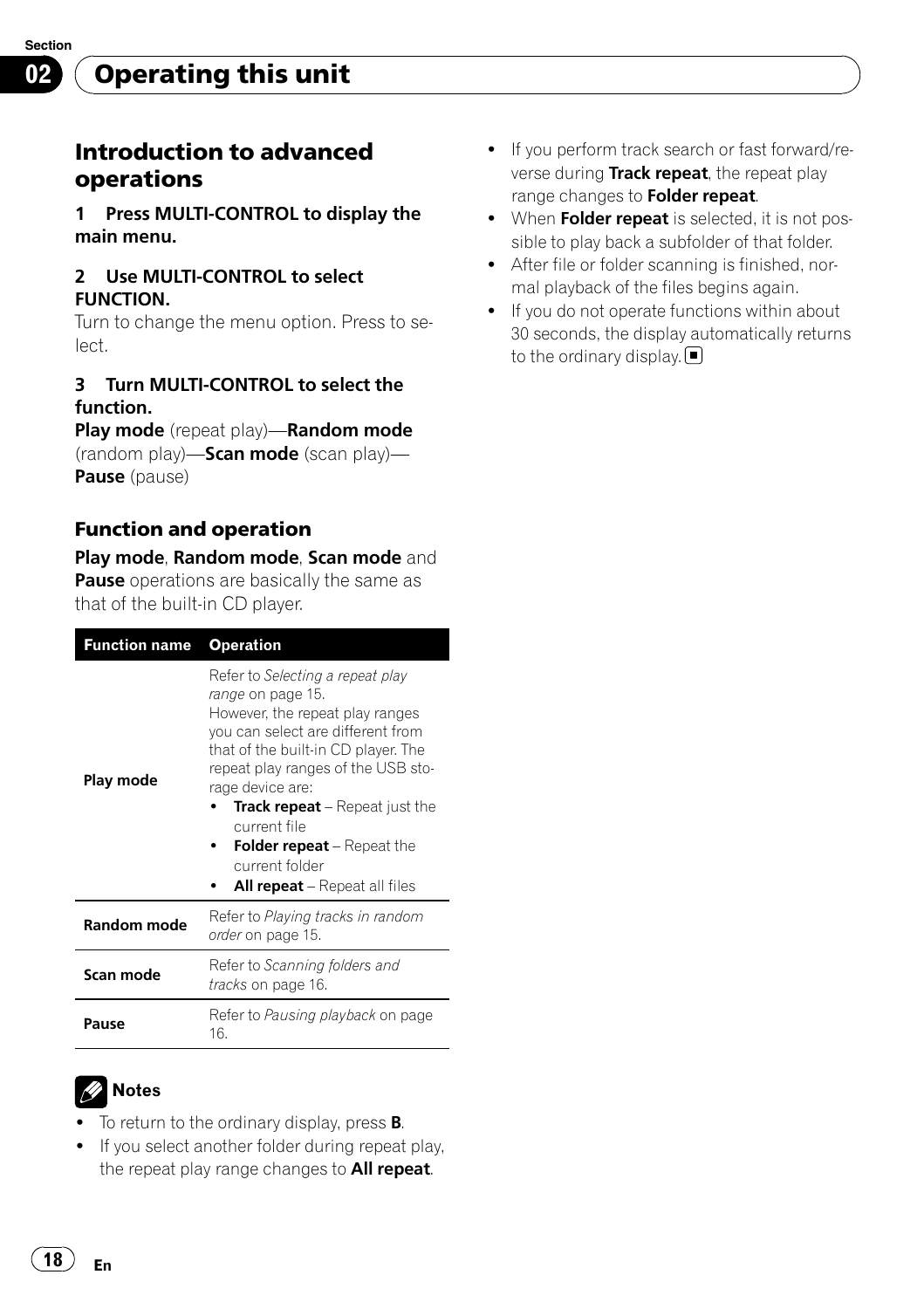Section 02

# <span id="page-18-0"></span>Playing songs on iPod

You can control and listen to songs on an iPod.

- For details about the supported iPod, refer to [iPod compatibility](#page-65-0) on page 66.
- ! When using an iPod, iPod Dock Connector to USB Cable is required.

# Basic Operations



- 1 Song number indicator
- 2 iPod name
- 3 Voltage indicator Shows the battery voltage.
	- The level displayed on the voltage indicator may differ from the actual voltage level.
- 4 Play time indicator
- 5 Song time (progress bar)

## **•** Connecting an iPod

- 1 Plug an iPod into the USB port using the iPod Dock Connector to USB Cable. Regarding the position of USB port, refer to Head unit [on page 9.](#page-8-0)
- 2 Press **SRC/Off** to select **iPod** as a source. Playback will start.

## **•** Fast forward or reverse

Push and hold **MULTI-CONTROL** left or right.

## ● Select a track (chapter)

Push **MULTI-CONTROL** left or right.

### **Disconnecting an iPod**

Pull out the iPod Dock Connector to USB Cable.

# Notes

• Read the precautions for iPod in the following section. Refer to [page 66](#page-65-0).

- If an error message is displayed, refer to *[Error](#page-61-0)* messages [on page 62](#page-61-0).
- When the ignition switch is set to ACC or ON, the iPod's battery is charged while the iPod is connected to this unit.
- ! While the iPod is connected to this unit, the iPod cannot be turned on or off. However when the control mode is set to **iPod**, you can turn the iPod on or off.
- Before connecting the iPod to this unit, disconnect the headphones from the iPod.
- The iPod is turned off about two minutes after the ignition switch is set to OFE.

# Browsing for a song

Operations to control an iPod with this unit is designed to be as close to the iPod as possible to make operation and song search easy.

- Depending on the number of files in the iPod, there may be a delay when displaying a list.
- ! If the characters recorded on the iPod are not compatible with this unit, those characters are not displayed.

## Searching songs by category

Use MULTI-CONTROL to select a song. Turn to change the category. Press to select. Playlists (playlists)—Artists (artists)— Albums (albums)—Songs (songs)—Podcasts (podcasts)—Genres (genres)—Composers

(composers)—**Audiobooks** (audiobooks) List for the selected category is displayed.

■ You can start playback throughout the selected category by pressing and holding **MULTI-CONTROL**. You can also perform this operation by pushing and holding

## **MULTI-CONTROL right.**

- You can also change the category by pushing **MULTI-CONTROL** up or down.
- You can also select the category by pushing MULTI-CONTROL right.
- To return to the previous category, push MULTI-CONTROL left.
- To return to the top tier of categories, push and hold **MULTI-CONTROL** left.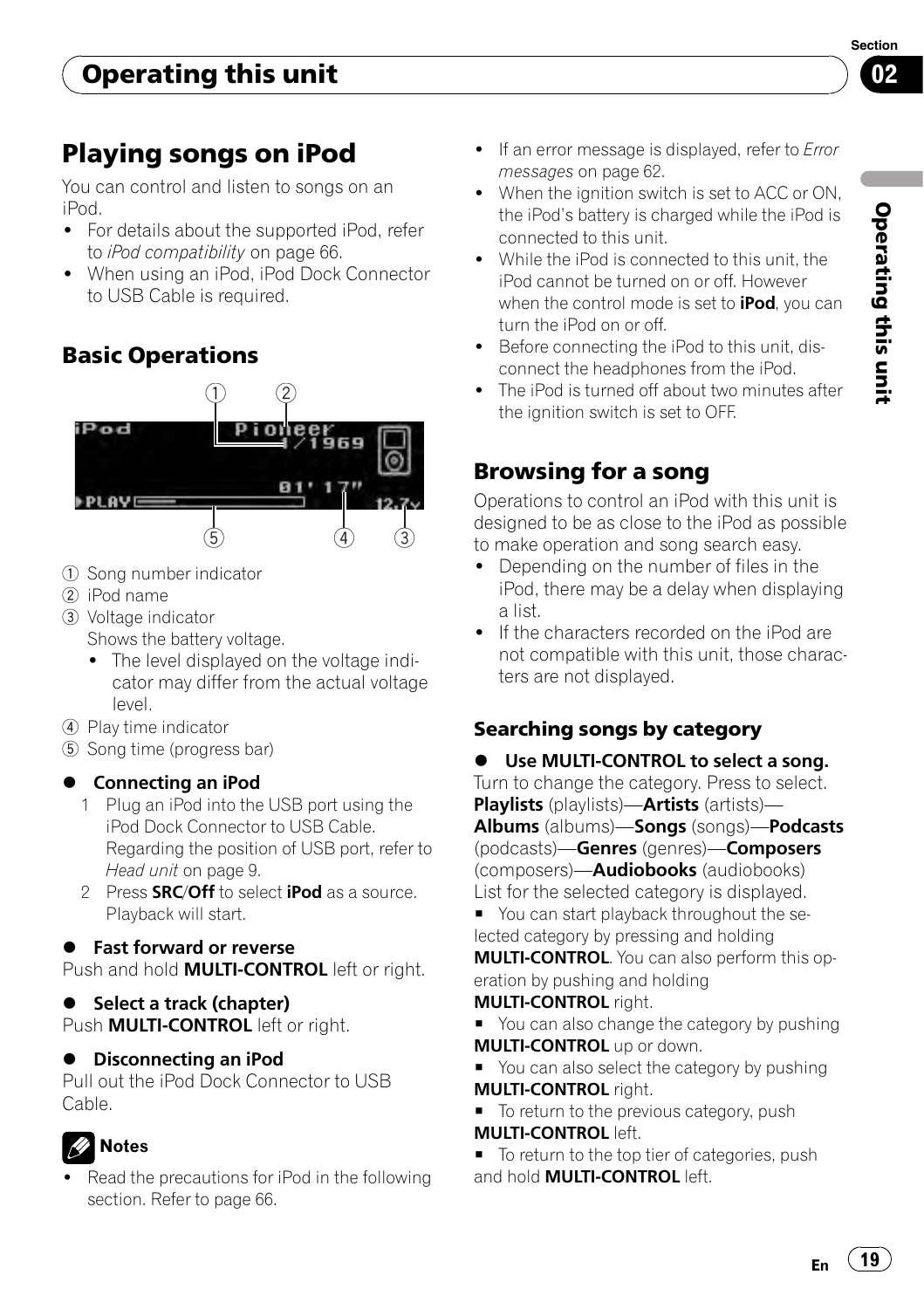<span id="page-19-0"></span>Operating this unit

- You can scroll through text data by pressing and holding **D/Scrl**.
- $\blacksquare$  To return to the ordinary display, press **B**.

■ If you do not operate the list within about 30 seconds, the display automatically returns to the ordinary display.

#### Searching by alphabet in the list

#### 1 Use MULTI-CONTROL to select a category.

Turn to change the category. Press to select.

#### 2 When a list for the selected category is displayed, press D/Scrl to switch to alphabet search mode.

3 Turn MULTI-CONTROL to select a letter of the alphabet.

#### 4 Press MULTI-CONTROL to display the alphabetical list.

The list is displayed starting from the selected letter of the alphabet.

**If alphabet search is aborted, NOT FOUND is** displayed.

## Displaying text information on iPod

#### **• Press D/Scrl to select the desired text** information.

Play time— $\mathbb{R}$ : artist name and  $\mathbb{R}$ : song title  $\longrightarrow$ A: artist name and  $\oslash$  : album name— $\oslash$  : album name and  $\mathbf{D}$  : song title— $\mathbf{D}$  : song title and play time— $\mathbf{D}$  : song title,  $\mathbf{D}$  : artist name and  $\oslash$ : album name

■ You can scroll through text data by pressing and holding **D/Scrl**.

**If the characters recorded on the iPod are not** compatible with this unit, those characters are not displayed.

■ When Ever Scroll is set to ON at the initial setting, text information scrolls continuously in the display. Refer to [Switching the ever scroll](#page-38-0) on page [39.](#page-38-0)

## Introduction to advanced operations

1 Press MULTI-CONTROL to display the main menu.

#### 2 Use MULTI-CONTROL to select FUNCTION.

Turn to change the menu option. Press to select.

#### 3 Turn MULTI-CONTROL to select the function.

Play mode (repeat play)—Shuffle mode (shuffle)—Shuffle all (shuffle all)—Link play (link play)—**Control mode** (control mode)-Pause (pause)—Audiobooks (audiobook speed)

### Function and operation

**Play mode** and **Pause** operations are basically the same as that of the built-in CD player.

| <b>Function name</b> | <b>Operation</b>                                                                                                                                                                                                                                                                                                                |  |
|----------------------|---------------------------------------------------------------------------------------------------------------------------------------------------------------------------------------------------------------------------------------------------------------------------------------------------------------------------------|--|
| Play mode            | Refer to Selecting a repeat play<br>range on page 15.<br>However, the repeat play ranges<br>you can select are different from<br>that of the built-in CD player. The<br>repeat play ranges of the iPod are:<br><b>Repeat One</b> - Repeat the cur-<br>rent song<br><b>Repeat All</b> - Repeat all songs<br>in the selected list |  |
| Pause                | Refer to Pausing playback on page<br>16.                                                                                                                                                                                                                                                                                        |  |

## Notes

- To return to the ordinary display, press **B**.
- If you do not operate functions within about 30 seconds, the display automatically returns to the ordinary display.
- When Control mode is set to iPod, only Control mode and Pause can be operated.

20) <sub>En</sub>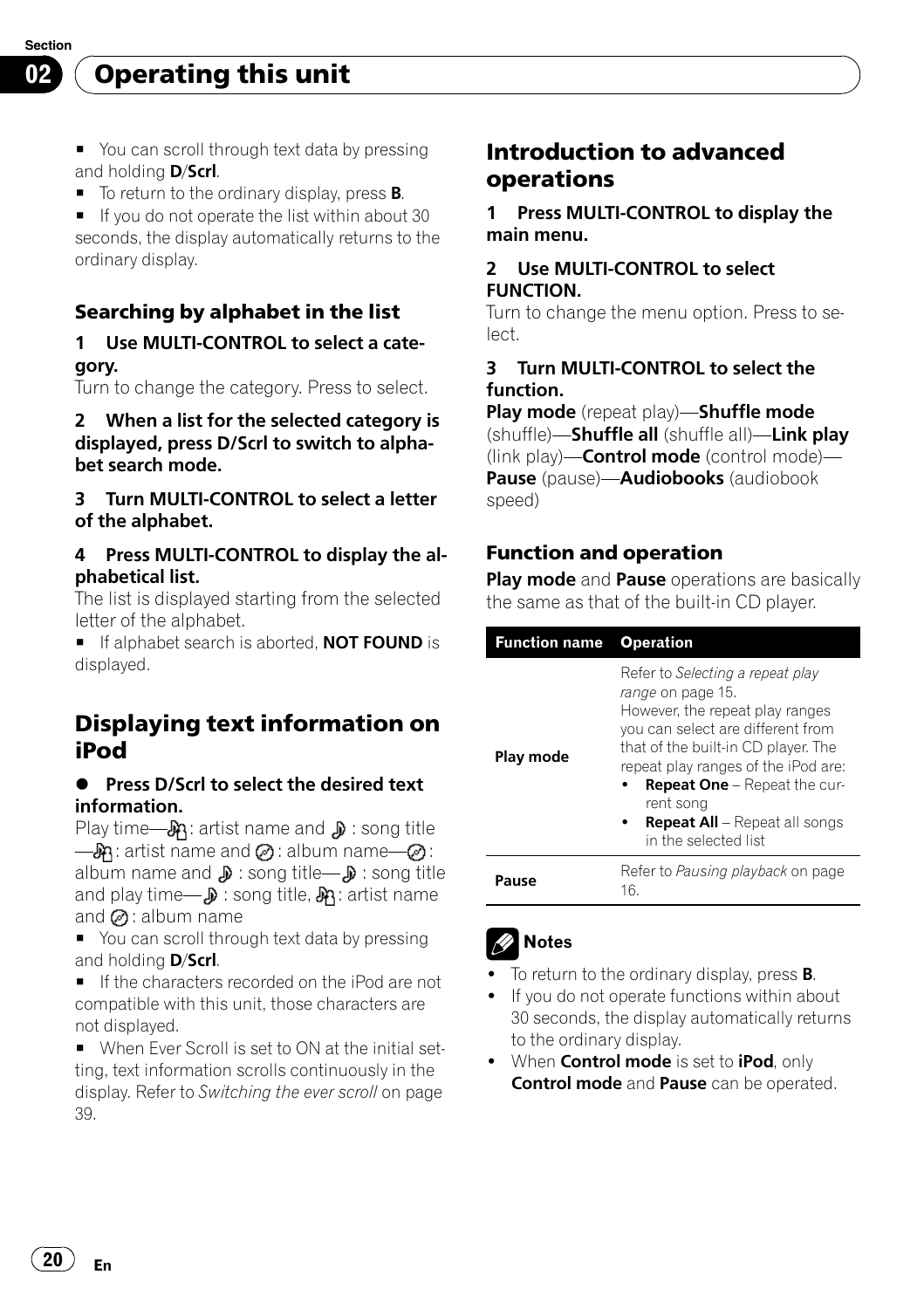## <span id="page-20-0"></span>Playing songs in a random order (shuffle)

### 1 Use MULTI-CONTROL to select Shuffle mode in the function menu.

Refer to [Introduction to advanced operations](#page-19-0) [on the previous page.](#page-19-0)

### 2 Press MULTI-CONTROL to select your favorite setting.

- **Shuffle Songs** Play back songs in the selected list in random order.
- **Shuffle Albums** Play back songs from a randomly selected album in order.
- Shuffle OFF Cancel random play.

## Playing all songs in a random order (shuffle all)

### 1 Use MULTI-CONTROL to select Shuffle all in the function menu.

Refer to [Introduction to advanced operations](#page-19-0) [on the previous page.](#page-19-0)

### 2 Press MULTI-CONTROL to turn shuffle all on.

All songs on the iPod play randomly.

■ To turn shuffle all off, set **Shuffle mode** in the FUNCTION menu to off.

# Playing songs related to the currently playing song

Songs related to the currently playing song are played. You can play songs of the following lists.

- Album list of currently playing artist
- Song list of currently playing album
- Album list of currently playing genre
- Depending on the number of files in the iPod, there may be a delay when displaying a list.

## 1 Use MULTI-CONTROL to select Link play in the function menu.

Refer to [Introduction to advanced operations](#page-19-0) [on the previous page.](#page-19-0)

## 2 Use MULTI-CONTROL to select the desired mode.

Push **MULTI-CONTROL** left or right to change the mode; press to select.

- Artist Plays the album of currently playing artist.
- $\bullet$  **Album** Plays the song of currently playing album.
- Genre Plays the album of currently playing genre.

**Searching** flashes while searching the list and then the playback of the list starts.

■ If the related albums/songs are not found, Not found is displayed.

## Operating this unit's iPod function from your iPod

This function cannot be operated with the following iPod models.

- iPod nano first generation
- iPod fifth generation

This unit's iPod function can be operated from your iPod. Sound can be heard from the car's speakers, and operation can be conducted from your iPod.

• While this function is in use, even if the ignition key is turned off, the iPod will not be turned off. To turn off power, operate the iPod.

### 1 Use MULTI-CONTROL to select Control mode in the function menu.

Refer to [Introduction to advanced operations](#page-19-0) [on the previous page.](#page-19-0)

### 2 Press MULTI-CONTROL to select your favorite setting.

- $\cdot$  iPod This unit's iPod function can be operated from the connected iPod.
- **AUDIO** This unit's iPod function can be operated from this unit.

#### 3 When you select iPod, operate the connected iPod to select a song and play.

Switching the control mode to **iPod** pauses song playback. Operate the iPod to start playback.

Even if the control mode is set to **iPod**, following functions are available from this unit.

 $E_n$  (21)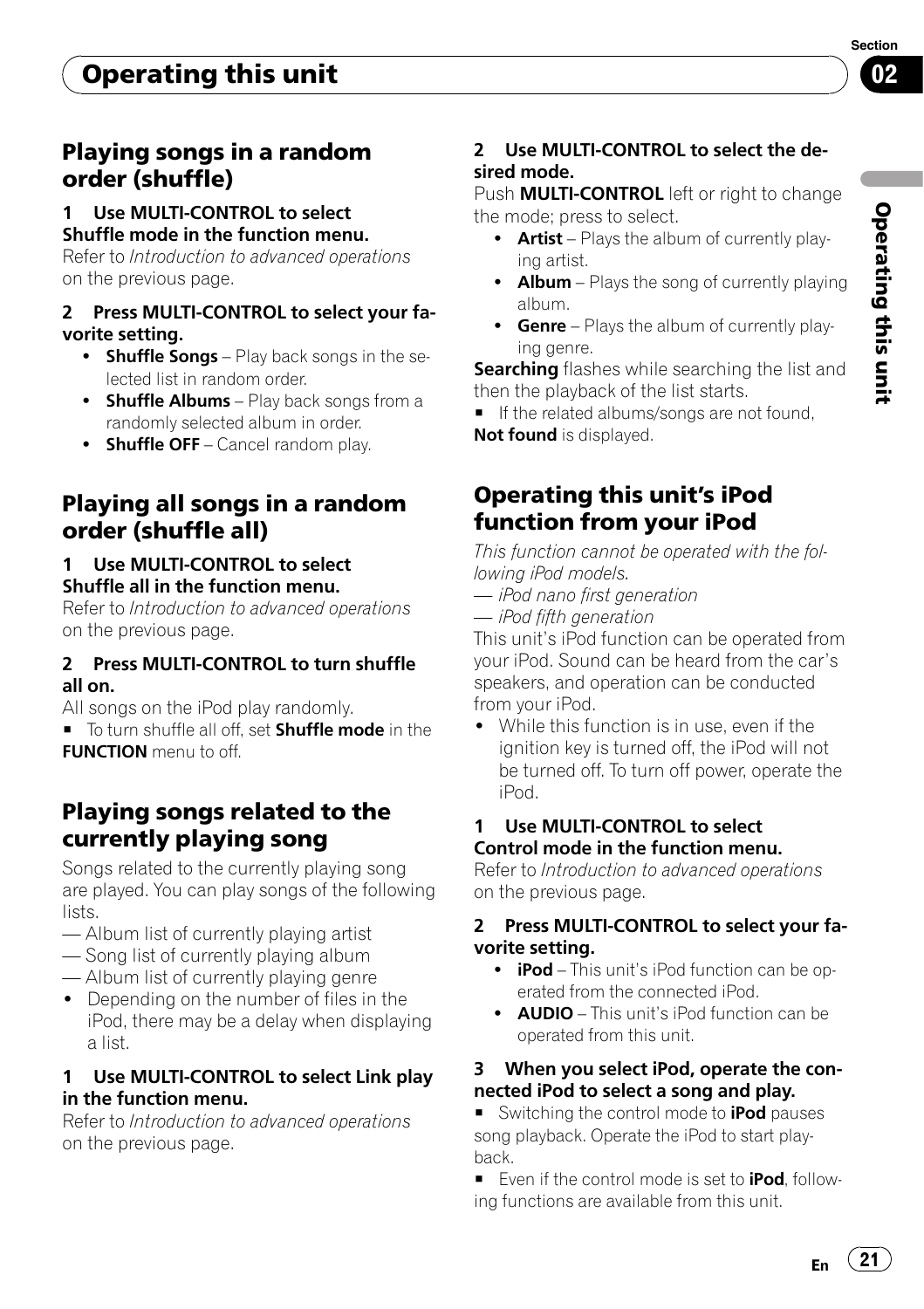# <span id="page-21-0"></span>Operating this unit

- · Volume
- Fast forward/reverse
- Track up/down
- Pausing
- Switching the text information

# **2** Notes

- . When the control mode is set to iPod, operations are limited as follows:
	- Functions other than **Control mode** (control mode) and Pause (pause) cannot be selected.
	- Browse function cannot be operated from this unit.
- Turning this function on pauses song playback. Operate the iPod to start playback.

## Changing audiobook speed

While listening to an audiobook on iPod, playback speed can be changed.

#### 1 Use MULTI-CONTROL to select Audiobooks in the function menu.

Refer to [Introduction to advanced operations](#page-19-0) [on page 20](#page-19-0).

#### 2 Press MULTI-CONTROL to select your favorite setting.

Press **MULTI-CONTROL** repeatedly until the desired setting appears in the display.

- Faster Playback faster than normal speed
- Normal Playback in normal speed
- Slower Playback slower than normal speed<sup></sup>

22) <sub>En</sub>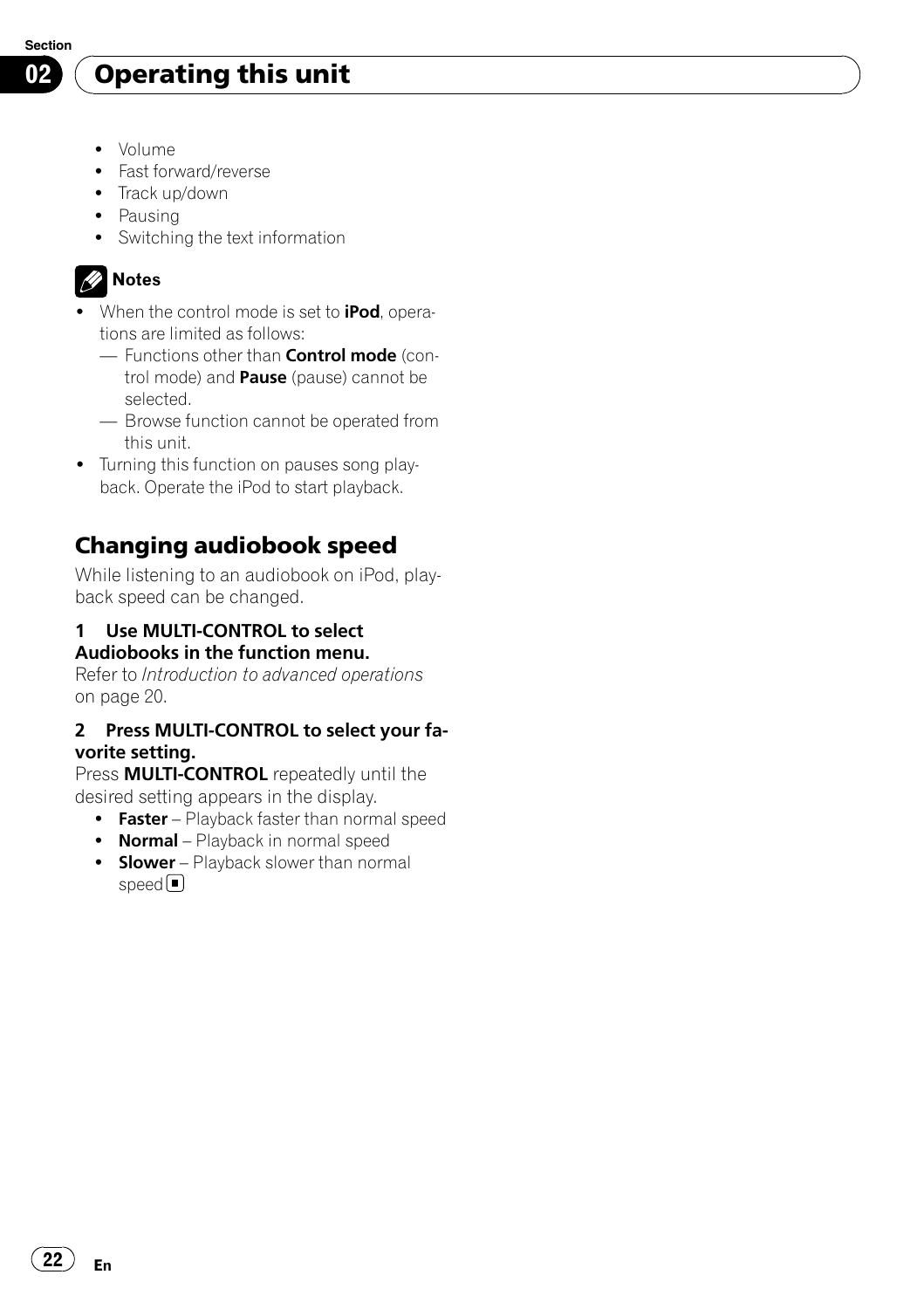# <span id="page-22-0"></span>Audio Adjustments

# Operation modes

This unit's 4-way network DSP lets you create a 4-way multi-amp, multi-speaker system with separate speakers for reproduction of high, middle, low and ultra-low frequencies (bands). each driven by a dedicated power amp. The 4 way network mode provides network and time alignment functions. These two functions are essential for a multi-amp, multi-speaker system to enable precise control over settings for each frequency range.

# Important

Even when the battery is disconnected or the microprocessor is reset, this unit's audio setting remains in the memory. If you want to reset the audio setting, refer to [Resetting the audio func](#page-36-0)tions [on page 37.](#page-36-0)

# Note

If one subwoofer is used with this system, left and right channel adjustment values, such as time alignment and network settings, need to be the same.

# Adjusting the audio easily

By carrying out the following settings/adjustments in the order shown, you can create a finely-tuned sound field effortlessly.

- 1 [Using the position selector](#page-23-0) (POSI)
- 2 [Auto TA and EQ \(auto-time alignment and auto](#page-29-0)[equalizing\)](#page-29-0)
- 3 [Using balance adjustment](#page-23-0) on the next page (BAL)

# Adjusting the audio finely

By carrying out the following settings/adjustments in the order shown, you can create a finely-tuned sound field.

- $(1)$  [Adjusting the time alignment](#page-27-0) (TA2)
- 2 [Adjusting network](#page-25-0) (NW 1, NW 2, NW 3)
- 3) [Fine-adjusting equalizer curve](#page-28-0) (EQ 2)

# Extra functions

These functions are helpful in adjusting the sound to suit your system or your personal preferences.

- [Recalling or copying equalizer curves](#page-27-0) (EQ 1)
- [Adjusting loudness](#page-29-0) (LOUD)
- [Using the sound retriever](#page-29-0) (**S.Rtrv**)
	- [Adjusting source levels](#page-29-0)  $(SLA)$

# Introduction of audio adjustments



1 Audio display Shows the audio adjustment status.

#### Press MULTI-CONTROL to display the main menu.

## 2 Use MULTI-CONTROL to select AUDIO.

Turn to change the menu option. Press to select.

#### 3 Turn MULTI-CONTROL to select the audio function.

Turn MULTI-CONTROL to switch between the audio functions in the following order. **BAL** (balance adjustment)—**POSI** (position selector)—NW 1 (network adjustment 1)—NW 2 (network adjustment 2)-NW 3 (network adjustment  $3$ —**TA1** (time alignment setting)— **TA2** (time alignment adjusting)—**EQ 1** (copying/recalling the equalizer)— $EQ$  2 (31-band graphic equalizer)—**A.EQ** (auto-equalizer on/ off)-S.Rtrv (advanced sound retriever)-LOUD (loudness)—SLA (source level adjustment)

■ When selecting FM as the source, you cannot switch to SLA.

- When selecting **FLAT** in **EQ 1**, you cannot switch to EQ 2.
- When selecting OFF in TA1, you cannot switch to TA2.
- To return to the display of each source, press
- $B.$   $\left[ \bullet \right]$

 $E_n$  (23)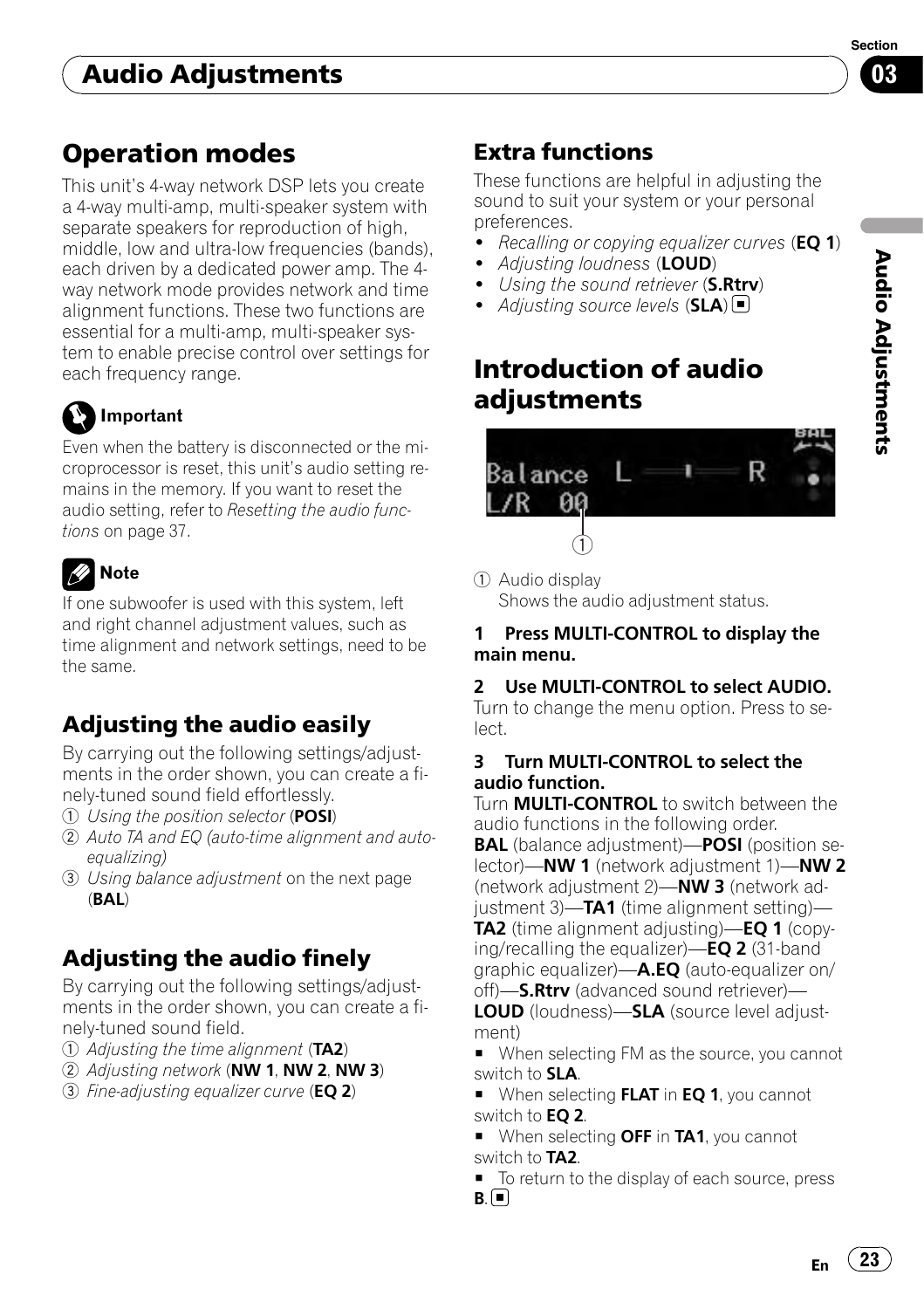<span id="page-23-0"></span>Section 03

# Switching left and right channel

You can adjust following functions for left and right channel independently or commonly.

- $\bullet$  [Adjusting network](#page-25-0) (NW 1, NW 2, NW 3)
- [Fine-adjusting equalizer curve](#page-28-0)  $(EQ 2)$

1 Use MULTI-CONTROL to select the audio function described above.

right common mode.

2 Press MULTI-CONTROL and hold to switch between left/right independent mode and left/right common mode. Each pressing and holding MULTI-CONTROL selects left/right independent mode and left/

## 3 Press MULTI-CONTROL to select left channel or right channel when left/right independent mode has been selected.

Each pressing **MULTI-CONTROL** selects left channel and right channel.

#### 4 Adjust these functions as desired.

# Using balance adjustment

You can select a balance setting that provides an ideal listening environment in all occupied seats.

#### 1 Use MULTI-CONTROL to select BAL in the audio function menu.

Refer to [Introduction of audio adjustments](#page-22-0) on [the previous page.](#page-22-0)

#### 2 Push MULTI-CONTROL left or right to adjust left/right speaker balance.

Each time MULTI-CONTROL is pushed left or right, the left/right speaker balance moves towards the left or right.

**L 25** to **R 25** is displayed as the left/right speaker balance moves from left to right.

# Using the position selector

One way to assure a more natural sound is to clearly position the stereo image, putting you right in the center of the sound field. The position selector function lets you automatically adjust the speakers' output levels and inserts

a delay time to match the number and position of occupied seats.

#### Use MULTI-CONTROL to select POSI in the audio function menu.

Refer to [Introduction of audio adjustments](#page-22-0) on [the previous page.](#page-22-0)

#### 2 Push MULTI-CONTROL left, right or up to select a listening position.

| <b>Direction Display Position</b> |       |                  |
|-----------------------------------|-------|------------------|
| l eft                             | Left  | Front seat left  |
| Right                             | Right | Front seat right |
| Up                                | Front | Front seats      |

 $\blacksquare$  To cancel the selected listening position, push **MULTI-CONTROL** in the same direction again.

# About the network function

The network function lets you divide the audio signal into different frequency bands, and then reproduce each of them through separate speaker units.

You can then make precise adjustments to the reproduced frequency band (with a low-pass filter or high-pass filter), level, phase and other parameters to match the characteristics of each speaker unit.

24  $)$   $_{\sf En}$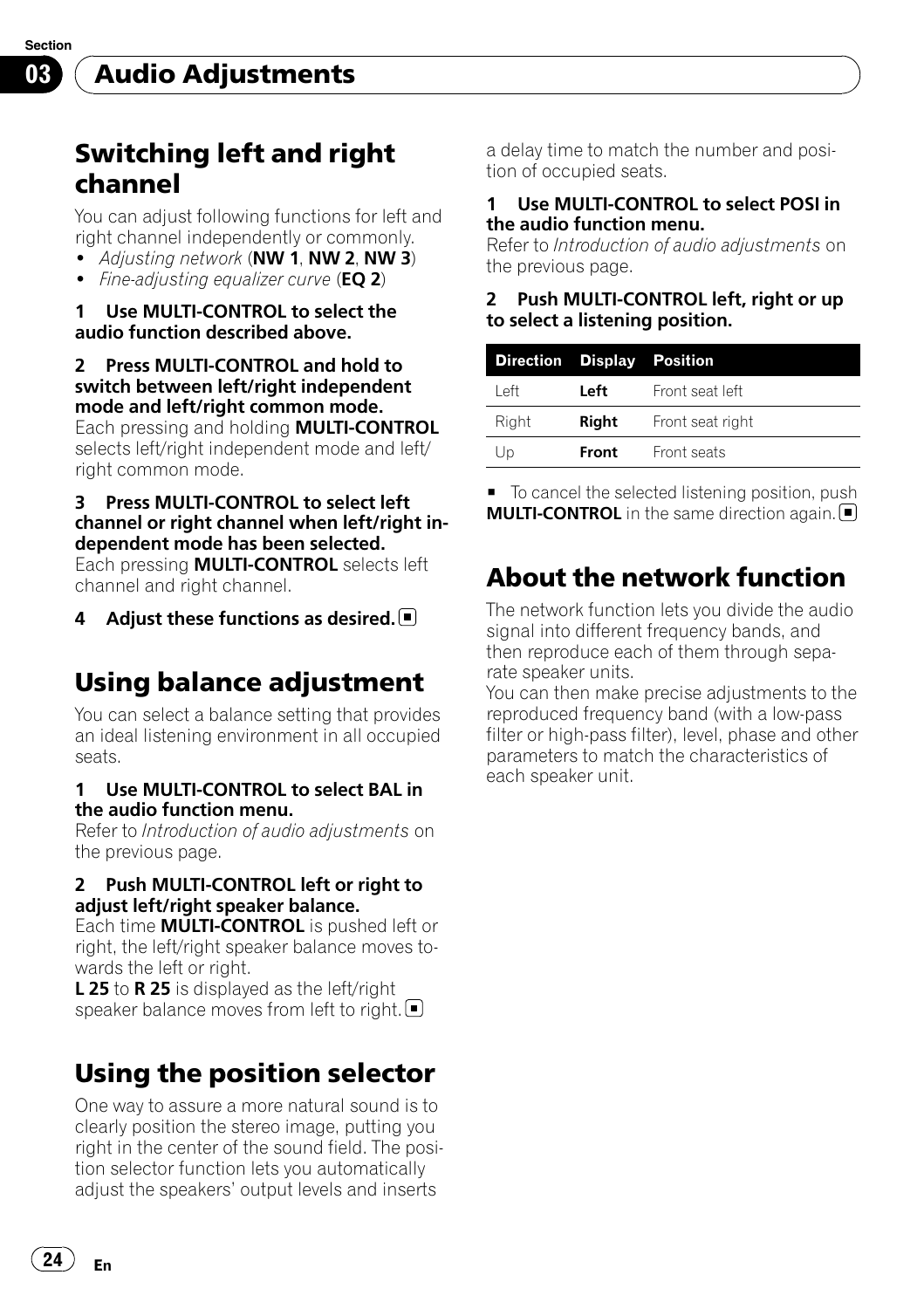Audio Adjustments Adjustments

# <span id="page-24-0"></span>Adjustable parameters

The network function enables adjustment of the following parameters. Make adjustments in line with the reproduced frequency band and characteristics of each connected speaker unit.



- $(1)$  Level  $(dB)$
- 2 Frequency (Hz)
- $(3)$  Level
- 4 Reproduced frequency band
- 5 Cut-off frequency of HPF
- 6 Cut-off frequency of LPF
- 7 Pass
- 8 Slope (dB/oct.)

## Reproduced frequency band

Adjusting the HPF (high-pass filter) or LPF (low-pass filter) cut-off frequency lets you set the reproduced frequency band for each speaker unit.

- The HPF cuts frequencies (low) below the set frequency, letting high frequencies through.
- The LPF cuts frequencies (high) above the set frequency, letting low frequencies through.

## Level

The difference in reproduced levels between speaker units can be corrected.

## Slope

Adjusting the HPF/LPF slope (filter attenuation slope) lets you adjust the continuity of sound between speaker units.

• The slope indicates the number of decibels (dB) the signal is attenuated when the frequency is one octave higher (lower) (Unit: dB/oct.). The steeper the slope, the more the signal is attenuated.

### Phase

You can switch phase (normal, reverse) for each speaker unit's input signal. When the continuity of sound between speakers is imprecise, try switching phase. This may improve the continuity of sound between speakers.

## Points concerning network adjustments

### Cut-off frequency adjustment

- . If you set the Low-LPF or SW-LPF cut-off frequency at a high level with a low-range speaker or subwoofer installed in the rear of the vehicle, the bass sound is separated so it sounds like it is coming from the rear. Setting the Low-LPF or SW-LPF cut-off frequency to 100 Hz or lower is recommended.
- The maximum input power setting for middle- and high-range speakers is usually lower than low-range speakers. Please be aware that if the Mid-HPF or High-HPF cutoff frequency is set lower than required, strong bass signal input may damage the speaker.

## Level adjustment

The basic frequencies of many musical instruments are in the middle range. First perform middle-range level adjustment, followed by high-range and then low-range and subwoofer level adjustment in that order.

## Slope adjustment

! If you set a small absolute value for the slope (for a gentle slope), interference between adjacent speaker units can easily result in degraded frequency response.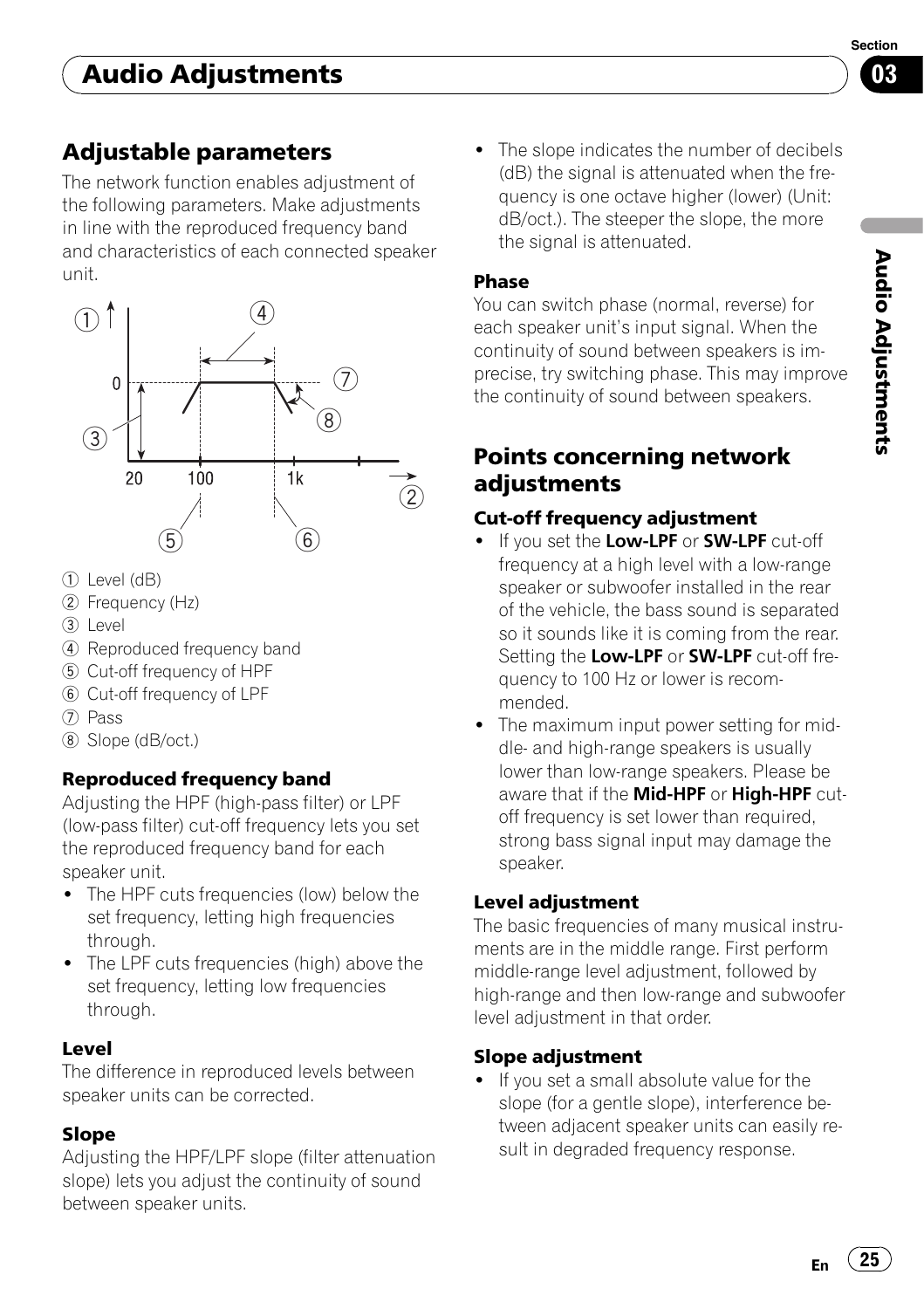<span id="page-25-0"></span>Audio Adjustments

- ! If you set a large absolute value for the slope (for a steep slope), continuity of sound between speaker units is degraded, and sounds appear to be separated.
- ! If you set the slope to 0 dB/oct. (pass), the audio signal bypasses the filter, so the filter does not have an effect.

#### Phase adjustment

When the cross-over point value for filters on both sides is set to –12 dB/oct., the phase is reversed 180 degrees at the filter cut-off frequency. In this case, reversing the phase assures improved sound continuity.



- 1 Normal phase
- 2 Reverse phase
- 3 0 dB
- $(4) -3$  dB
- $(5) -12$  dB
- 6 Crossover point

## Muting the speaker unit (filter)

You can mute each speaker unit (filter). When a speaker unit (filter) is muted, no sound is outputted from that speaker.

- . If you mute the selected speaker unit (filter). **MUTE** blinks and no adjustments are possible.
- ! Even if any speaker unit (filter) is muted, you can adjust the parameters for other speaker units (filters).

#### 1 Use MULTI-CONTROL to select NW 1 in the audio function menu.

Refer to [Introduction of audio adjustments](#page-22-0) on [page 23.](#page-22-0)

#### 2 Push MULTI-CONTROL left or right to select the speaker unit (filter) to be adjusted.

Each time **MULTI-CONTROL** is pushed left or right, the speaker unit (filter) is selected in the following order:

SW-HPF (subwoofer HPF)—SW-LPF (subwoofer LPF)—**Low-HPF** (low-range speaker HPF) -**Low-LPF** (low-range speaker LPF)-Mid-HPF (middle-range speaker HPF)-Mid-LPF (middle-range speaker LPF)-High-HPF (high-range speaker HPF)-High-LPF (high-range speaker LPF)

#### 3 Push and hold MULTI-CONTROL down to mute the selected speaker unit (filter).

■ To cancel the muting, push **MULTI-CONTROL** up.

## Adjusting network

#### 1 Use MULTI-CONTROL to select NW 1 in the audio function menu.

Refer to [Introduction of audio adjustments](#page-22-0) on [page 23.](#page-22-0)

#### 2 Push MULTI-CONTROL left or right to select the speaker unit (filter) to be adjusted.

Each time **MULTI-CONTROL** is pushed left or right, the speaker unit (filter) is selected in the following order:

SW-HPF (subwoofer HPF)—SW-LPF (subwoofer LPF)—Low-HPF (low-range speaker HPF) -Low-LPF (low-range speaker LPF)-Mid-HPF (middle-range speaker HPF)-Mid-LPF (middle-range speaker LPF)-High-HPF (high-range speaker HPF)-

High-LPF (high-range speaker LPF)

#### 3 Turn MULTI-CONTROL to select NW 2 in the audio function menu.

Refer to [Introduction of audio adjustments](#page-22-0) on [page 23.](#page-22-0)

26  $\rangle$  En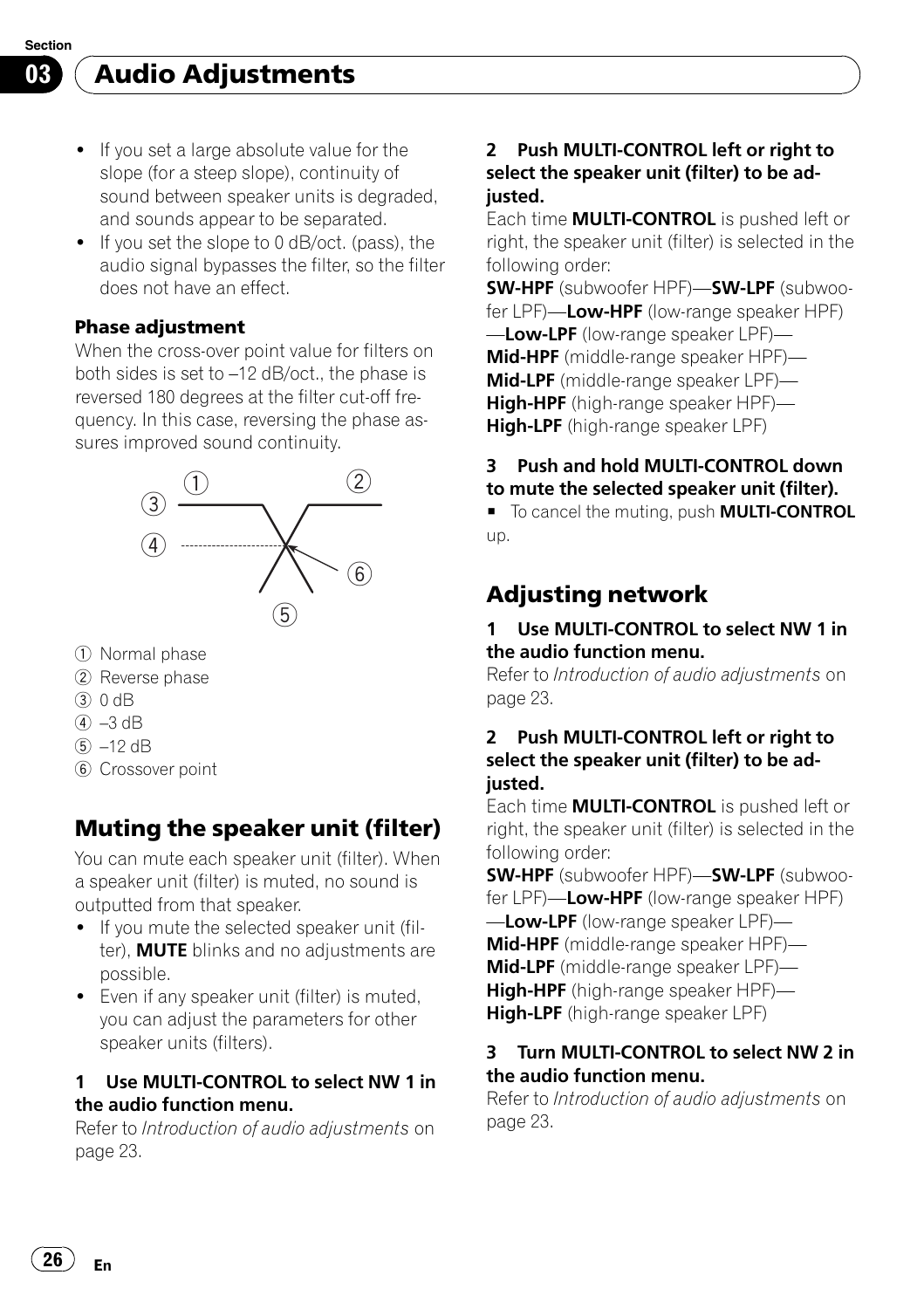#### <span id="page-26-0"></span>4 Push MULTI-CONTROL left or right to select the cut-off frequency (crossover frequency) of the selected speaker unit (filter).

Each time MULTI-CONTROL is pushed left or right, cut-off frequencies (crossover frequencies) are selected in the following order:

- High-LPF 5k—6.3k—8k—10k—12.5k—16k—20k
- High-HPF 800Hz—1k—1.25k—1.6k—2k—2.5k— 3.15k—4k—5k—6.3k—8k—10k—12.5k— 16k
- Mid-LPF, Low-LPF and SW-LPF 25Hz—31.5Hz—40Hz—50Hz—63Hz— 80Hz—100Hz—125Hz—160Hz—200Hz— 250Hz—315Hz—400Hz—500Hz—630Hz —800Hz—1k—1.25k—1.6k—2k—2.5k— 3.15k—4k—5k—6.3k—8k—10k—12.5k— 16k—20k
- Mid-HPF, Low-HPF and SW-HPF 20Hz—25Hz—31.5Hz—40Hz—50Hz— 63Hz—80Hz—100Hz—125Hz—160Hz— 200Hz—250Hz—315Hz—400Hz—500Hz —630Hz—800Hz—1k—1.25k—1.6k—2k —2.5k—3.15k—4k—5k—6.3k—8k—10k —12.5k—16k

■ You cannot select speakers that are set to off in the initial setting. Refer to [Setting the speakers](#page-33-0) [on page 34](#page-33-0).

#### 5 Push MULTI-CONTROL up or down to adjust the level of the selected speaker unit (filter).

Each time MULTI-CONTROL is pushed up or down, the level of the selected speaker unit (filter) increases or decreases.

0 dB to -24 dB is displayed as the level is increased or decreased if you have selected High-LPF, High-HPF, Mid-LPF or Mid-HPF.

6 dB to -24 dB is displayed as the level is increased or decreased, only if you have selected Low-LPF, Low-HPF, SW-LPF or SW-HPF.

### 6 Turn MULTI-CONTROL to select NW 3 in the audio function menu.

Refer to [Introduction of audio adjustments](#page-22-0) on [page 23](#page-22-0).

### 7 Push MULTI-CONTROL left or right to select the slope of the selected speaker unit (filter).

Each time **MULTI-CONTROL** is pushed left or right, slopes are selected in the following order:

- High-HPF 6dB/oct.—12dB/oct.—18dB/oct.— 24dB/oct.—30dB/oct.—36dB/oct.
- ! High-LPF, Mid-LPF, Mid-HPF, Low-LPF, Low-HPF, SW-LPF and SW-HPF Pass—6dB/oct.—12dB/oct.—18dB/oct. 24dB/oct.—30dB/oct.—36dB/oct.

### 8 Push MULTI-CONTROL up or down to switch the phase of the selected speaker unit (filter).

Push **MULTI-CONTROL** up selects normal phase and **NOR** appears in the display. Push **MULTI-CONTROL** down selects reverse phase and REV appears in the display.

■ You can adjust the parameters for other speaker units (filters) in the same way.

### 9 Press B to cancel the network adjustment mode.

# Using the time alignment

The time alignment lets you adjust the distance between each speaker and the listening position.

### 1 Use MULTI-CONTROL to select TA1 in the audio function menu.

Refer to [Introduction of audio adjustments](#page-22-0) on [page 23](#page-22-0).

En  $(27)$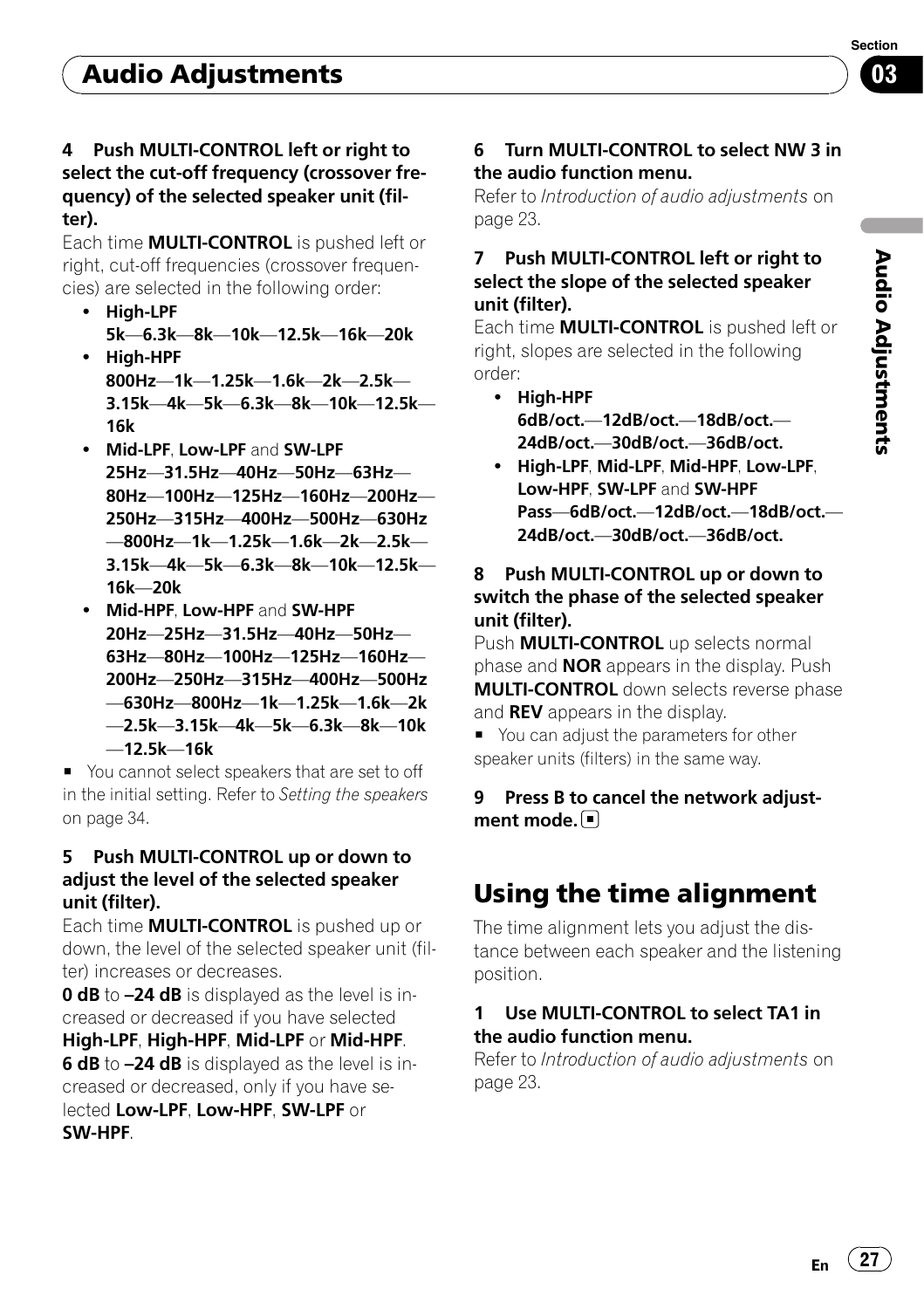<span id="page-27-0"></span>Section 03

### 2 Push MULTI-CONTROL left or right to select the time alignment.

Each time MULTI-CONTROL is pushed left or right, time alignment is selected in the following order:

Initial (initial)—Custom (custom)—AutoTA (auto-time alignment)—OFF (off)

- . Initial is the factory supplied time alignment.
- **Custom** is an adjusted time alignment that you created.
- AutoTA is the time alignment created by auto TA and EQ. (Refer to [Auto TA and EQ](#page-29-0) [\(auto-time alignment and auto-equalizing\)](#page-29-0) [on page 30](#page-29-0).)

You cannot select **AutoTA** if auto TA and FO has not been carried out. In this case,

Please Set Auto TA appears.

## Adjusting the time alignment

You can adjust the distance between each speaker and the selected position.

• An adjusted time alignment is memorized in Custom.

#### 1 Use MULTI-CONTROL to select TA1 in the audio function menu.

Refer to [Introduction of audio adjustments](#page-22-0) on [page 23.](#page-22-0)

#### 2 Press MULTI-CONTROL to select a unit of distance.

Each press of MULTI-CONTROL selects the unit of distance in the following order: (cm) (centimeter)—(inch) (inch)

#### 3 Use MULTI-CONTROL to select TA2 in the audio function menu.

Refer to [Introduction of audio adjustments](#page-22-0) on [page 23.](#page-22-0)

**E** Can't Adjust TA. Set POS. FL or FR appears when neither Left nor Right is selected in the position selector mode (POSI).

■ When selecting OFF in TA1, you cannot switch to TA2.

### 4 Push MULTI-CONTROL left or right to select the speaker to be adjusted.

Each time **MULTI-CONTROL** is pushed left or right, the speaker is selected in the following order:

High L (high-range left)—High R (high-range right)—Mid L (middle-range left)—Mid R (middle-range right)— $Low L$  (low-range left)— Low R (low-range right)-SW L (subwoofer left)—**SW R** (subwoofer right)

#### 5 Push MULTI-CONTROL up or down to adjust the distance between the selected speaker and the listening position.

Each time **MULTI-CONTROL** is pushed up or down, the distance increases or decreases. 394.75cm to 0.00cm is displayed as the distance is increased or decreased, if you have selected centimeters ((cm)).

155.39inch to 0.00inch is displayed as the distance is increased or decreased, if you have selected inches ((inch)).

■ You can adjust the distance for the other speakers in the same way.

### 6 Press B to cancel the time alignment mode.<sup>[1]</sup>

# Recalling or copying equalizer curves

The equalizer lets you adjust the equalization to match the car's interior acoustic characteristics as desired.

It is possible to store the adjusted equalizer curve in the memory, or recall the stored equalizer curve from the memory.

## Recalling the equalizer curve

#### Use MULTI-CONTROL to select EQ 1 in the audio function menu.

Refer to [Introduction of audio adjustments](#page-22-0) on [page 23.](#page-22-0)

28) <sub>En</sub>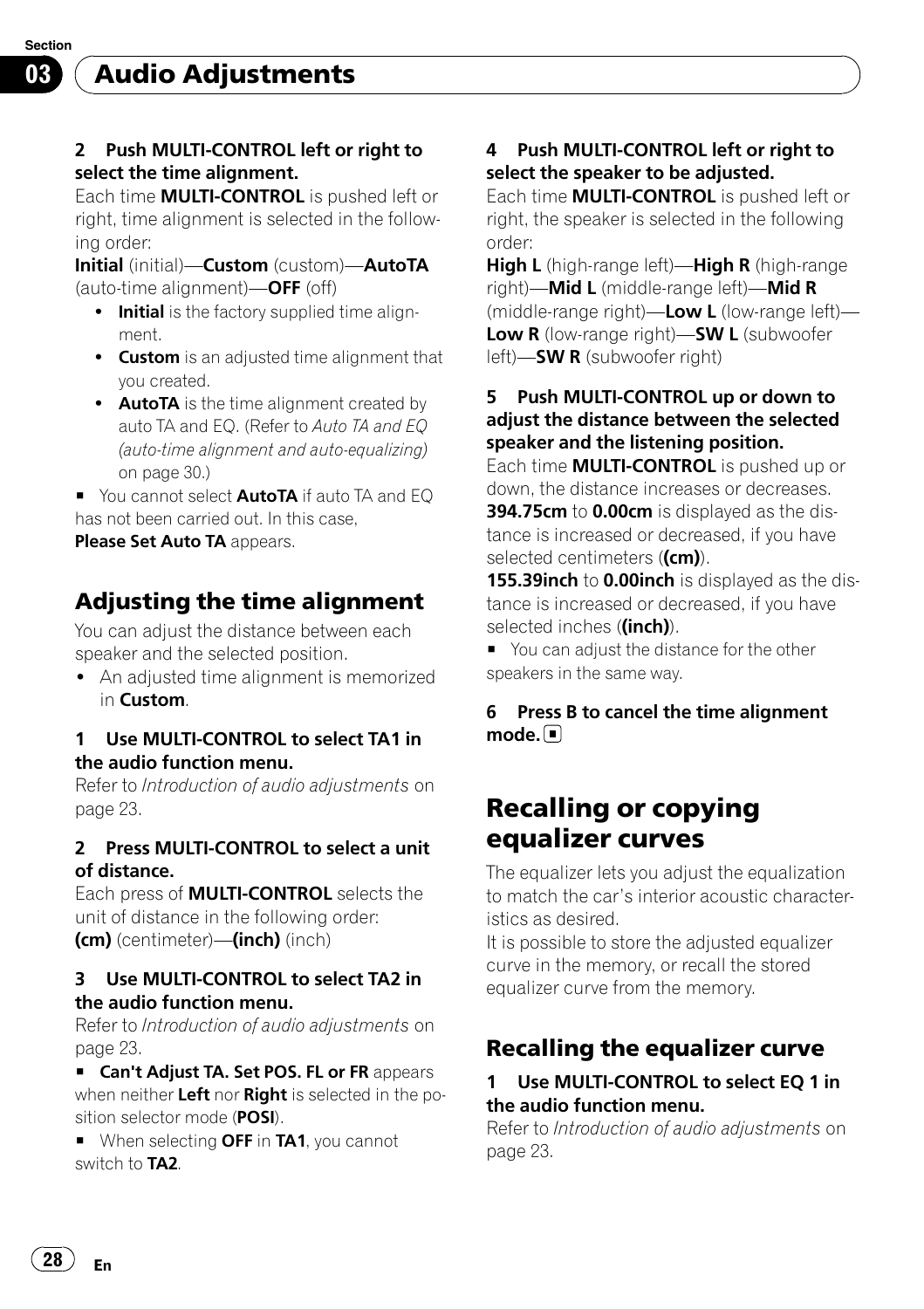### <span id="page-28-0"></span>2 Push MULTI-CONTROL left or right to select the equalizer curve you want to recall.

Each time MULTI-CONTROL is pushed left or right, equalizer curve is recalled in the following order.

MEMORY1 (memory 1)—MEMORY2 (memory 2)-MEMORY3 (memory 3)-MEMORY4 (memory 4)—MEMORY5 (memory 5)—FLAT (flat)

■ When FLAT is selected, no supplement or correction is made to the sound. This is useful to check the effect of the equalizer curves by switching alternatively between **FLAT** and a set equalizer curve.

# Copying the equalizer curve

#### 1 Use MULTI-CONTROL to select EQ 1 in the audio function menu.

Refer to [Introduction of audio adjustments](#page-22-0) on [page 23.](#page-22-0)

#### 2 Push MULTI-CONTROL left or right to select the equalizer curve you want to copy.

3 Press MULTI-CONTROL and hold to copy the selected equalizer curve.

4 Push MULTI-CONTROL left or right to select the storage area (MEMORY1 to MEMORY5).

5 Press MULTI-CONTROL and hold to store the equalizer curve.

# Fine-adjusting equalizer curve

You can perform 31–band level adjustment to achieve the optimum acoustic characteristics for your vehicle's interior environment.

#### 1 Select the storage area (MEMORY1 to MEMORY5).

Refer to Copying the equalizer curve on this page.

**If an equalizer curve has already been stored** in memory, it will be overwritten by the newly adjusted equalizer curve.

#### 2 Use MULTI-CONTROL to select EQ 2 in the audio function menu.

Refer to [Introduction of audio adjustments](#page-22-0) on [page 23](#page-22-0).

### 3 Push MULTI-CONTROL left or right to select the equalizer band to adjust.

Fach time **MULTI-CONTROL** is pushed left or right, equalizer bands are selected in the following order.

20Hz—25Hz—31.5Hz—40Hz—50Hz—63Hz —80Hz—100Hz—125Hz—160Hz—200Hz— 250Hz—315Hz—400Hz—500Hz—630Hz— 800Hz—1k—1.25k—1.6k—2kHz—2.5k— 3.15k—4k—5k—6.3k—8k—10k—12.5kHz— 16k—20k

## 4 Push MULTI-CONTROL up or down to adiust the level of the equalizer band.

Each time MULTI-CONTROL is pushed up or down, the level of the equalization band increases or decreases.

+12 to -12 is displayed as the level is increased or decreased.

■ You can then select another band and adjust the level.

### 5 Equalizer curve is automatically stored in memory.  $\color{red}\blacksquare$

# Using the auto-equalizer

The auto-equalizer is the equalizer curve created by auto TA and EQ (refer to [Auto TA and](#page-29-0) [EQ \(auto-time alignment and auto-equalizing\)](#page-29-0) [on the next page](#page-29-0)).

You can turn the auto-equalizer on or off.

### 1 Use MULTI-CONTROL to select A.EQ in the audio function menu.

Refer to [Introduction of audio adjustments](#page-22-0) on [page 23](#page-22-0).

Audio Adjustments Adjustments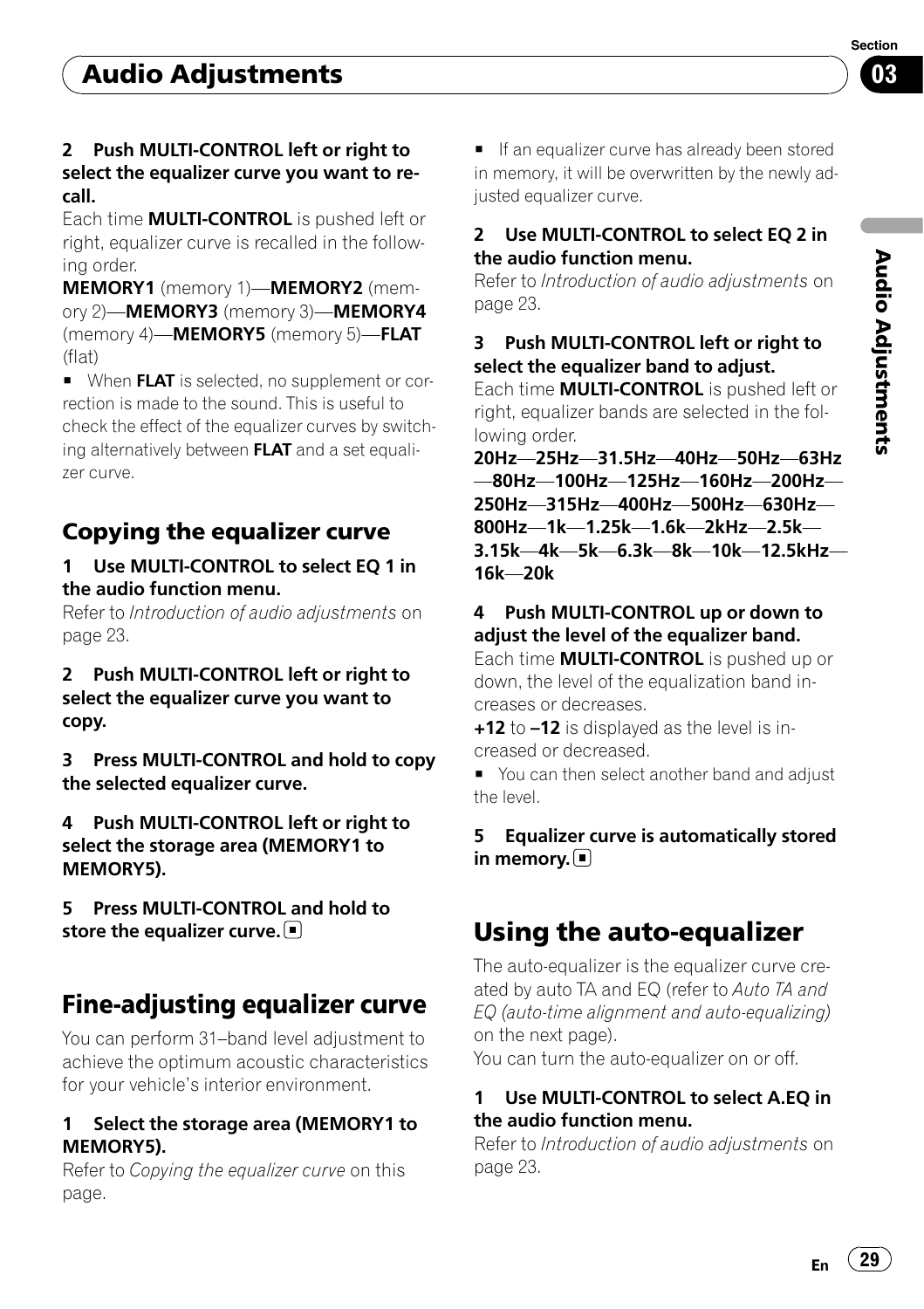<span id="page-29-0"></span>Audio Adjustments

■ If auto TA and EQ has not been carried out, Please Set Auto EO appears. This indicates that you cannot turn this function on.

#### 2 Press MULTI-CONTROL to turn the autoequalizer on.

■ To turn auto-equalizer off, press **MULTI-CONTROL** again.

# Using the sound retriever

The sound retriever function automatically enhances compressed audio and restores rich sound.

#### 1 Use MULTI-CONTROL to select S.Rtrv in the audio function menu.

Refer to [Introduction of audio adjustments](#page-22-0) on [page 23.](#page-22-0)

### 2 Press MULTI-CONTROL to select the desired setting.

#### OFF (off)—MODE1—MODE2

**MODE1** is effective for the low compression rate.

**MODE2** is effective for the high compression rate.

■ This function can be used for the audio data stored in a CD, DVD, Bluetooth Audio, iPod, USB or AUX. $\Box$ 

# Adjusting loudness

Loudness compensates for deficiencies in the low- and high-sound ranges at low volume.

#### 1 Use MULTI-CONTROL to select LOUD in the audio function menu.

Refer to [Introduction of audio adjustments](#page-22-0) on [page 23.](#page-22-0)

#### 2 Press MULTI-CONTROL to turn loudness on.

 $\blacksquare$  To turn loudness off, press **MULTI-CONTROL** again. $\Box$ 

# Adjusting source levels

SLA (source level adjustment) lets you adjust the volume level of each source to prevent radical changes in volume when switching between sources.

• Settings are based on the FM volume level, which remains unchanged.

#### 1 Compare the FM volume level with the level of the source you wish to adjust.

#### 2 Use MULTI-CONTROL to select SLA in the audio function menu.

Refer to [Introduction of audio adjustments](#page-22-0) on [page 23.](#page-22-0)

### 3 Push MULTI-CONTROL up or down to adiust the source volume.

Each time **MULTI-CONTROL** is pushed up or down, source volume increases or decreases. +4 to –4 is displayed as the source volume is increased or decreased.

# Notes

- The AM volume level can also be adjusted with source level adjustments.
- The built-in CD player and the multi-CD player are set to the same source level adjustment volume automatically.
- ! External unit 1 and external unit 2 are set to the same source level adjustment volume automatically. $\boxed{\blacksquare}$

# Auto TA and EQ (auto-time alignment and autoequalizing)

The auto-time alignment is automatically adjusted for the distance between each speaker and the listening position.

The auto-equalizer automatically measures the car interior acoustic characteristics, and then creates the auto-equalizer curve based on that information.

30) <sub>En</sub>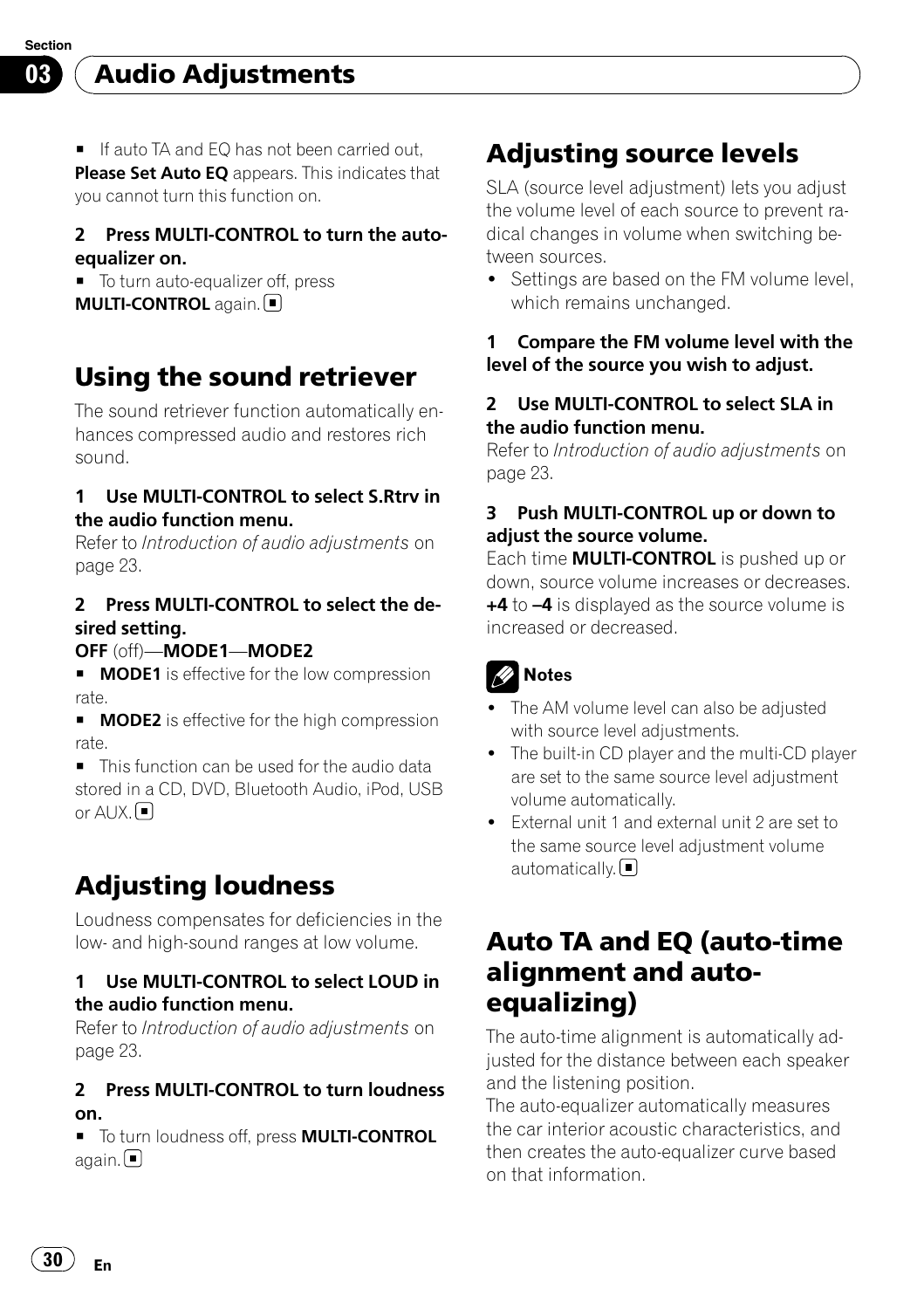# <span id="page-30-0"></span>Audio Adjustments

# WARNING

- To prevent accidents, never carry out auto TA and EQ while driving. When this function measures the car interior acoustic characteristics to create an auto-equalizer curve, a loud measurement tone (noise) may be outputted from the speakers.
- ! Be sure to connect the high-range speakers to the high range output. If the speakers are not connected correctly, they may be damaged by the low frequency measurement tone.

# **LA** CAUTION

- Carrying out auto TA and FQ under the following conditions may damage the speakers. Be sure to check the conditions thoroughly before carrying out auto TA and EQ.
	- When speakers are incorrectly connected. (e.g., When a mid-range speaker is connected to a subwoofer output.)
	- When a speaker is connected to a power amp delivering output higher than the speaker's maximum input power capability.
- If the microphone is placed in an unsuitable position the measurement tone may become loud and measurement may take a long time, resulting in a drain on battery power. Be sure to place the microphone in the specified location.

## Before operating the auto TA and EQ function

- Check the speaker's usable frequency range. Then connect the proper speakers to high, mid, low or subwoofer outputs. If the speakers are not connected correctly, autotime alignment and auto-equalizing may not perform properly.
- Carry out auto TA and EQ in as quiet a place as possible, with the car engine and air conditioning switched off. Also cut power to car phones or portable telephones in the car, or remove them from the car be-

fore carrying out auto TA and EQ. Sounds other than the measurement tone (surrounding sounds, engine sound, telephones ringing etc.) may prevent correct measurement of the car interior acoustic characteristics.

- Be sure to carry out auto TA and EQ using the supplied microphone. Using another microphone may prevent measurement, or result in incorrect measurement of the car interior acoustic characteristics.
- When the speakers activated in the initial setting menu are not connected, auto TA and EQ cannot be carried out.
- When the mid range speaker units are muted, auto TA and EQ cannot be carried out. (Refer to [the next page](#page-31-0).)
- When this unit is connected to a power amp with input level control, auto TA and EQ may not be possible if you lower power amp input level. Set the power amp's input level to the standard position.
- When this unit is connected to a power amp with an LPF, turn off the LPF on the power amp before carrying out auto TA and EQ. In addition, the cut-off frequency for built-in LPF of an active subwoofer should be set to the highest frequency.
- The time alignment value calculated by auto TA and EQ may differ from the actual distance in the following circumstances. However, the distance has been calculated by computer to be the optimum delay to give accurate results for the circumstances, so please continue to use this value.
	- When the reflected sound within a vehicle is strong and delays occur.
	- When delays occur for low sounds due to the influence of the LPF on active subwoofers or external amps.
- Auto TA and EQ changes the audio settings as below:
	- The balance settings return to the center position. (Refer to [page 24](#page-23-0).)
	- The graphic equalizer curve switches to FLAT. (Refer to [page 28](#page-27-0).)

Section 03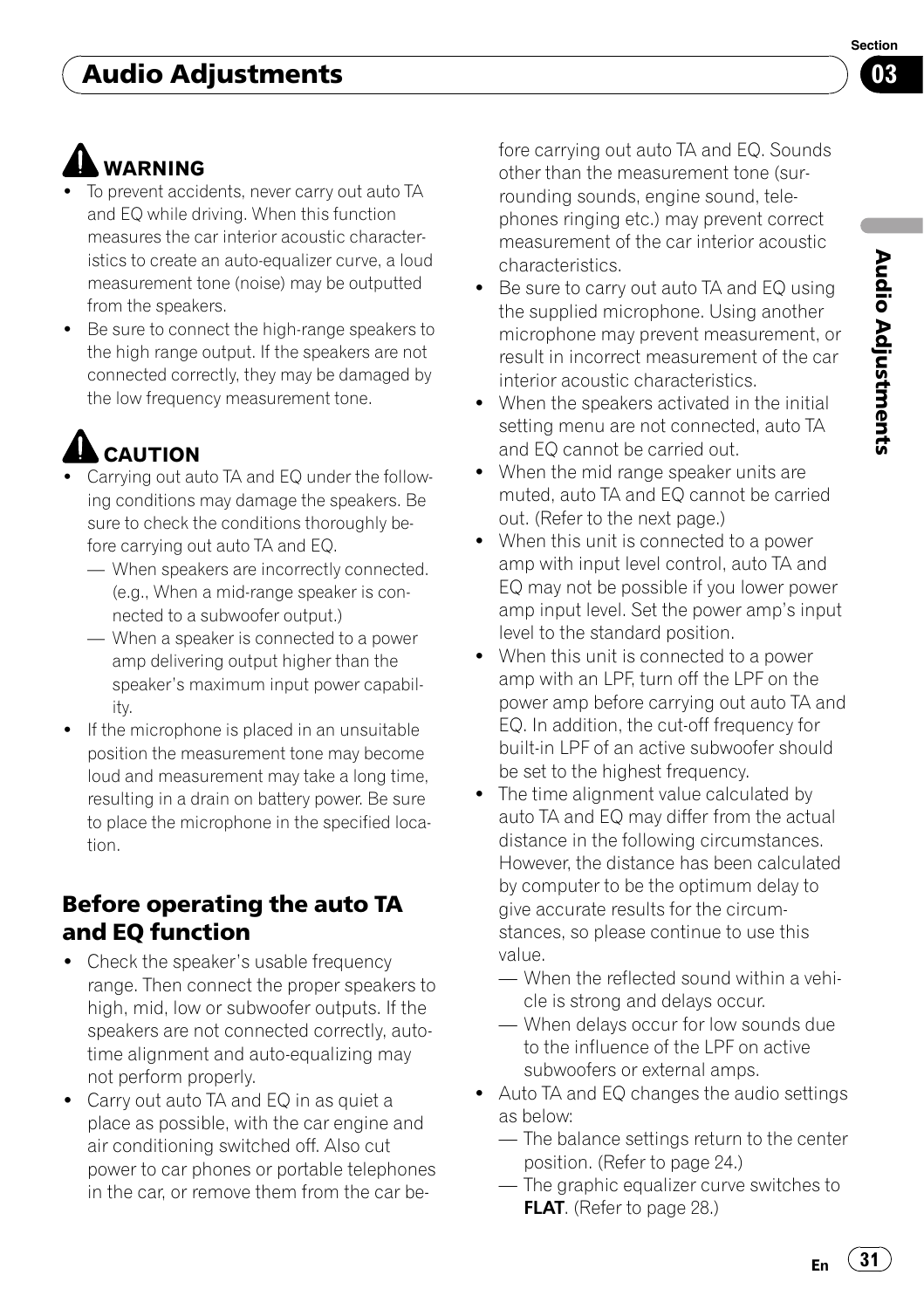- <span id="page-31-0"></span>• If you carry out auto TA and EQ when a previous setting of this already exists, the setting will be replaced.
- ! When connecting tweeters, please confirm the tweeter's usable frequency range. When you set the cut-off frequency, set higher than the lowest usable frequency of the tweeter.
- Auto TA uses higher range than 10 kHz for measurement. Therefore, using the tweeter that cannot reproduce 10 kHz frequency range may damage the tweeter. When Auto TA&EQ is operated, be sure to set the appropriate cut-off frequency. Also, use the tweeter that can reproduce 10 kHz at the lowest usable frequency.
- Speakers used with this system need to be activated in the initial setting menu. Refer to [Setting the speakers](#page-33-0) on page 34.
- ! To perform auto-time alignment and autoequalizing, be sure to connect speakers to mid range output.

## Carrying out auto TA and EQ

#### 1 Stop the car in a place that is as quiet as possible, close all doors, windows and the sun roof, and then turn the engine off.

 $\blacksquare$  If the engine is left running, engine noise may prevent correct auto TA and EQ.

#### 2 Fix the supplied microphone in the center of the headrest of the driver's seat, facing forward, using the belt (sold separately).



**The auto TA and EQ may differ depending on** where you place the microphone. If desired, place the microphone on the front passenger seat to carry out auto TA and EQ.

#### 3 Turn the ignition switch to ON or ACC.

If the car's air conditioner or heater is turned on, turn it off. Noise from the fan in the air conditioner or heater may prevent correct auto TA and  $F<sub>O</sub>$ 

**Press SRC/Off** to turn the source on if this unit is turned off.

#### 4 Press SRC/Off and hold until the unit turns off.

#### 5 Press and hold EQ to enter the auto TA and EQ menu.

The front panel opens automatically.

#### Plug the microphone into the microphone input jack on this unit.



#### 7 Turn MULTI-CONTROL to select Select position in the auto TA and EQ menu.

#### 8 Press MULTI-CONTROL to select a position.

Each press of **MULTI-CONTROL** selects settings in the following order:

Front left (front left)—Front right (front right) Select the position for the seat on which the microphone is placed.

#### 9 Turn MULTI-CONTROL to select Select N/W mode in the auto TA and EQ menu.

#### 10 Press MULTI-CONTROL to select a network mode.

Each press of **MULTI-CONTROL** selects settings in the following order: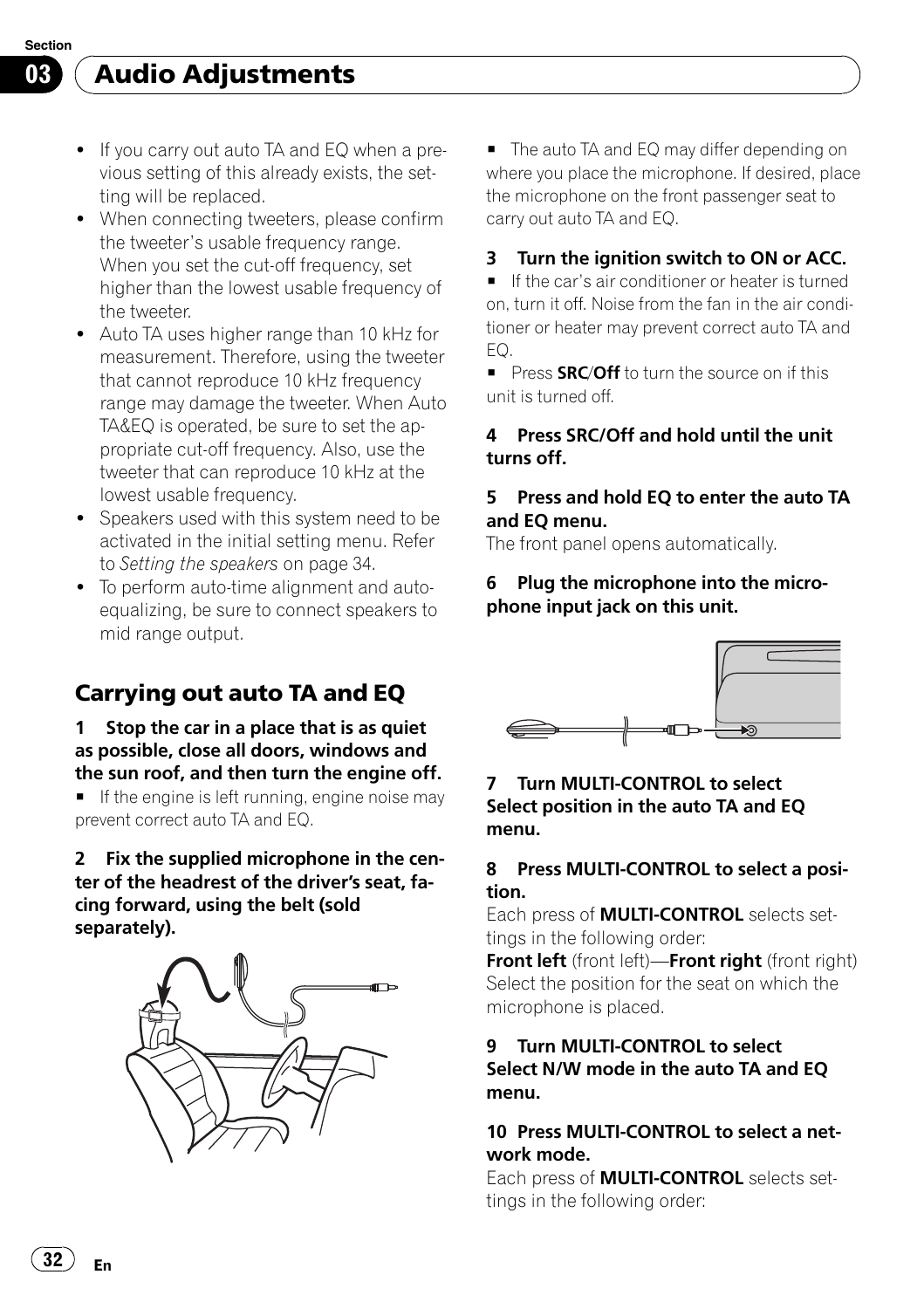### Auto N/W (auto)—Cusom N/W (custom)

■ If you want to carry out auto TA and FQ based on previously customized network settings, select Cusom N/W. Otherwise, select Auto N/W.

**If manually adjusted value is not suitable for** the actual specifications of the speakers, autotime alignment and auto-equalizer may not perform properly.

#### 11 Turn MULTI-CONTROL to select Auto TA & EQ stop in the auto TA and EQ menu.

#### 12 Press MULTI-CONTROL to start the auto TA and EQ.

#### 13 Get out of the car and close the door within 10 seconds when the 10-second count-down starts.

The measurement tone (noise) is outputted from the speakers, and auto TA and EQ begins.

■ To stop auto TA and EQ, press MULTI-CONTROL again.

■ To cancel auto TA and EQ part way through, press B.

#### 14 When auto TA and EQ is completed, Complete is displayed.

When correct measurement of car interior acoustic characteristics is not possible, an error message is displayed. (Refer to [Under](#page-62-0)[standing auto TA and EQ error messages](#page-62-0) on [page 63.](#page-62-0))

#### 15 Press B to cancel the auto TA and EQ mode.

#### 16 Store the microphone carefully in the glove compartment.

Store the microphone carefully in the glove compartment or any other safe place. If the microphone is subjected to direct sunlight for an extended period, high temperatures may cause distortion, color change or malfunction.

# **2** Note

Make sure you have disconnected the microphone before pressing **A/Open** to open or close the panel (an alert sounds if the mic is still connected).**□** 

 $E_n$  (33)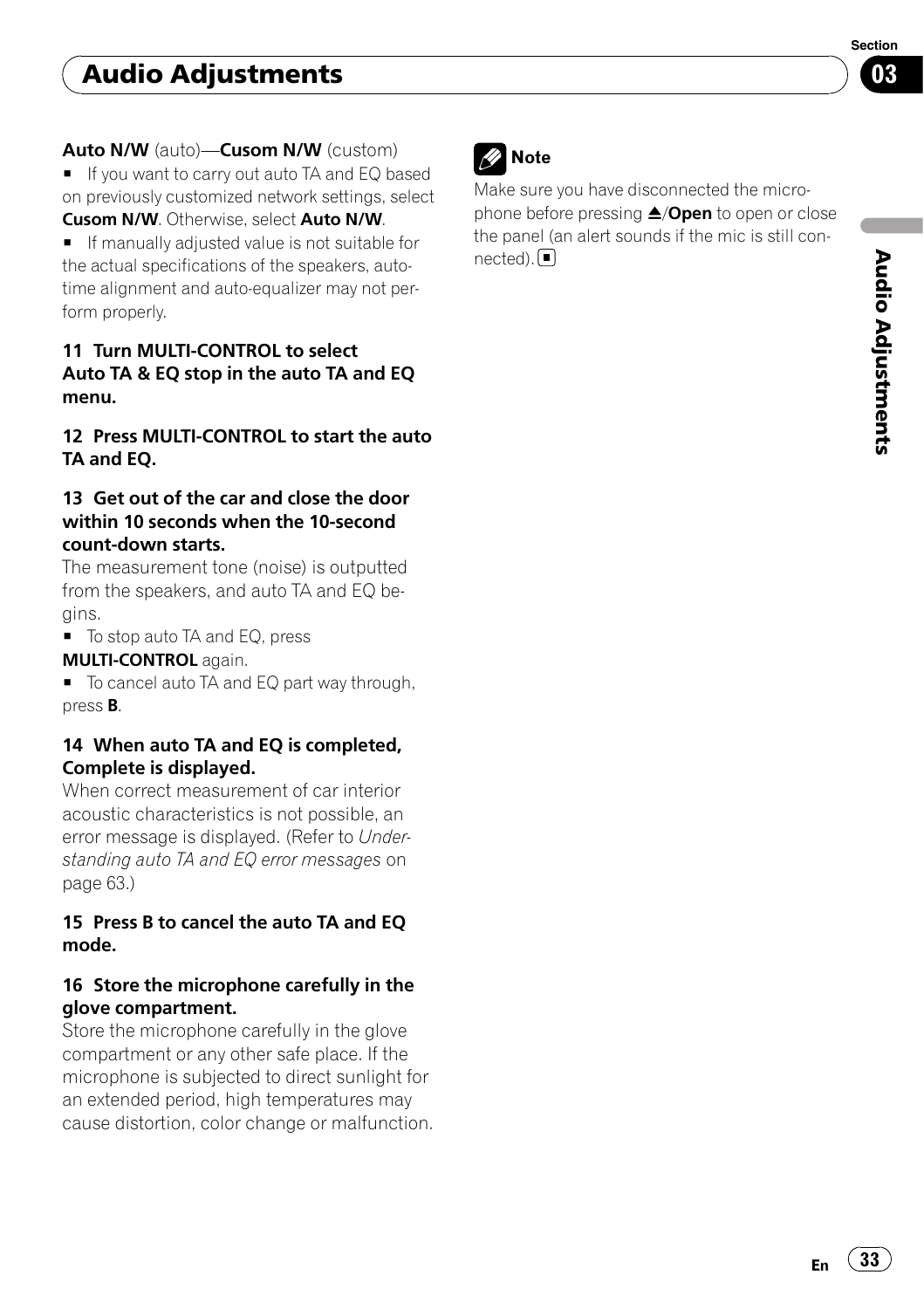# <span id="page-33-0"></span>Initial Settings

# Adjusting initial settings

Using the initial settings, you can customize various system settings to achieve optimal performance from this unit.



1 Function display Shows the function status.

#### 1 Press SRC/Off and hold until the unit turns off.

#### 2 Press MULTI-CONTROL and hold until the initial setting menu appears in the display.

### 3 Turn MULTI-CONTROL to select one of the initial settings.

Turn **MULTI-CONTROL** to switch between the functions in the following order. Language select (language selection)-SP connection (speaker setting)-Clock (clock)—FM step (FM tuning step)—AM step (AM tuning step)—Warning tone (warning tone)-Face auto open (face auto open)-AUX1 (auxiliary input 1)—AUX2 (auxiliary input 2)-Dimmer (dimmer)-Brightness (brightness)—Illumination 1 (illumination select)—**Illumination 2** (custom illumination)— ILL line (illumination interlock)-Digital ATT (digital attenuation)—Audio Reset (audio reset)—**Mute** (sound muting/attenuation)— **Door mute 1** (intelligent mute polarity setting) **Door mute 2** (intelligent mute setting)— Reverse mode (reverse mode)—Ever-scroll (ever scroll)-BT AUDIO (Bluetooth audio)-

Pin code input (pin code input)— **BT Version Info.** (Bluetooth version informa-

tion) Use the following instructions to operate each

particular setting.

**BT AUDIO, Pin code input and** 

**BT Version Info.** can be selected only when Blue-

tooth adapter (e.g., CD-BTB200) is connected to this unit.

 $\blacksquare$  To cancel initial settings, press **B**.

# Selecting the display language

For your convenience, this unit equips multiple language display. You can select the language best suited to your first language.

#### 1 Use MULTI-CONTROL to select Language select in the initial setting menu.

Refer to *Adjusting initial settings* on this page.

### 2 Press MULTI-CONTROL to select the language.

Each press of MULTI-CONTROL selects languages in the following order:

English—Español—Português

# Setting the speakers

You need to set the speakers used with this system.

When this setting is performed correctly, this unit reproduces high-definition sound suited to your system.

- You cannot change the middle-range speaker setting. (The middle-range speaker is always on.)
- If this setting is adjusted after performing auto-time alignment and auto-equalizing function, perform auto-time alignment and auto-equalizing again.

## 1 Use MULTI-CONTROL to select SP connection in the initial setting menu.

Refer to Adjusting initial settings on this page.

## 2 Push MULTI-CONTROL left or right to select the speaker to be adjusted.

Each time **MULTI-CONTROL** is pushed left or right, the speaker is selected in the following order:

**Subwoofer** (subwoofer)-Low range (low range speaker)—**High range** (high range speaker)

34) <sub>En</sub>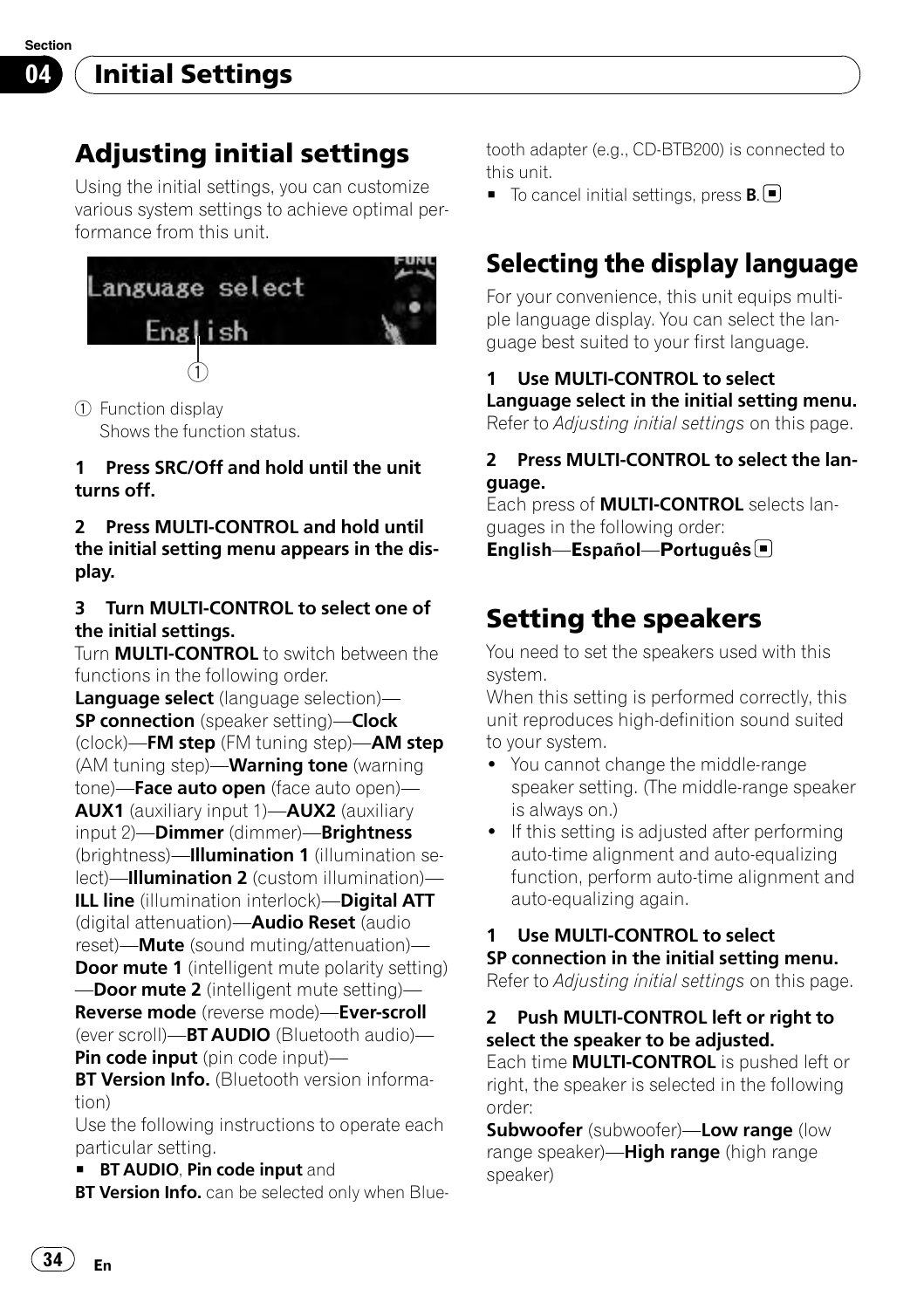# <span id="page-34-0"></span>Initial Settings

### 3 Press MULTI-CONTROL to turn the selected speaker on.

■ To turn off, press **MULTI-CONTROL** again. ■

# Setting the clock

Use these instructions to set the clock.

#### 1 Use MULTI-CONTROL to select Clock in the initial setting menu.

Refer to [Adjusting initial settings](#page-33-0) on the pre[vious page.](#page-33-0)

#### 2 Push MULTI-CONTROL left or right to select the segment of the clock display you wish to set.

Pushing **MULTI-CONTROL** left or right will select one segment of the clock display: Hour—Minute

As you select segments of the clock display, the selected segment blinks.

#### 3 Push MULTI-CONTROL up or down to put a clock right.

■ You can match the clock to a time signal by pressing MULTI-CONTROL.

- . If 00 to 29, the minutes are rounded down. (e.g., 10:18 becomes 10:00.)
- . If 30 to 59, the minutes are rounded up.  $(e.g., 10:36$  becomes  $11:00$ .)

# Setting the FM tuning step

The FM tuning step employed by seek tuning can be switched between 100 kHz, the preset step, and 50 kHz.

• If seek tuning is performed in 50 kHz steps, stations may be tuned in imprecisely. Tune in the stations with manual tuning or use seek tuning again.

### 1 Use MULTI-CONTROL to select FM step in the initial setting menu.

Refer to [Adjusting initial settings](#page-33-0) on the pre[vious page.](#page-33-0)

### 2 Press MULTI-CONTROL to select the FM tuning step.

Pressing **MULTI-CONTROL** repeatedly will switch the FM tuning step between 50 kHz and 100 kHz. The selected FM tuning step will appear in the display.

■ The tuning step remains at 50 kHz during manual tuning.  $\Box$ 

# Setting the AM tuning step

The AM tuning step can be switched between 9 kHz, the preset step, and 10 kHz. When using the tuner in North, Central or South America, reset the tuning step from 9 kHz (531 kHz to 1 602 kHz allowable) to 10 kHz (530 kHz to 1 640 kHz allowable).

### 1 Display the initial setting menu.

Refer to [Adjusting initial settings](#page-33-0) on the pre[vious page.](#page-33-0)

#### 2 Use MULTI-CONTROL to select AM step in the initial setting menu.

### 3 Press MULTI-CONTROL to select the AM tuning step.

Pressing **MULTI-CONTROL** repeatedly will switch the AM tuning step between 9 kHz and 10 kHz. The selected AM tuning step will appear in the display.  $\blacksquare$ 

# Switching the warning tone

If the front panel is not detached from the head unit within four seconds of turning off the ignition, a warning tone sounds. You can turn off the warning tone.

### 1 Use MULTI-CONTROL to select Warning tone in the initial setting menu.

Refer to [Adjusting initial settings](#page-33-0) on the pre[vious page.](#page-33-0)

#### 2 Press MULTI-CONTROL to turn warning tone on.

■ To turn warning tone off, press **MULTI-CONTROL** again.

Section 04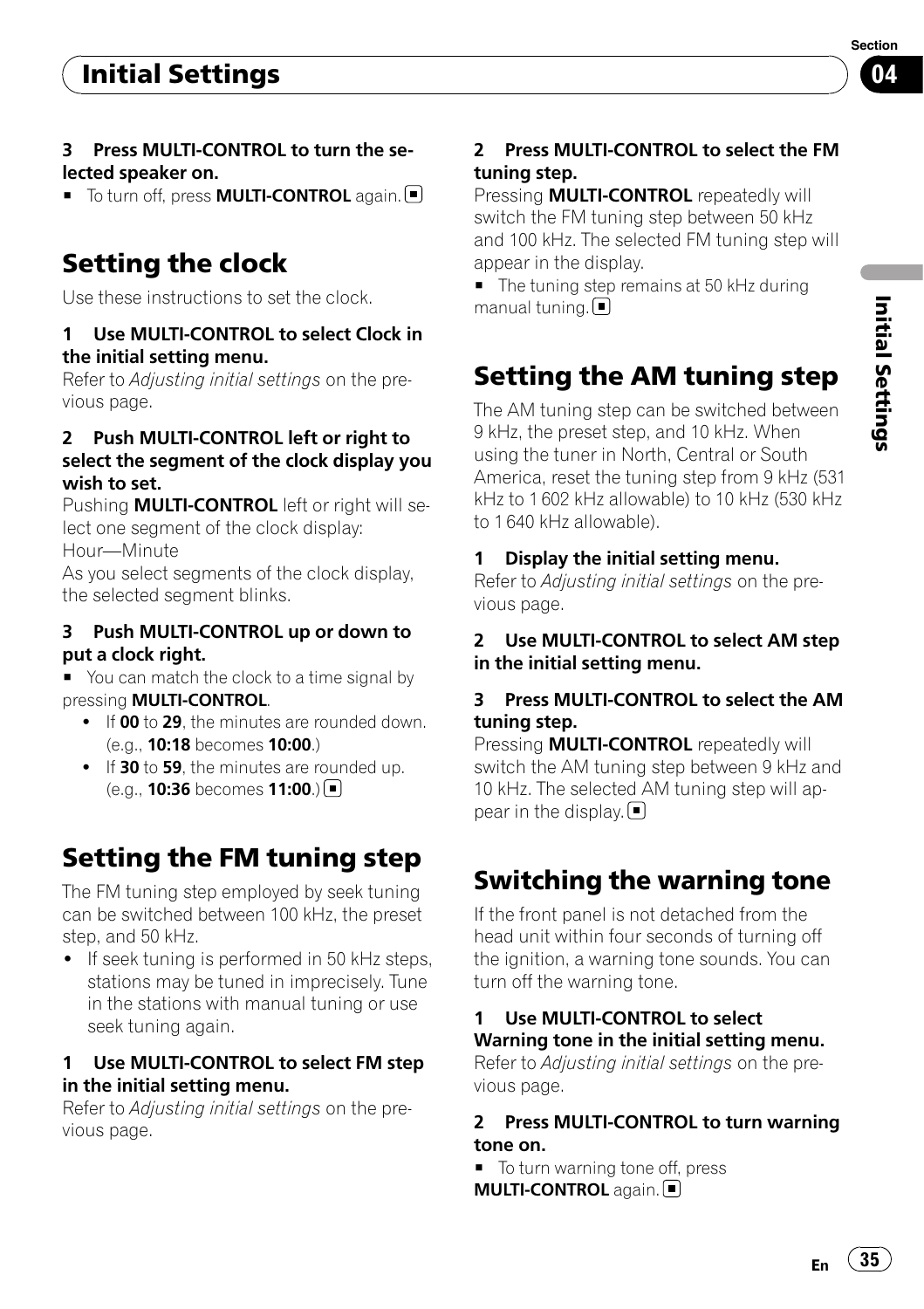<span id="page-35-0"></span>Section 04

# Switching the face auto open

To protect against theft, this unit features detachable front panel. To detach the front panel easily, the front panel opens automatically. This function is on as a default.

1 Use MULTI-CONTROL to select Face auto open in the initial setting menu.

Refer to [Adjusting initial settings](#page-33-0) on page 34.

#### 2 Press MULTI-CONTROL to turn the face auto open on.

 $\blacksquare$  To turn the face auto open off, press **MULTI-CONTROL** again.

# Switching the auxiliary setting

Auxiliary devices connected to this unit can be activated individually. Set each AUX source to ON when using. For more information about connecting or using auxiliary devices, refer to [Using the AUX source](#page-39-0) on page 40.

#### 1 Use MULTI-CONTROL to select AUX1/ AUX2 in the initial setting menu.

Refer to [Adjusting initial settings](#page-33-0) on page 34.

#### 2 Press MULTI-CONTROL to turn AUX1/ AUX2 on.

 $\blacksquare$  To turn AUX off, press **MULTI-CONTROL** again. U

# Switching the dimmer setting

To prevent the display from being too bright at night, the display is automatically dimmed when the car's headlights are turned on. You can turn the dimmer on or off.

#### 1 Use MULTI-CONTROL to select Dimmer in the initial setting menu.

Refer to [Adjusting initial settings](#page-33-0) on page 34.

#### 2 Press MULTI-CONTROL to turn dimmer on.

 $\blacksquare$  To turn dimmer off, press **MULTI-CONTROL** again.<sup>1</sup>

# Adjusting the brightness

You can adjust the display brightness.

#### 1 Use MULTI-CONTROL to select Brightness in the initial setting menu.

Refer to [Adjusting initial settings](#page-33-0) on page 34.

### 2 Push MULTI-CONTROL left or right to adjust the brightness level.

**0** to **15** is displayed as the level is increased or decreased.

■ When dimmer is functioning, the brightness level can be adjusted  $0$  to  $10$ .

# Selecting the illumination color

You can select the illumination color from among White, Red, Amber, Green and Blue. Also, you can adjust brightness of each color.

#### 1 Use MULTI-CONTROL to select Illumination 1 in the initial setting menu.

Refer to [Adjusting initial settings](#page-33-0) on page 34.

## 2 Push MULTI-CONTROL left or right to select the desired illumination color.

Each time MULTI-CONTROL is pushed left or right, the illumination color is selected in the following order:

White (white)—Red (red)—Amber (amber)— **Blue** (blue)-Green (green)-Custom (custom)

■ If you select **Custom**, you can adjust the level of three primary colors such as red, green and blue. For details, [Adjusting the illumination color](#page-36-0) [on the next page](#page-36-0).

### 3 Push MULTI-CONTROL up or down to adiust the brightness level.

+1 to –1 is displayed as the level is increased or decreased.<sup>1</sup>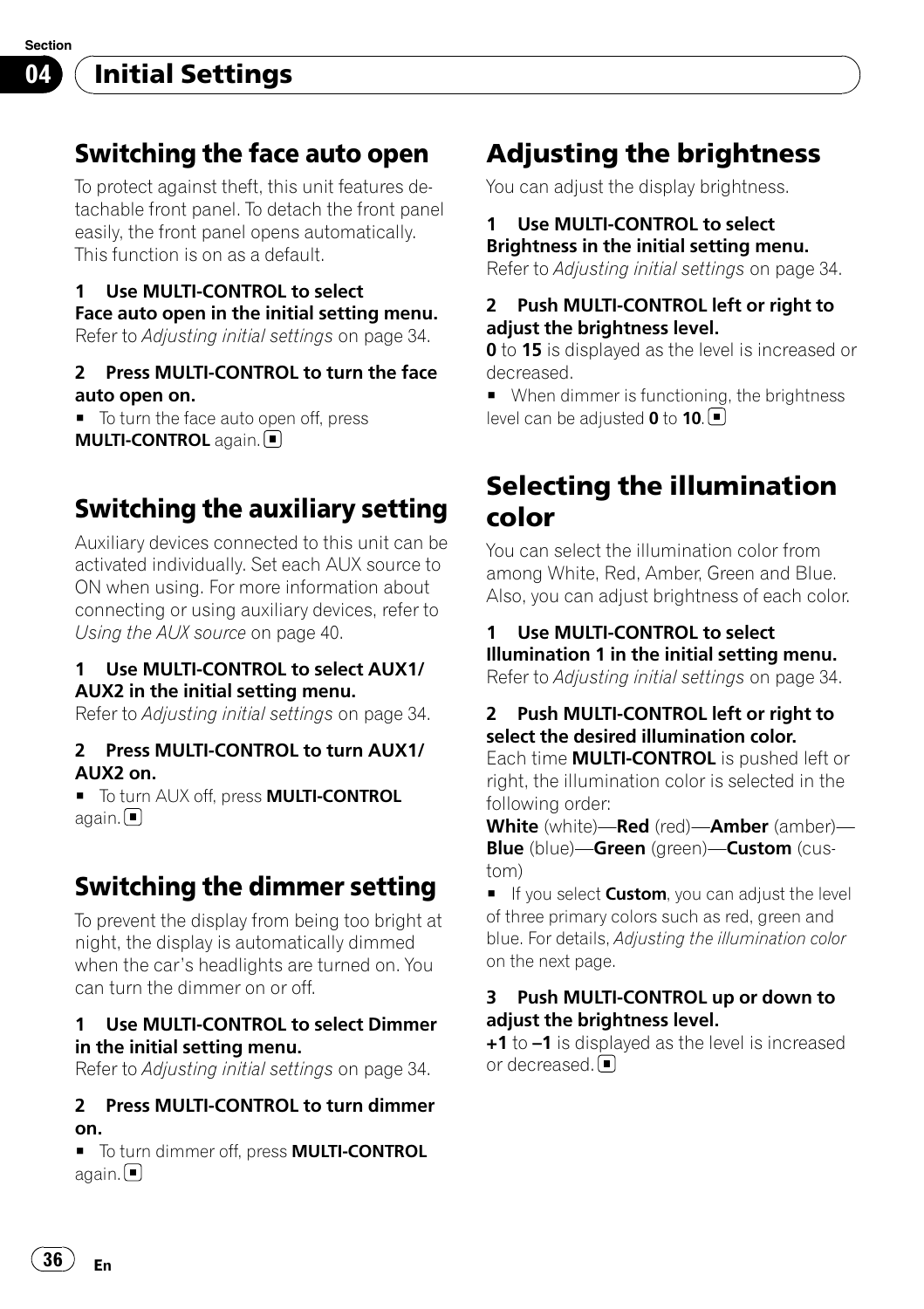# <span id="page-36-0"></span>Adjusting the illumination color

You can create an illumination color by adjusting the level of the three primary colors, which are red, green and blue.

• This function can be used only when Custom is selected in Illumination 1.

## 1 Use MULTI-CONTROL to select Illumination 2 in the initial setting menu.

Refer to [Adjusting initial settings](#page-33-0) on page 34.

### 2 Push MULTI-CONTROL left or right to select the color to adjust.

R (red)—G (green)—B (blue)

### 3 Push MULTI-CONTROL up or down to adjust the level of color.

4 to 0 is displayed as the level is increased or decreased.<sup>1</sup>

# Setting the illumination interlock

This unit's button illumination can be interlocked with either the ignition key or the vehicle light switch. In this setting, you can select the appropriate option.

### 1 Use MULTI-CONTROL to select ILL line in the initial setting menu.

Refer to [Adjusting initial settings](#page-33-0) on page 34.

### 2 Press MULTI-CONTROL to turn this function on.

When this function is on, the button illumination is interlocked with the vehicle light switch.

When this function is off, the button illumination is interlocked with the ignition switch.

■ To turn off, press **MULTI-CONTROL** again. ■

# Correcting distorted sound

When listening to a CD or other source on which the recording level is high, setting the level of each frequency to high may result in

distortion. You can switch the digital attenuator to low to reduce distortion.

• Sound quality is better at the high setting so this setting is usually used.

#### 1 Use MULTI-CONTROL to select Digital ATT in the initial setting menu.

Refer to [Adjusting initial settings](#page-33-0) on page 34.

### 2 Press MULTI-CONTROL to select the digital attenuator level.

Pressing **MULTI-CONTROL** repeatedly will switch between **High** (high) and **Low** (low) and that status will be displayed.  $\blacksquare$ 

# Resetting the audio functions

You can reset all audio functions.

## 1 Use MULTI-CONTROL to select Audio Reset in the initial setting menu.

Refer to [Adjusting initial settings](#page-33-0) on page 34.

## 2 Press MULTI-CONTROL.

**Reset data?** appears in the display.

## 3 Push MULTI-CONTROL right.

Are You Sure? appears in the display.

#### 4 Press MULTI-CONTROL to reset audio functions.

**Complete** appears in the display and audio functions are reset.

 $\blacksquare$  To cancel this function on the way, press **B**.

# Switching the sound muting/attenuation

Sound from this system is muted or attenuated automatically when the signal from the equipment with mute function is received.

- The sound is muted or attenuated. MUTE or **ATT** are displayed and no audio adjustment is possible.
- Sound from this system returns to normal when the muting or attenuation is canceled.

 $E_n$  (37)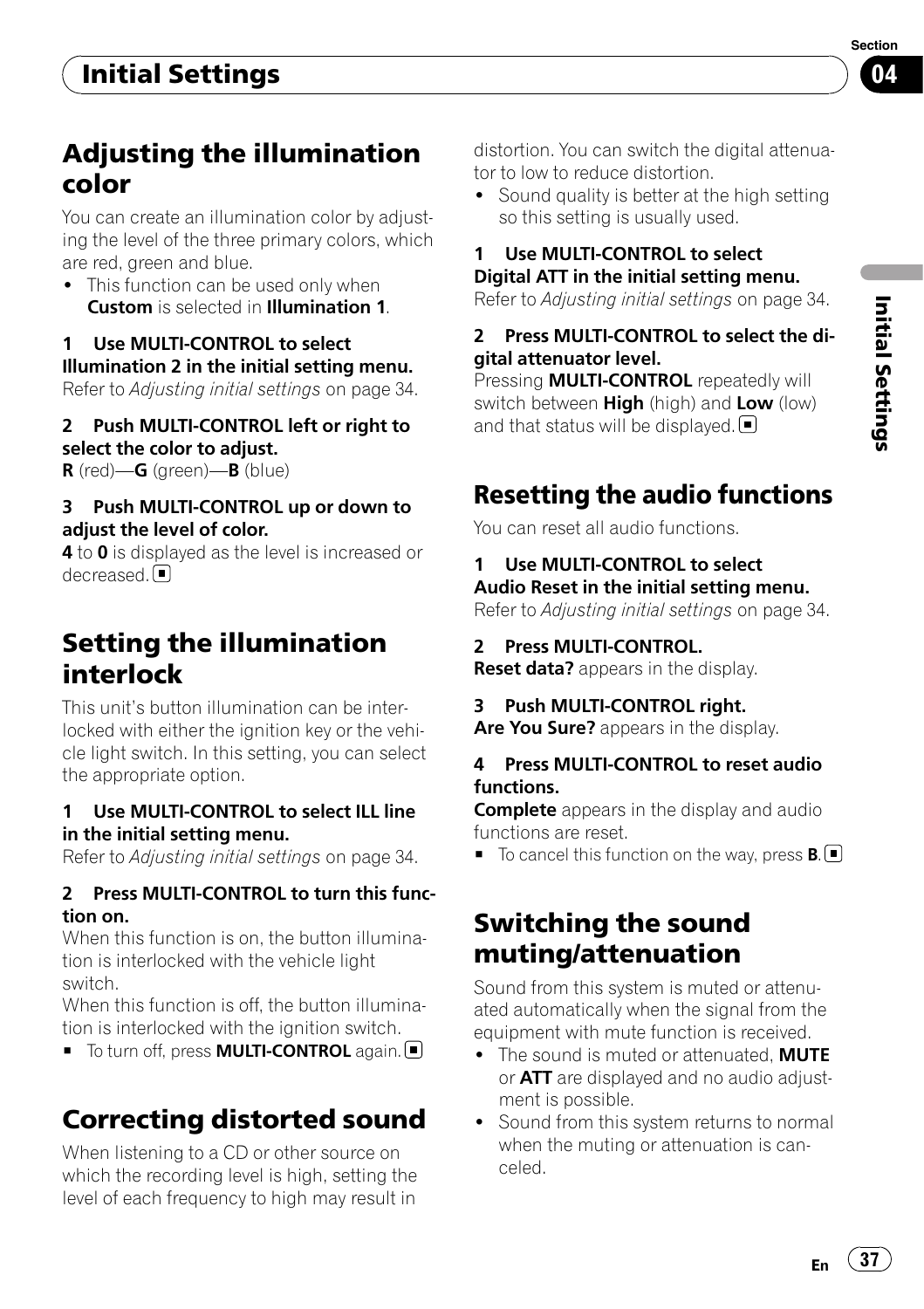<span id="page-37-0"></span>Initial Settings

#### 1 Use MULTI-CONTROL to select Mute in the initial setting menu.

Refer to [Adjusting initial settings](#page-33-0) on page 34.

#### 2 Press MULTI-CONTROL to switch the telephone muting/attenuation.

Each press of **MULTI-CONTROL** selects settings in the following order:

20dB ATT (20 dB attenuation)-TEL mute (mute) $-10$ dB ATT (10 dB attenuation)

• 20dB ATT has a stronger effect than 10dB ATT $\Box$ 

# Setting the polarity of the door operation

Before using door mute function, it is necessary to set the polarity of the door operation. Check the polarity of the door opening operation, and set it correctly.

#### 1 Use MULTI-CONTROL to select Door mute 1 in the initial setting menu.

Refer to [Adjusting initial settings](#page-33-0) on page 34.

#### 2 Press MULTI-CONTROL to select setting.

Each press of **MULTI-CONTROL** selects settings in the following order:

High (high)—Low (low)

- $\bullet$  If the polarity changes to  $+$  (positive) when the door is opened, select High.
- $\bullet$  If the polarity changes to (negative) when the door is opened, select  $\text{Low}.\blacksquare$

# Setting the door mute setting

Sound from this system is muted or attenuated automatically when the vehicle door is opened.

• Sound from this system returns to normal when the muting or attenuation is canceled.

### 1 Use MULTI-CONTROL to select Door mute 2 in the initial setting menu.

Refer to [Adjusting initial settings](#page-33-0) on page 34.

#### 2 Press MULTI-CONTROL to switch the door muting/attenuation.

Each press of **MULTI-CONTROL** selects settings in the following order:

OFF (off)-20dB ATT (20 dB attenuation)- $MUTE$  (mute) $\Box$ 

# Switching the reverse mode

If you do not perform an operation for about 30 seconds, screen indications start to reverse, and continue reversing every 10 seconds.

#### 1 Use MULTI-CONTROL to select Reverse mode in the initial setting menu.

Refer to [Adjusting initial settings](#page-33-0) on page 34.

#### 2 Press MULTI-CONTROL to turn the reverse mode on.

 $\blacksquare$  To turn the reverse mode off, press MULTI-CONTROL again.

■ You can also turn on or off reverse mode by pressing **B** while this unit is turned off. For more details, refer to *[Reverse mode](#page-6-0)* on page 7. [■]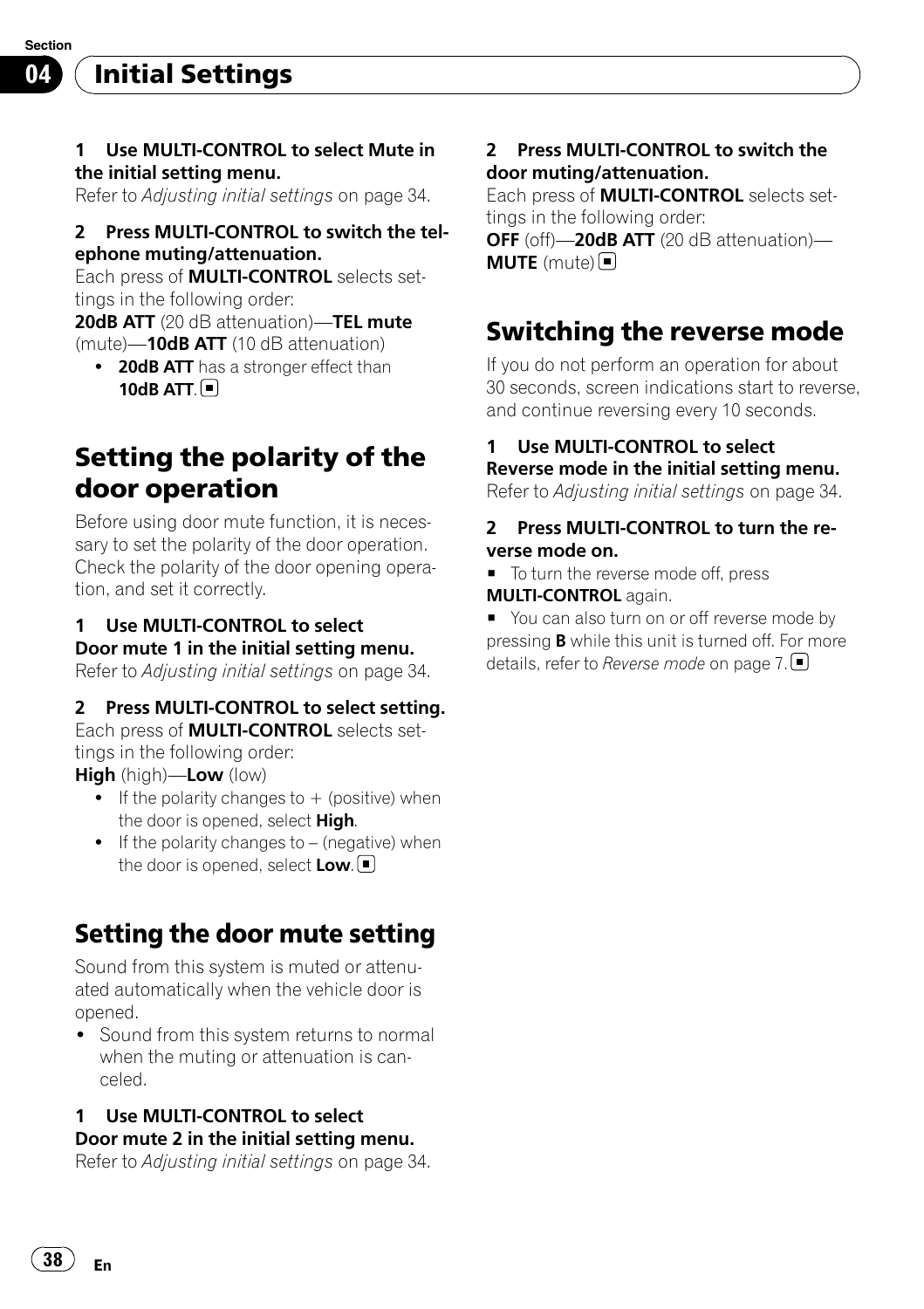# <span id="page-38-0"></span>Switching the ever scroll

When ever scroll is set to on, literal information such as CD title scrolls continuously in the display. Set to off if you prefer the information to scroll just once.

## 1 Use MULTI-CONTROL to select Ever-scroll in the initial setting menu.

Refer to [Adjusting initial settings](#page-33-0) on page 34.

### 2 Press MULTI-CONTROL to turn the ever scroll on.

■ To turn the Ever Scroll off, press **MULTI-CONTROL** again.

# Activating the BT Audio source

You need to activate the **BT Audio** source in order to use a Bluetooth audio player.

• You can only operate this function when Bluetooth adapter (e.g. CD-BTB200) is connected to this unit.

## 1 Use MULTI-CONTROL to select BT AUDIO in the initial setting menu.

Refer to [Adjusting initial settings](#page-33-0) on page 34.

#### 2 Press MULTI-CONTROL to turn the BT Audio source on.

■ To turn the BT Audio source off, press **MULTI-CONTROL again.** 

# Entering PIN code for Bluetooth wireless connection

To connect your cellular phone to this unit via Bluetooth wireless technology, you need to enter PIN code on your phone to verify the connection. The default code is 0000, but you can change this in this function.

- ! With some Bluetooth audio players, you may be required to enter the Bluetooth audio player PIN code in advance to set this unit for a connection.
- You can only operate this function when Bluetooth adapter (e.g. CD-BTB200) is connected to this unit.

#### 1 Use MULTI-CONTROL to select Pin code input in the initial setting menu.

Refer to [Adjusting initial settings](#page-33-0) on page 34.

2 Push MULTI-CONTROL up or down to select a number.

3 Push MULTI-CONTROL left or right to move the cursor to the previous or next position.

### 4 After inputting PIN code (up to 16 digits), press MULTI-CONTROL.

PIN code can be stored in memory.

When you press **MULTI-CONTROL** again on the same display, the PIN code you entered is stored in this unit.

**Pushing MULTI-CONTROL right in the confir**mation display returns you to the PIN code input display, and you can change the PIN code.  $\blacksquare$ 

# Displaying system version for repair

Should this unit fails to operate properly and you consult your dealer for repair, you may be asked to indicate the system versions of this unit and of Bluetooth module. You can display the versions and confirm them.

• You can only operate this function when Bluetooth adapter (e.g. CD-BTB200) is connected to this unit.

## 1 Use MULTI-CONTROL to select BT Version Info. in the initial setting menu.

Refer to [Adjusting initial settings](#page-33-0) on page 34. The system (microprocessor) version of this unit is displayed.

#### 2 Push MULTI-CONTROL left to switch to the version of the Bluetooth module of this unit.

**E** Pushing **MULTI-CONTROL** right returns to the system version of this unit.

Section 04

 $E_n$  (39)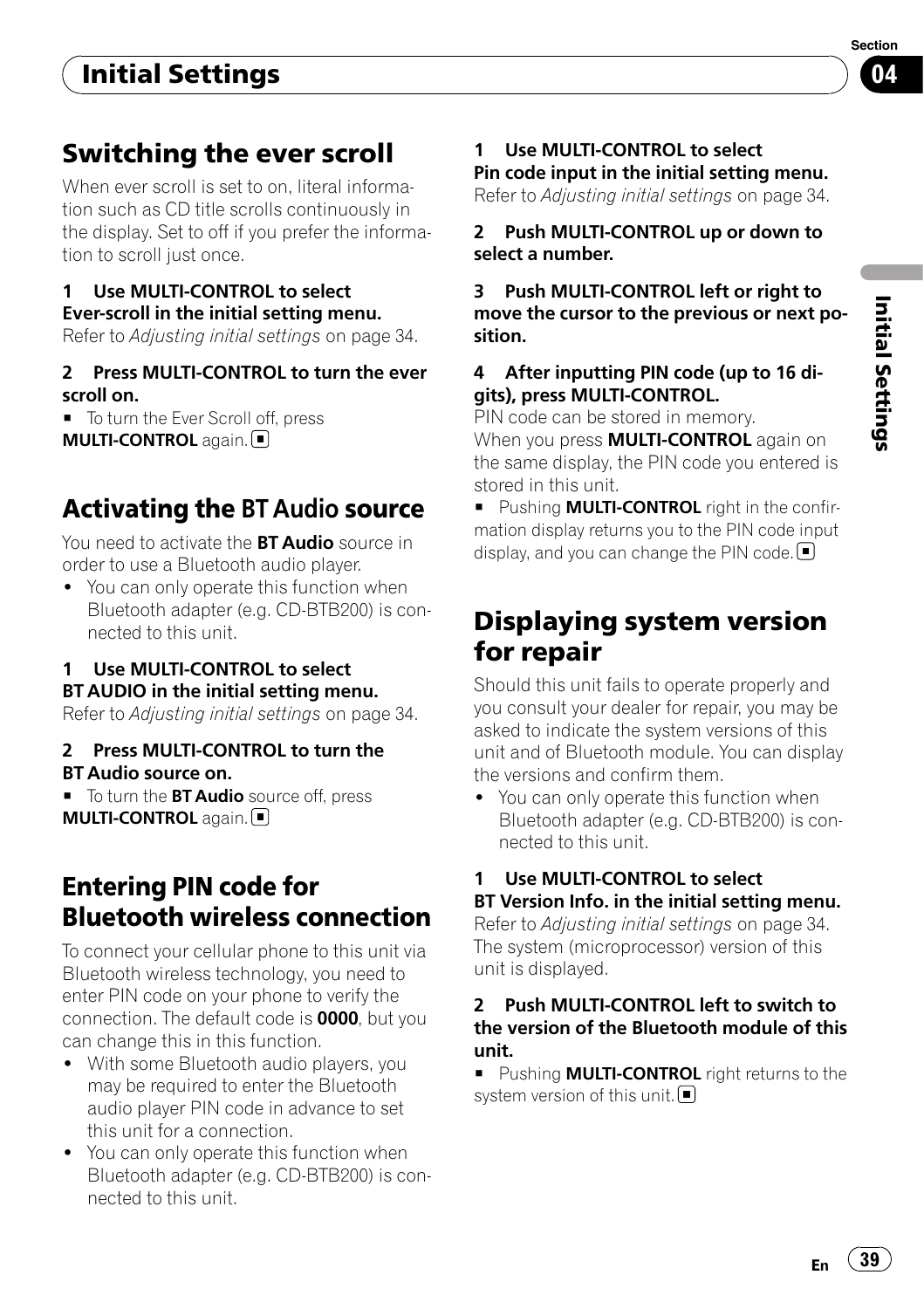<span id="page-39-0"></span>Section 05

# Using the AUX source

Up to two auxiliary devices such as VCR or portable devices (sold separately) can be connected to this unit. When connected, auxiliary devices are automatically read as AUX sources and assigned to **AUX1** or **AUX2**. The relationship between **AUX1** and **AUX2** sources is explained below.

## About AUX1 and AUX2

There are two methods to connect auxiliary devices to this unit.

## AUX1 source:

When connecting auxiliary device using a stereo mini plug cable

#### 1 Press and hold  $\triangle$ /Open to open the front panel.

AUX1 input jack appears.

#### 2 Insert the 2.5 mm stereo plug into the AUX1 input jack on this unit.

This auxiliary device is automatically set to AUX1.



## AUX2 source:

When connecting auxiliary device using an IP-BUS-RCA Interconnector (sold separately)

#### $\bullet$  Use an IP-BUS-RCA Interconnector such as the CD-RB20/CD-RB10 (sold separately) to connect this unit to auxiliary device featuring RCA output.

For more details, refer to the IP-BUS-RCA Interconnector owner's manual.

This auxiliary device is automatically set to AUX2.

■ You can only make this type of connection if the auxiliary device has RCA outputs.

## Selecting AUX as the source

### % Press SRC/Off to select AUX (AUX1 or AUX2) as the source.

 $\blacksquare$  If the auxiliary setting is not turned on,  $\text{AUX}$ cannot be selected. For more details, refer to [Switching the auxiliary setting](#page-35-0) on page 36.

# Setting the AUX title

The title displayed for the AUX1 or AUX2 source can be changed.

#### 1 After you have selected AUX as the source, use MULTI-CONTROL and select FUNCTION to display TitleInput "A".

#### 2 Enter a title in the same way as the built-in CD player.

For details concerning operation, refer to [En](#page-15-0)[tering disc titles](#page-15-0) on page 16. $\blacksquare$ 

# Turning the clock display on or off

You can turn the clock display on or off.

• Even when the sources are off, the clock display appears on the display.

#### $\bullet$  Press  $\odot$  to turn the clock display on or off.

Each press of  $\Theta$  turns the clock display on or off.

■ The clock display disappears temporarily when you perform other operations, but the clock display appears again after 4 seconds.  $\blacksquare$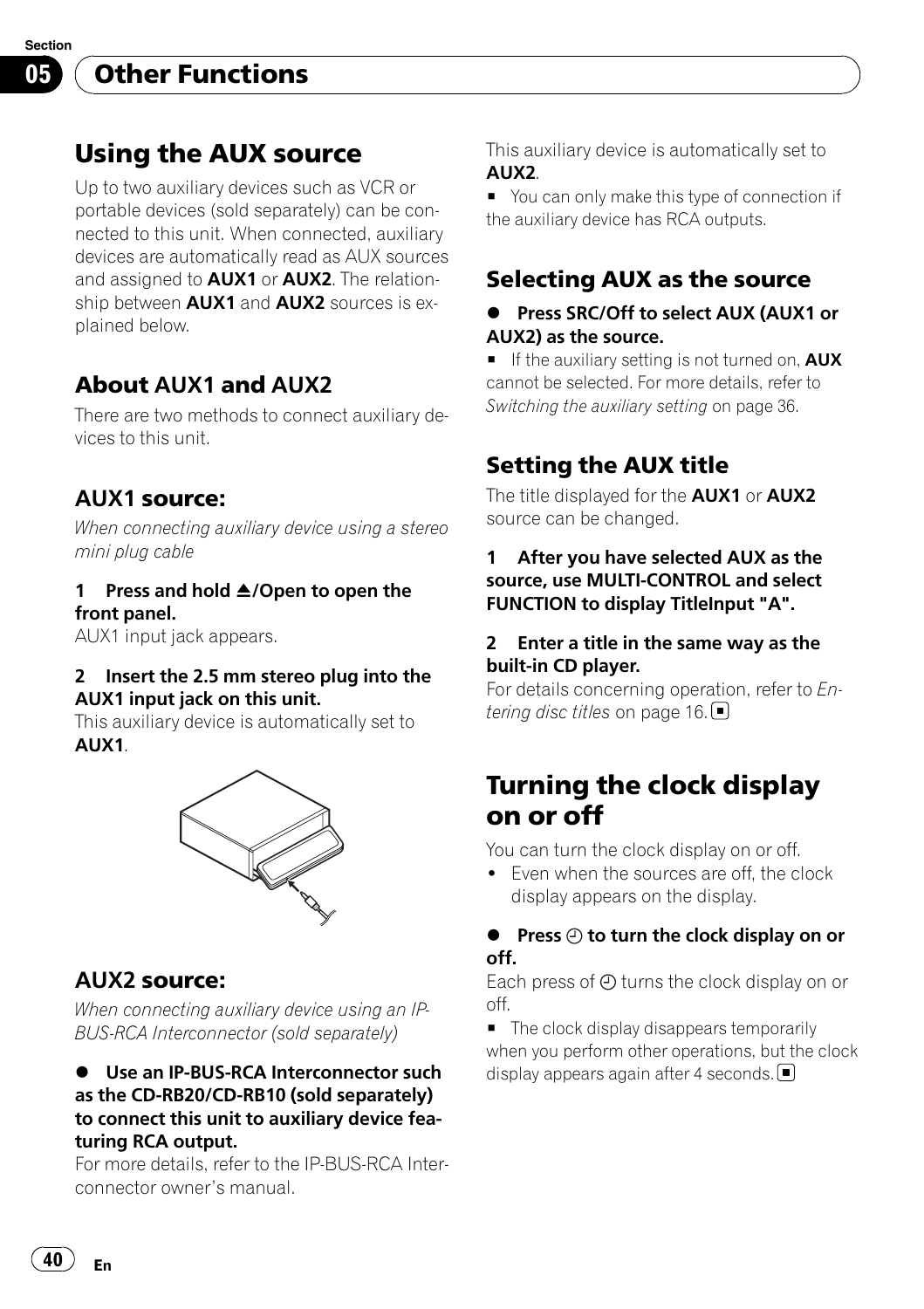# <span id="page-40-0"></span>Using the external unit

External unit refers to a Pioneer product (such as ones available in the future) that, although incompatible as a source, enables control of basic functions with this unit. Two external units can be controlled with this unit. When two external units are connected, the external unit is automatically allocated to external unit 1 or external unit 2 by this unit. Basic operations of the external unit are explained below. Allocated functions are different depending on the connected external unit. For details concerning functions, refer to external unit's owner's manual.

# Selecting the external unit as the source

**• Press SRC/Off to select EXTERNAL as** the source.

# Basic operation

Functions allocated to the following operations are different depending on the connected external unit. For details concerning functions, refer to the connected external unit's owner's manual.

- Press B.
- Press and hold B.
- % Push MULTI-CONTROL left or right.
- % Push and hold MULTI-CONTROL left or right.
- % Push MULTI-CONTROL up or down.

# Advanced operations

1 Press MULTI-CONTROL to display the main menu.

### 2 Use MULTI-CONTROL to select FUNCTION.

Turn to change the menu option. Press to select.

## 3 Turn MULTI-CONTROL to select the function.

**Function1** (function 1)-Function2 (function 2)-Function3 (function 3)-Function4 (function 4)-**Auto/Manual** (auto/manual)

 $\blacksquare$  To return to the ordinary display, press **B**.

# Using different entertainment displays

You can enjoy entertainment displays while listening to each sound source.

## 1 Press MULTI-CONTROL to display the main menu.

## 2 Use MULTI-CONTROL to select DISPLAY.

Turn to change the menu option. Press to select.

## 3 Use MULTI-CONTROL to change the display.

Turn to change the menu option. Press to select.

BASIC DISPLAY (basic display)—

**SPECTRUM ANALYZER-1** (spectrum analyzer 1)-SPECTRUM ANALYZER-2 (spectrum analyzer 2)-LEVEL METER (level meter)-**DISPLAY OFF** (display off)

- $\blacksquare$  To return to the playback display, press **B**.
- You can also select **DISPLAY OFF** (display off) by pressing and holding EQ.
- While the display indication is turned off, display off indicator lights up.  $\blacksquare$

# Using the DF (direct function) button

You can operate the preprogrammed functions for each source by using **DF** on the remote control.

 $E_n$  (41)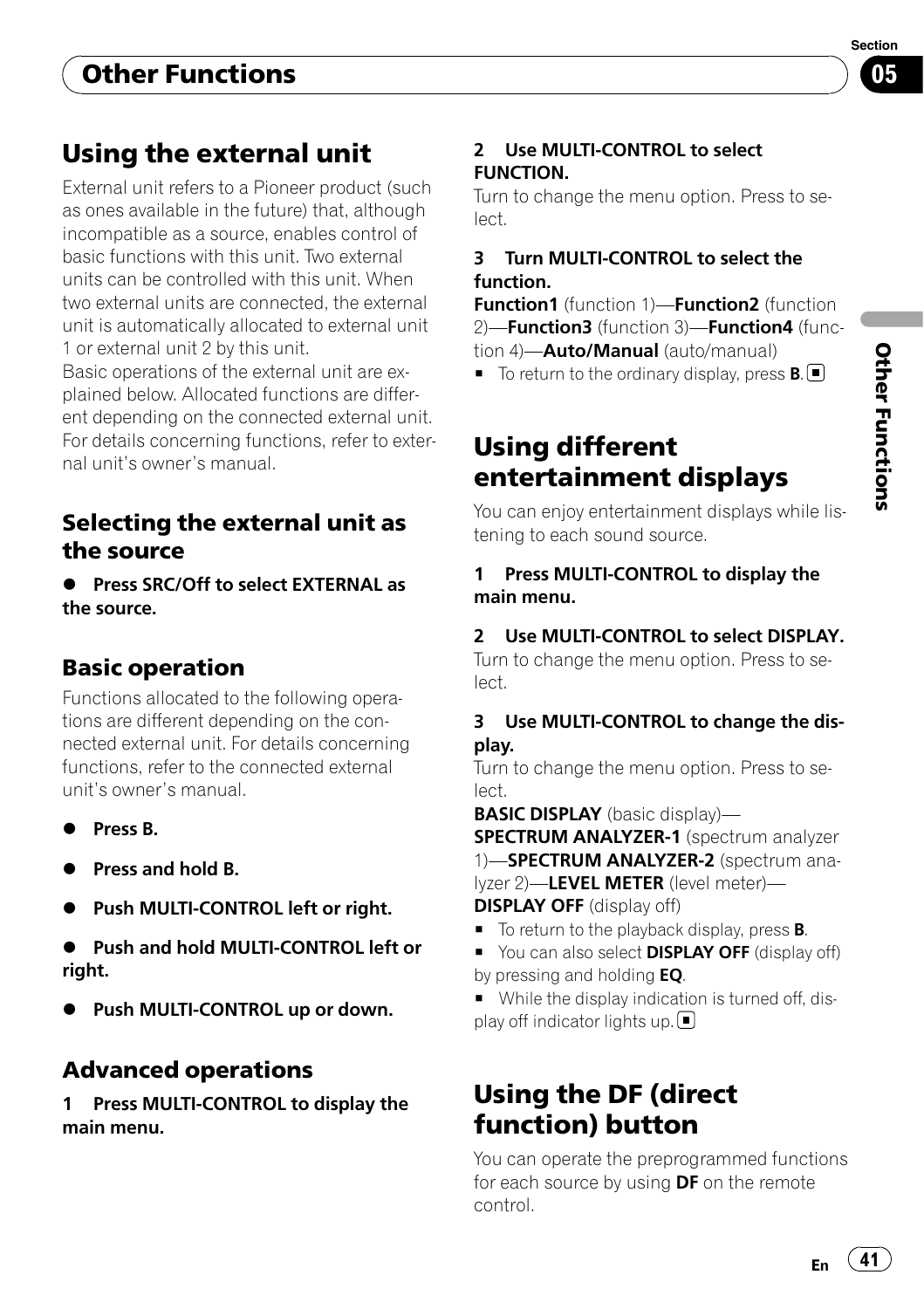# Other Functions

#### **•** Press DF to turn pause on when selecting the following sources:

- $\bullet$   $CD$  Built-in CD player
- **iPod** iPod connected using USB input/ iPod connected with the interface adapter
- Multi CD Multi-CD player
- USB USB portable audio player/USB memory
- BT Audio Bluetooth audio player
- DVD DVD player/multi-DVD player
- To turn pause off, press DF again.

#### ● Press DF and hold to turn BSM on when selecting tuner as the source.

Press **DF** and hold until the BSM turns on.

 $\blacksquare$  To cancel the storage process, press **DF** again.

## ● Press DF and hold to turn BSSM on when selecting television as the source.

Press **DF** and hold until the BSSM turns on.

 $\blacksquare$  To cancel the storage process, press **DF** again.

#### ● Press DF to turn function 1 on when selecting EXT (external unit 1/external unit 2) as the source.

 $\blacksquare$  To turn function 1 off, press **DF** again.  $\blacksquare$ 

42 En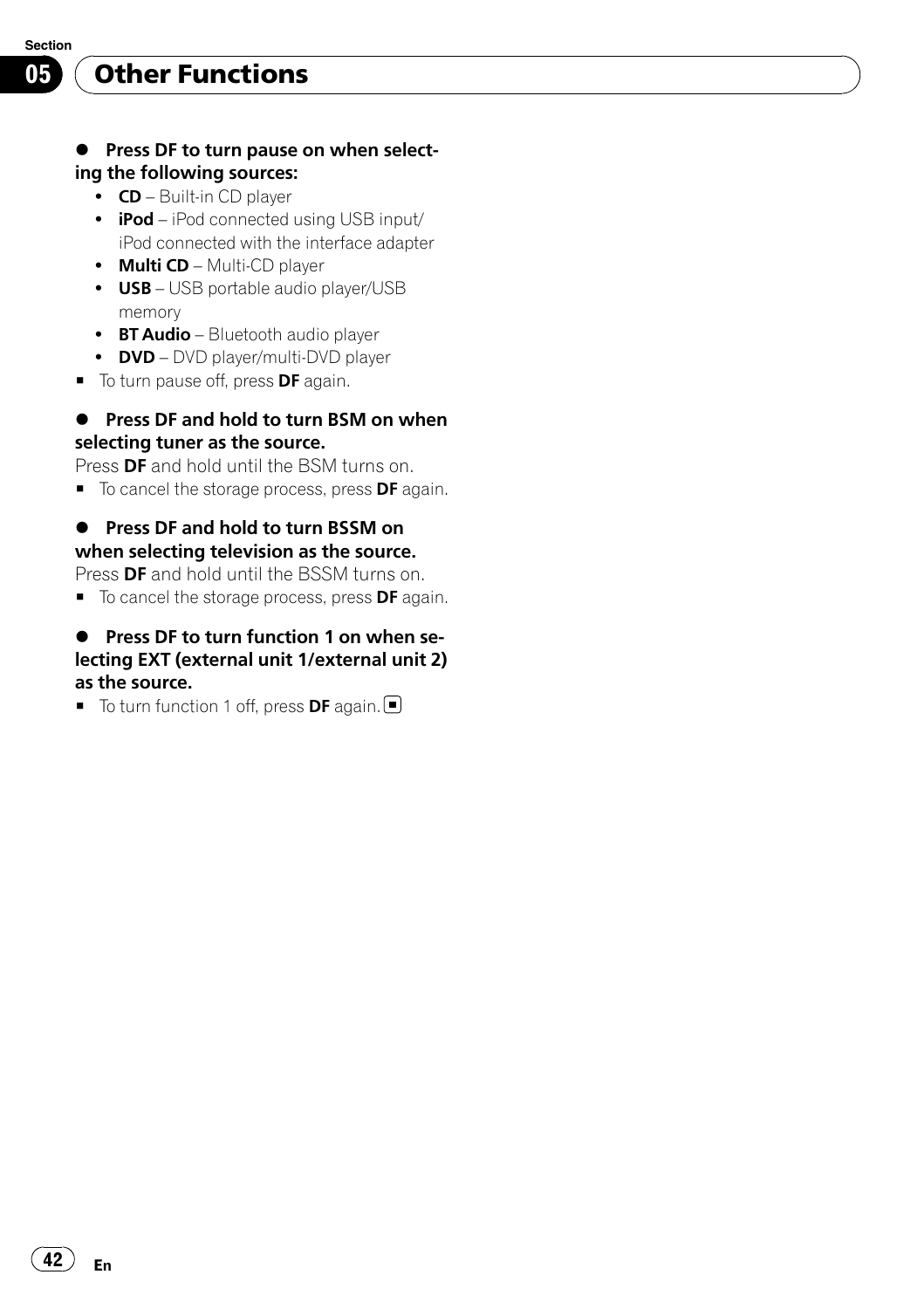

# <span id="page-42-0"></span>Playing songs on iPod

## Basic operation

You can use this unit to control an interface adapter for iPod (e.g.  $CD$ -IB100 $\mathbb{I}$ ), which is sold separately.



- 1 Song number indicator
- 2 Voltage indicator

Shows the battery voltage.

- The level displayed on the voltage indicator may differ from the actual voltage level.
- 3 Play time indicator
- 4 Song time (progress bar)

## **•** Fast forward or reverse

Push and hold **MULTI-CONTROL** left or right.

### **Select a track**

Push **MULTI-CONTROL** left or right.

# **2** Notes

- Read the precautions for iPod in the following section. Refer to [page 66](#page-65-0).
- If an error message is displayed, refer to [Error](#page-61-0) messages [on page 62](#page-61-0).
- When the ignition switch is set to ACC or ON, the iPod's battery is charged while the iPod is connected to this unit.
- ! While the iPod is connected to this unit, the iPod cannot be turned on or off.
- Before connecting the iPod to this unit, disconnect the headphones from the iPod.
- The iPod is turned off about two minutes after the ignition switch is set to OFF.

# Displaying text information on iPod

#### % Press D/Scrl to select the desired text information.

Play time— $\mathbb{R}$ : artist name and  $\mathbb{D}$ : song title  $\longrightarrow$ A: artist name and  $\oslash$ : album name— $\oslash$ : album name and  $\mathbf{D}$ : song title— $\mathbf{D}$ : song title and play time

**If the characters recorded on the iPod are not** compatible with this unit, those characters are not displayed.



- You can scroll through text data by pressing and holding **D/Scrl**.
- . When Ever Scroll is set to ON at the initial setting, text information scrolls continuously in the display. Refer to [Switching the ever scroll](#page-38-0) [on page 39](#page-38-0).

# Browsing for a song

The operation is the same as that of the iPod connected to USB interface of this unit. (Refer to [Browsing for a song](#page-18-0) on page 19.) However, the selectable categories are slightly different. Selectable categories are

Playlists (playlists)—Artists (artists)—

Albums (albums)—Songs (songs)—Genres (genres)

You cannot search songs by alphabet in the list while using an iPod with interface adapter.

## Introduction to advanced operations

Press MULTI-CONTROL to display the main menu.

#### 2 Use MULTI-CONTROL to select FUNCTION.

Turn to change the menu option. Press to select.

 $E_n$  (43)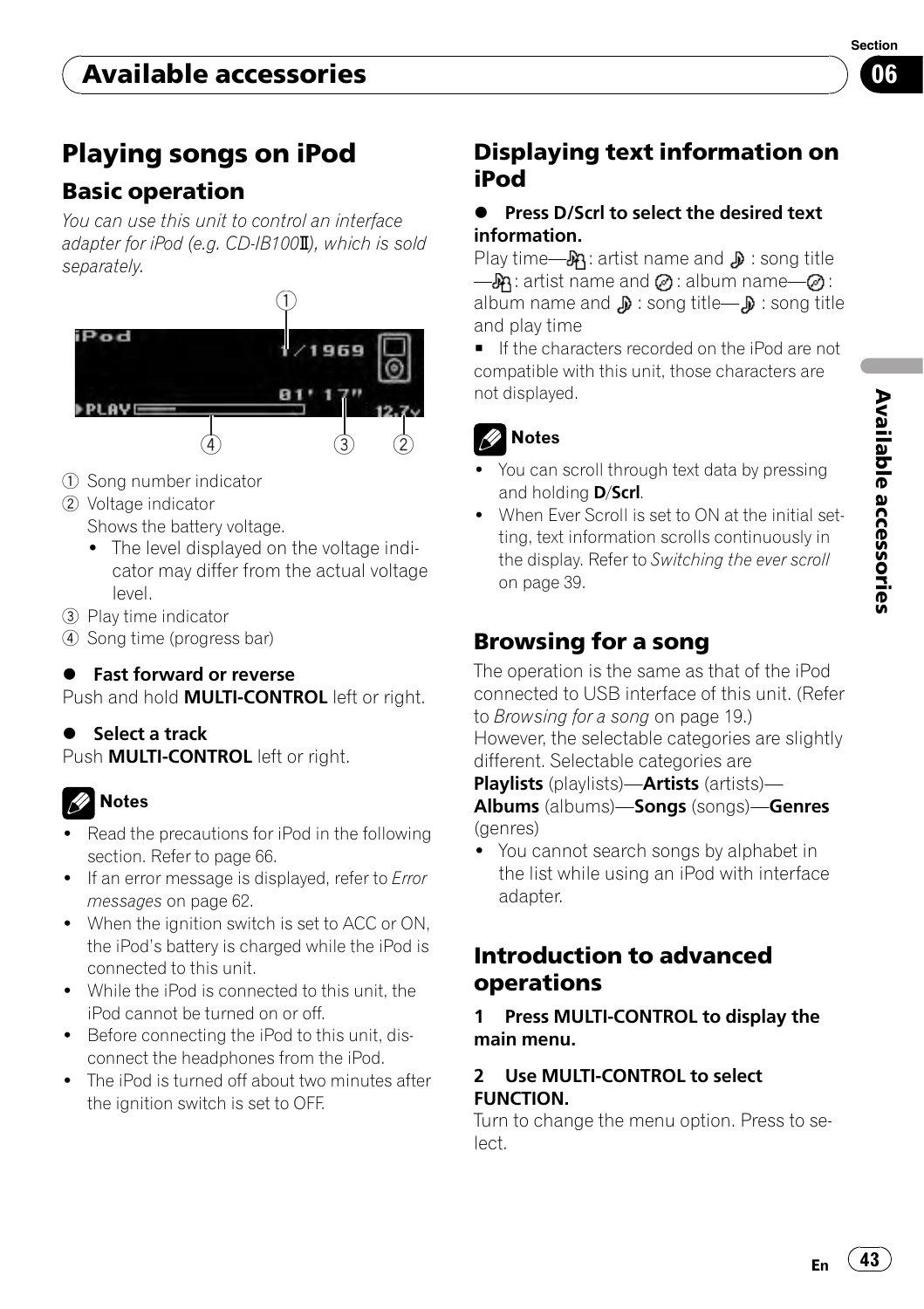#### <span id="page-43-0"></span>3 Turn MULTI-CONTROL to select the function.

Play mode (repeat play)-Shuffle mode (shuffle)—Pause (pause)

### Function and operation

Play mode and Pause operations are basically the same as that of the built-in CD player. Also, **Shuffle mode** operation is basically the same as that of iPod connected to USB interface of this unit.

| <b>Function name</b> | <b>Operation</b>                                                                                                                                                                                                                                                                                                                |  |
|----------------------|---------------------------------------------------------------------------------------------------------------------------------------------------------------------------------------------------------------------------------------------------------------------------------------------------------------------------------|--|
| Play mode            | Refer to Selecting a repeat play<br>range on page 15.<br>However, the repeat play ranges<br>you can select are different from<br>that of the built-in CD player. The<br>repeat play ranges of the iPod are:<br><b>Repeat One</b> - Repeat the cur-<br>rent song<br><b>Repeat All</b> – Repeat all songs<br>in the selected list |  |
| Shuffle mode         | Refer to Playing songs in a random<br>order (shuffle) on page 21.                                                                                                                                                                                                                                                               |  |
| Pause                | Refer to <i>Pausing playback</i> on page<br>16.                                                                                                                                                                                                                                                                                 |  |

# Notes

- To return to the ordinary display, press **B**.
- If you do not operate functions within about 30 seconds, the display automatically returns to the ordinary display.

# Bluetooth Audio

If you connect a Bluetooth adapter (e.g. CD-BTB200) to this unit, you can control Bluetooth audio players via Bluetooth wireless technology.

• In some countries, CD-BTB200 is not sold on the market.

## Basic Operations



#### 1 Device name

Shows the device name of the connected Bluetooth audio player (or Bluetooth adapter).

- 2 Voltage indicator
	- Shows the battery voltage.
	- The level displayed on the voltage indicator may differ from the actual voltage level.

# Important

- Depending on the Bluetooth audio player connected to this unit, the operations available with this unit are limited to the following two levels:
	- A2DP profile (Advanced Audio Distribution Profile): Only playing back songs on your audio player is possible.
	- AVRCP profile (Audio/Video Remote Control Profile): Playing back, pausing, selecting songs, etc., are possible.
- ! Since there are a number of Bluetooth audio players available on the market, operations with your Bluetooth audio player using this unit vary extensively. Refer to the instruction manual that came with your Bluetooth audio player as well as this manual while operating your player on this unit.
- Information about songs (e.g. the elapsed playing time, song title, song index, etc.) cannot be displayed on this unit.
- While you are listening to songs on your Bluetooth audio player, refrain from using on your cellular phone as much as possible. If you use your cellular phone, the signal from your cellular phone may cause noise on the song playback.

44 En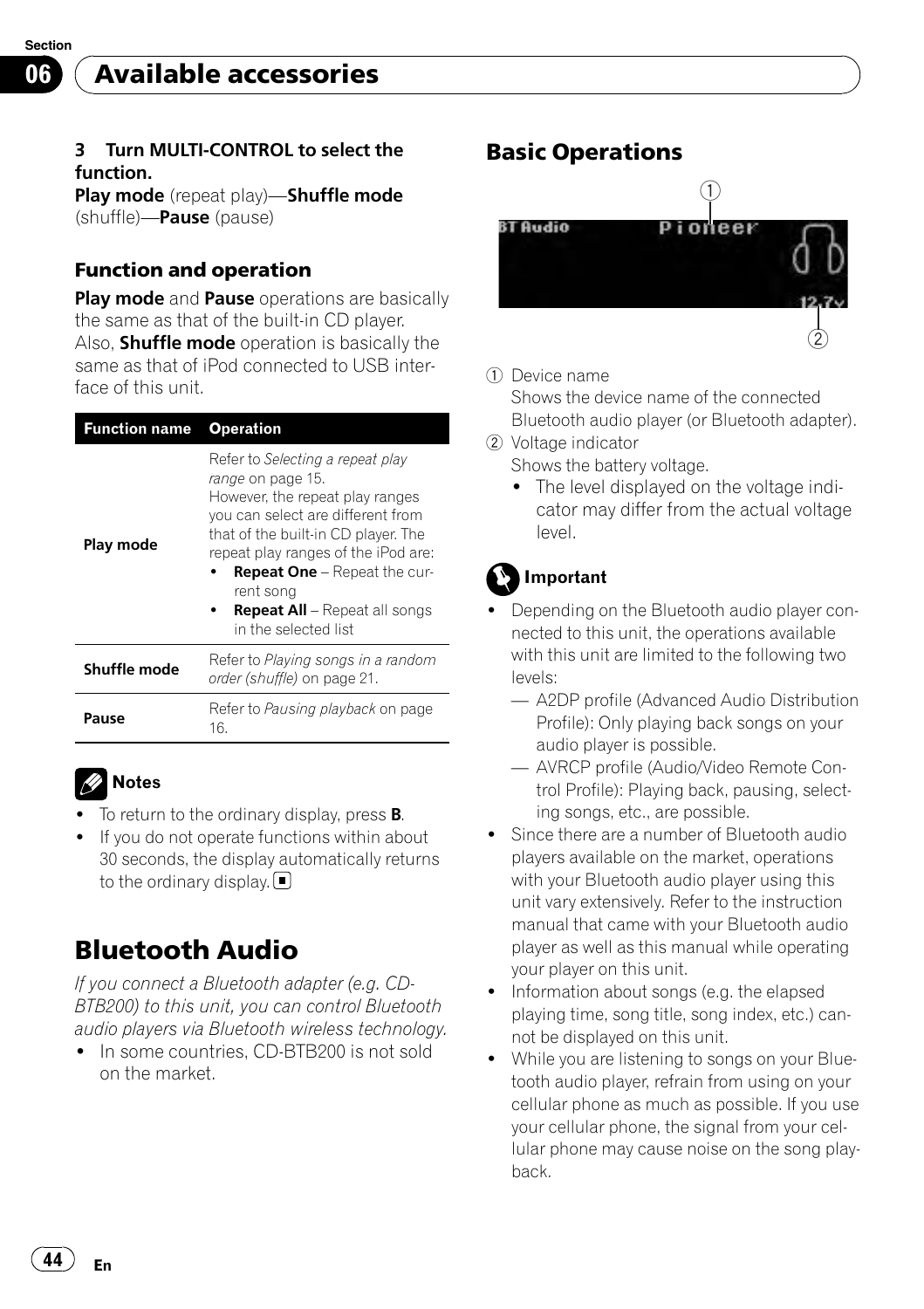- <span id="page-44-0"></span>• When you are talking on a cellular phone connected to this unit via Bluetooth wireless technology, song playback from your Bluetooth audio player connected to this unit is muted.
- Even if you are listening to a song on your Bluetooth audio player and you switch to another source, song playback continues.
- **•** Fast forward or reverse Push and hold **MULTI-CONTROL** left or right.
- Select a track Push **MULTI-CONTROL** left or right.

# **Z** Notes

- For details concerning operation, refer to the Bluetooth adapter's operation manual. This section provides brief information on Bluetooth audio player operations with this unit, which slightly differs or is abbreviated from that described in the Bluetooth adapter's operation manual.
- Even though your audio player does not contain a Bluetooth module, you can still control it from this unit via Bluetooth wireless technology. To control your audio player using this unit, connect a product featuring Bluetooth wireless technology (available on the market) to your audio player and connect the Bluetooth adapter (e.g. CD-BTB200) to this unit.

# Function and operation

### 1 Press MULTI-CONTROL to display the main menu.

#### 2 Use MULTI-CONTROL to select FUNCTION.

Turn to change the menu option. Press to select.

### 3 Turn MULTI-CONTROL to select the function.

Connection open (connection open)-Disconnect audio (disconnect audio)—Play (play)—Stop (stop)—Pause (pause)— **Device info.** (device information)

**Pause** is the same as that of the built-in CD player. (Refer to [Pausing playback](#page-15-0) on page 16.)

# Notes

- To return to the ordinary display, press **B**.
- If a Bluetooth audio player is not connected to this unit yet. **Connection open** and **Device info.** appear in the function menu and other functions are not available.
- If a Bluetooth audio player is connected via AVRCP (Audio/Video Remote Control Profile), **Connection open** does not appear in the function menu.
- If a Bluetooth audio player is connected via A2DP (Advanced Audio Distribution Profile) , only Disconnect audio and Device info. appear in the function menu.
- If you do not operate functions other than Connection open and Disconnect audio within about 30 seconds, the display is automatically returned to the ordinary display.

# Connecting a Bluetooth audio player

### 1 Use MULTI-CONTROL to select Connection open in the function menu.

Refer to *Function and operation* on this page.

## 2 Press MULTI-CONTROL to open the connection.

Always waiting is displayed. This unit is now on standby for connection from Bluetooth audio player.

If your Bluetooth audio player is set ready for Bluetooth wireless connection, connection to this unit is automatically established.

![](_page_44_Figure_27.jpeg)

Before you can use audio players you may need to enter the PIN code into this unit. If your player requires a PIN code to establish a connection, look for the code on the player or in its accompanying documentation. Refer to *[Entering PIN code](#page-38-0)* [for Bluetooth wireless connection](#page-38-0) on page 39.

በ6

Section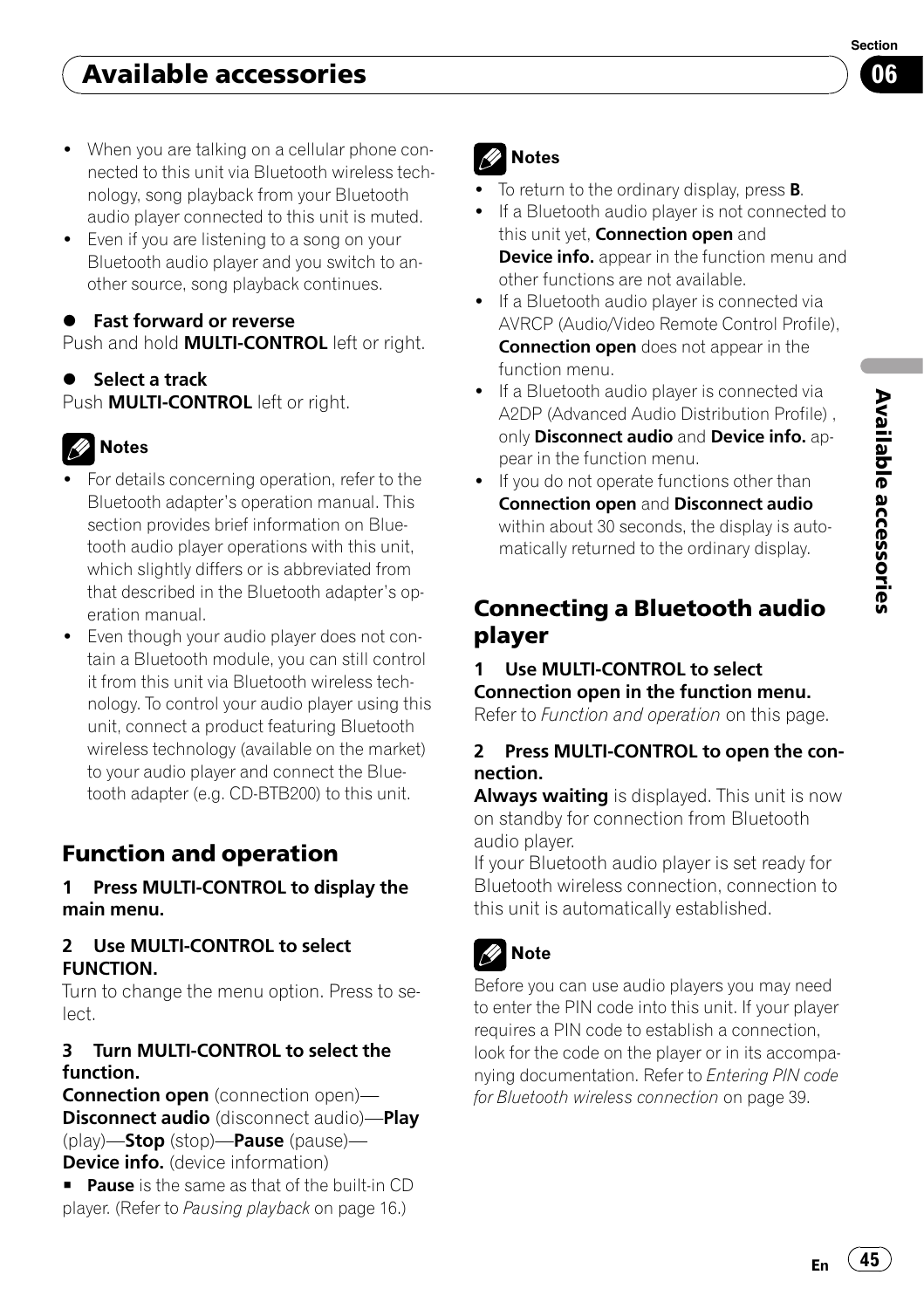## <span id="page-45-0"></span>Playing songs on a Bluetooth audio player

#### 1 Use MULTI-CONTROL to select Play in the function menu.

Refer to [Function and operation](#page-44-0) on the previous [page](#page-44-0).

2 Press MULTI-CONTROL to start playback.

# Stopping playback

#### 1 Use MULTI-CONTROL to select Stop in the function menu.

Refer to [Function and operation](#page-44-0) on the previous [page](#page-44-0).

#### 2 Press MULTI-CONTROL to stop the playback.

## Disconnecting a Bluetooth audio player

1 Use MULTI-CONTROL to select Disconnect audio in the function menu.

Refer to [Function and operation](#page-44-0) on the previous [page](#page-44-0).

#### 2 Press MULTI-CONTROL to disconnect the Bluetooth audio player.

**Disconnected** is displayed. The Bluetooth audio player is now disconnected from this unit.

## Displaying BD (Bluetooth Device) address

#### Use MULTI-CONTROL to select Device info. in the function menu.

Refer to [Function and operation](#page-44-0) on the previous [page](#page-44-0).

#### 2 Push MULTI-CONTROL left to switch to the BD address.

12-digit hexadecimal string is displayed.

**Pushing MULTI-CONTROL** right returns to the device name.<sup>■</sup>

# Bluetooth Telephone

If you use a Bluetooth adapter (e.g. CD-BTB200), you can connect a cellular phone featuring Bluetooth wireless technology to this unit for hands-free, wireless calls, even while driving.

• In some countries, CD-BTB200 is not sold on the market.

# Basic Operations

![](_page_45_Figure_25.jpeg)

1 Device name

Shows the device name of the cellular phone.

- 2 Signal level indicator Shows the signal strength of cellular phone.
	- The level shown on the indicator may differ from the actual signal level.
- 3 User number indicator Shows the registration number of the cellular phone.
- 4 Battery strength indicator

Shows the battery strength of cellular phone.

- The level shown on the indicator may differ from the actual battery strength.
- If the battery strength is not available. nothing is displayed in the battery strength indicator area.
- 5 Incoming call notice indication Shows when an incoming call has been received and not checked yet.
	- Incoming call notice is not displayed for calls made when your cellular phone is disconnected from this unit.
- 6 Automatic answering/Automatic rejecting indicator

Shows **AUTO** when the automatic answering function is on (for more details, refer to [Setting](#page-53-0) [automatic answering](#page-53-0) on page 54).

46) <sub>En</sub>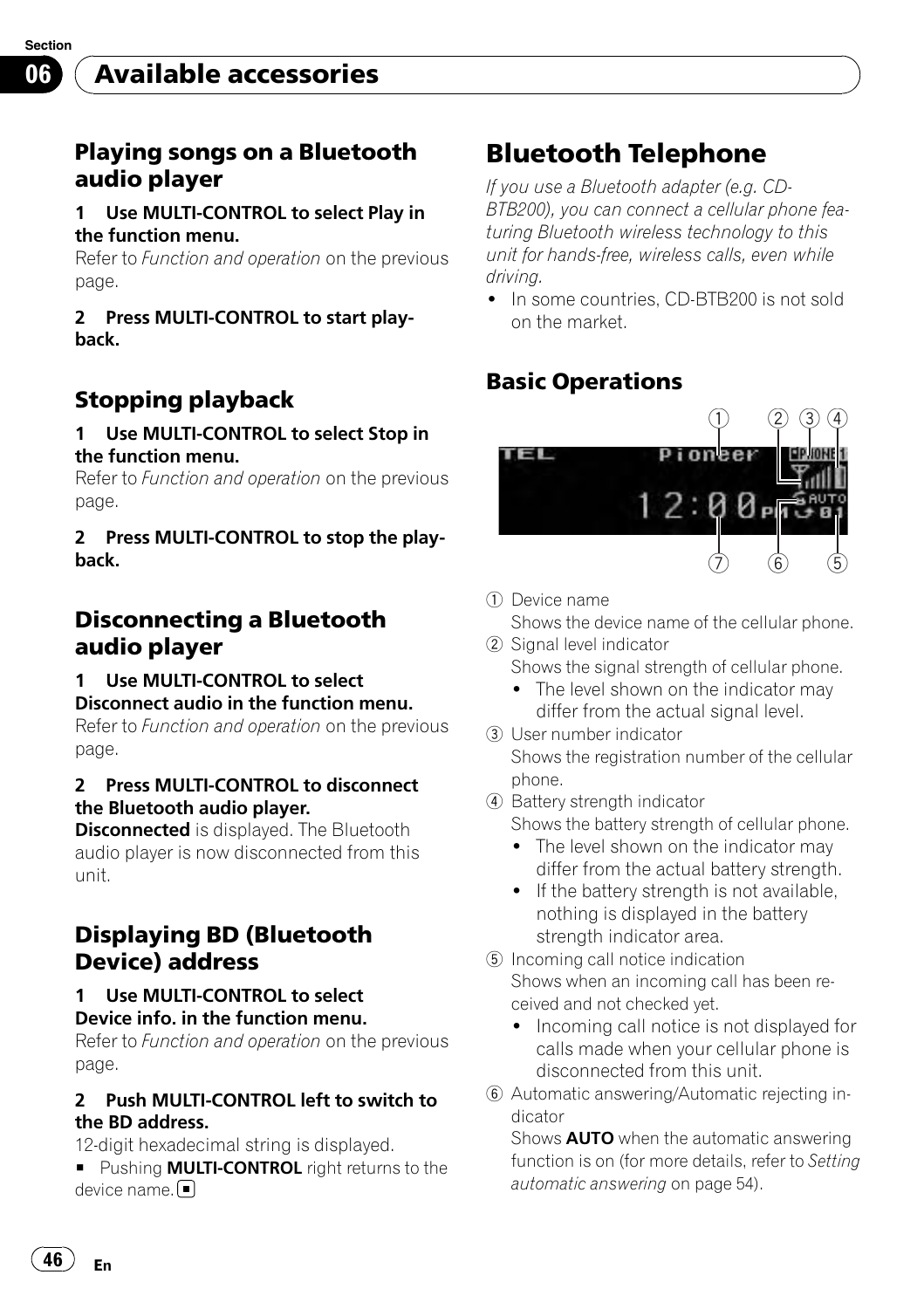# <span id="page-46-0"></span>Available accessories

Section በ6

Shows REFUSE when the automatic rejecting function is on (for more details, refer to [Setting](#page-53-0) [automatic rejecting](#page-53-0) on page 54).

7 Clock display Shows the time (if connected with a phone).

# Important

- Since this unit is on standby to connect with your cellular phone via Bluetooth wireless technology, using this unit without running the engine can result in battery drainage.
- ! Advanced operations that require your attention such as dialing numbers on the monitor, using phone book, etc., are prohibited while you are driving. When you need to use these advanced operations, stop your vehicle in a safe place.

# Notes

- The equalizer curve for the phone source is fixed.
- When selecting the phone source, you can only operate Fader (balance adjustment) in the audio menu.

# Setting up for hands-free phoning

Before you can use the hands-free phoning function you must set up the unit for use with your cellular phone. This entails establishing a Bluetooth wireless connection between this unit and your phone, registering your phone with this unit, and adjusting the volume level.

## 1 Connection

For detailed instructions on connecting your phone to this unit via Bluetooth wireless technology, refer to [Connecting a cellular phone](#page-48-0) on [page 49.](#page-48-0)

■ Your phone should now be temporarily connected. However, to make best use of the technology, we recommend you register the phone to this unit.

## 2 Registration

To register your temporarily connected phone, refer to [Registering a connected cellular phone](#page-49-0) [on page 50](#page-49-0).

## 3 Volume adjustment

Adjust the earpiece volume on your cellular phone for comfort. When adjusted, the volume level is recorded in this unit as the default setting.

■ Caller's voice volume and ring volume may vary depending on the type of cellular phone.

■ If the difference between the ring volume and caller's voice volume is big, overall volume level may become unstable.

**Before disconnecting the cellular phone from** this unit, make sure to adjust the volume to a proper level. If the volume is muted (zero level) on your cellular phone, the volume level of your cellular phone remains muted even after the cellular phone is disconnected.

# Making a phone call

## Voice recognition

### 1 Press B and hold until Voice dial appears in the display.

**Voice dial** appears in the display. When Voice dial ON is displayed, voice recognition function is now ready.

**If your cellular phone does not feature voice** recognition function, No voice dial appears in the display and operation is not possible.

## 2 Pronounce the name of your contact.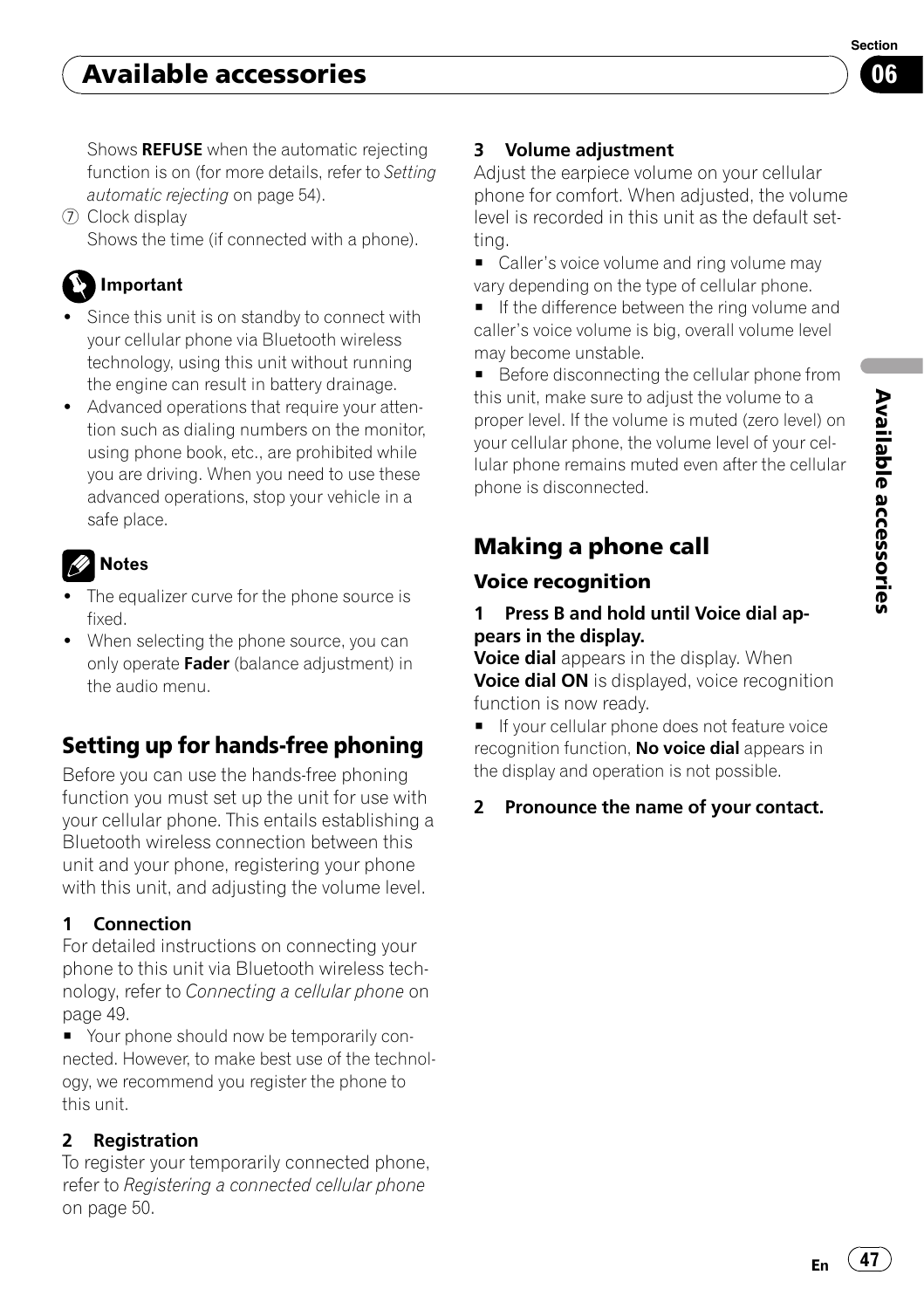## <span id="page-47-0"></span>Taking a phone call

### Answering or rejecting an incoming call

- **•** Answering an incoming call
- When a call comes in, press

### MULTI-CONTROL.

■ You can also perform this operation by pushing MULTI-CONTROL up.

#### % End a call Push **MULTI-CONTROL** down

### ● Rejecting an incoming call

When a call comes in, push **MULTI-CONTROL** down.

# **Notes**

- If private mode is selected on the cellular phone, hands-free phoning may not be performed.
- The estimated call time appears in the display (this may differ slightly from the actual call time).

## Operating a call waiting

- **•** Answering a call waiting
- When a call comes in, press MULTI-CONTROL.
- You can also perform this operation by pushing MULTI-CONTROL up.
- $\bullet$  End all calls

Push **MULTI-CONTROL** down.

#### **•** Switch between callers on hold Press **MULTI-CONTROL**

■ You can also perform this operation by pushing MULTI-CONTROL up.

#### **Rejecting call waiting** Push **MULTI-CONTROL** down.

# Notes

- Pushing **MULTI-CONTROL** down ends all calls including calls waiting on line.
- ! To end the call, both you and your caller need to hang up the phone.

# Function and operation

1 Press MULTI-CONTROL to display the main menu.

#### 2 Use MULTI-CONTROL to select FUNCTION.

Turn to change the menu option. Press to select.

#### 3 Turn MULTI-CONTROL to select the function.

Search&Connect (search and connect)-**Disconnect phone** (disconnect phone)-Connection open (connection open)-Set phone (registering phone)-**Connect phone** (connect phone)-Delete phone (delete phone)—PH.B.Transfer (phone book transfer)-PH.B.Name view (phone book name view)—**Clear memory** (clear memory)-Number dial (call by entering number)—**Refuse calls** (automatic reject setting)—**Auto answer** (automatic answer setting)—**Ring tone** (ring tone select)— **Auto connect** (automatic connection setting) —Echo cancel (echo cancel)—Device info. (device information)

### If not connected yet

The following functions cannot be operated.

- **Disconnect phone** (disconnect phone)
- Set phone (registering phone)
- PH.B.Name view (phone book name view)
- Clear memory (clear memory)
- **Number dial** (call by entering number)

## If connected but not registered yet

The following functions cannot be operated.

- **Search&Connect** (search and connect)
- **Connection open** (connection open)
- Connect phone (connect phone)
- PH.B.Name view (phone book name view)
- Clear memory (clear memory)

### If already connected and registered

The following functions cannot be operated.

- **Search&Connect** (search and connect)
- **Connection open** (connection open)
- Set phone (registering phone)
- **Connect phone** (connect phone)

Notes

To return to the playback display, press **B**.

48) <sub>En</sub>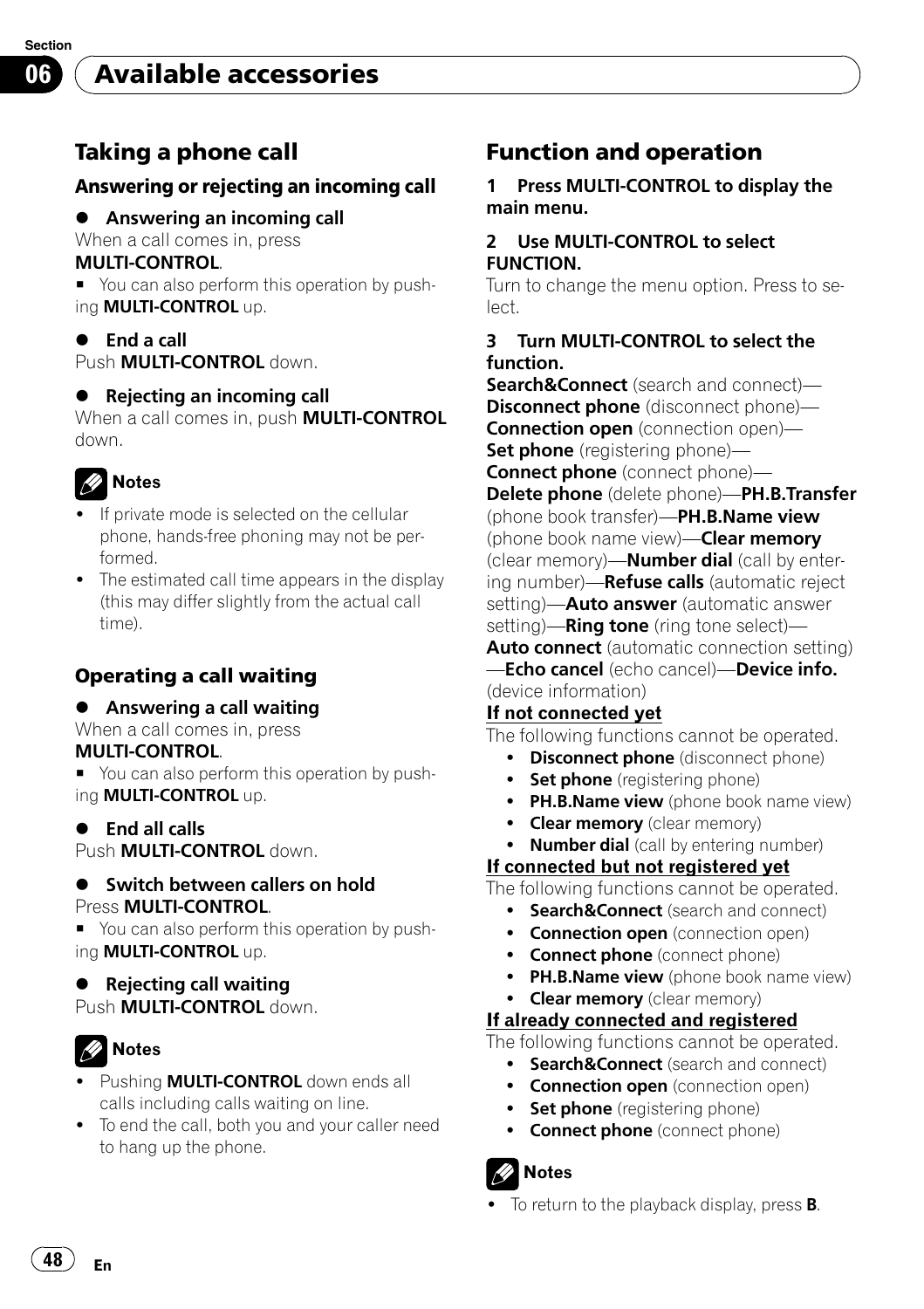Section በ6

- <span id="page-48-0"></span>. Device info. is the same as that of the Bluetooth audio. (Refer to [Displaying BD \(Bluetooth](#page-45-0) [Device\) address](#page-45-0) on page 46.)
- . PH.B.Name view (phone book name view) cannot be selected for cellular phone registered guest phone.
- If cellular phone is connected to this unit via Bluetooth wireless technology with HSP (Head Set Profile), PH.B.Name view, Clear memory, Number dial and Refuse calls cannot be selected.
- If you do not operate functions other than Search&Connect, Connection open, Connect phone, PH.B.Transfer, Disconnect phone, Number dial, Clear memory and PH.B.Name view within about 30 seconds, the display automatically returns to the ordinary display. If you do not operate functions other than Search&Connect, Connection open, Connect phone, PH.B.Transfer, Disconnect phone, Number dial and

**Clear memory** within about 30 seconds, the display automatically returns to the ordinary display.

# Connecting a cellular phone

## Searching for available cellular phones

1 Use MULTI-CONTROL to select Search&Connect in the function menu.

Refer to [Function and operation](#page-47-0) on the previous [page](#page-47-0).

### 2 Press MULTI-CONTROL to search for available cellular phones.

While searching, **Searching** flashes. When available cellular phones featuring Bluetooth wireless technology are found, device name or

Name not found (if names cannot be obtained) is displayed.

**If this unit fails to find any available cellular** phones, **Not found** is displayed.

### 3 Push MULTI-CONTROL up or down to select a device name you want to connect.

**Push MULTI-CONTROL** left or right to switch the BD address and device name.

### 4 Press MULTI-CONTROL to connect the selected cellular phone.

While connecting, **Connecting** flashes. To complete the connection, check the device name (**Pioneer BT Unit**) and enter the link code on your cellular phone. If the connection is established, **Connected** is displayed.

PIN code is set to **0000** as the default. You can change this code. Refer to [Entering PIN code](#page-38-0) [for Bluetooth wireless connection](#page-38-0) on page 39.

## Using a cellular phone to initiate a connection

#### 1 Use MULTI-CONTROL to select Connection open in the function menu.

Refer to [Function and operation](#page-47-0) on the previous [page](#page-47-0).

#### 2 Press MULTI-CONTROL to open the connection.

Always waiting flashes and the unit is now on standby for connection from a cellular phone.

### 3 Use cellular phone to connect to this unit.

PIN code is set to **0000** as the default. You can change this code. Refer to [Entering PIN code](#page-38-0) [for Bluetooth wireless connection](#page-38-0) on page 39.

# Disconnecting a cellular phone

### 1 Use MULTI-CONTROL to select Disconnect phone in the function menu.

Refer to [Function and operation](#page-47-0) on the previous [page](#page-47-0).

Device name of the connected phone appears in the display.

### 2 Press MULTI-CONTROL to disconnect a cellular phone from this unit.

After disconnection is completed, **Disconnected** is displayed.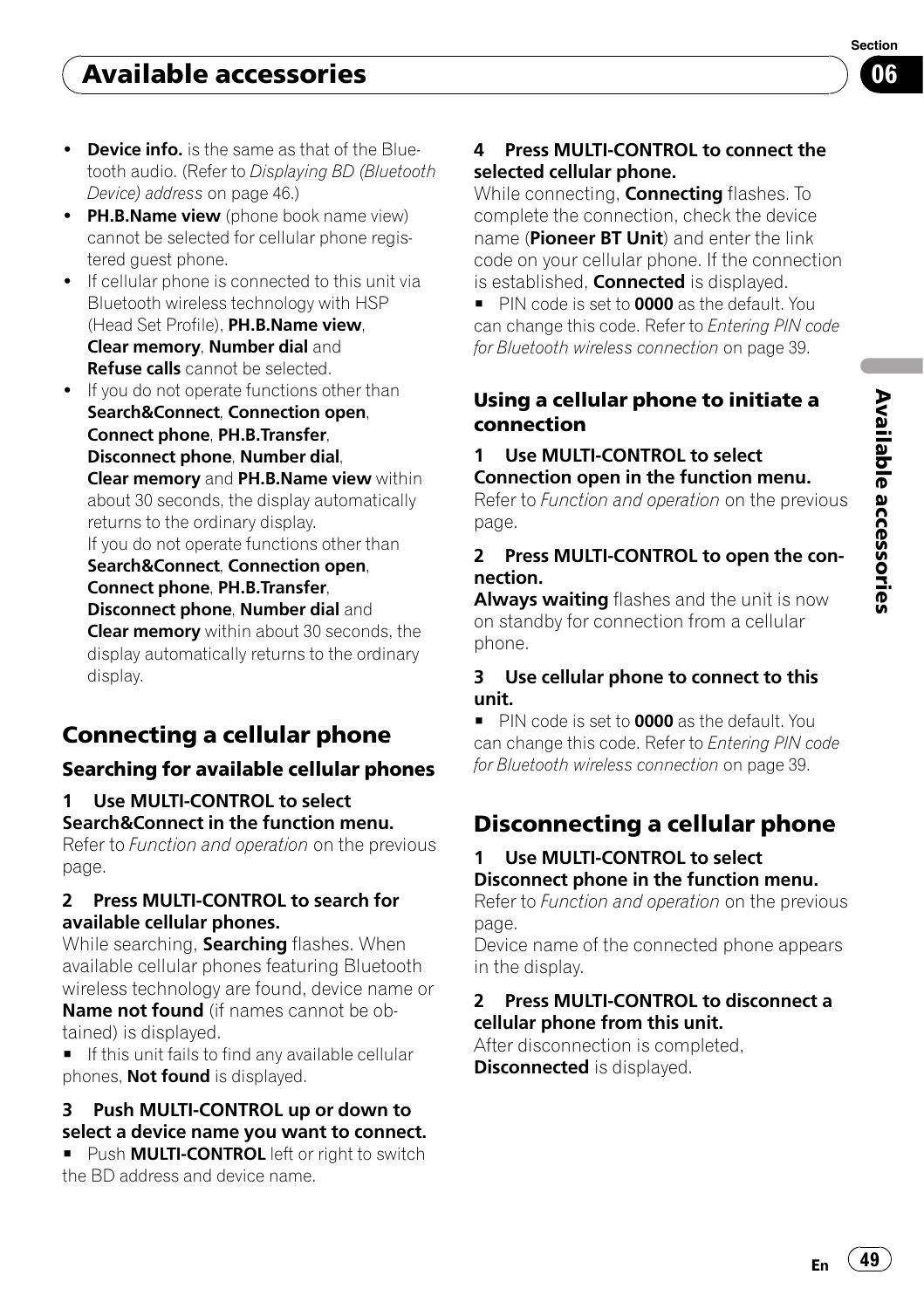<span id="page-49-0"></span>Section 06

## Registering a connected cellular phone

### 1 Use MULTI-CONTROL to select Set phone in the function menu.

Refer to *[Function and operation](#page-47-0)* on page 48.

#### 2 Push MULTI-CONTROL up or down to select a pairing assignment.

P1 (user phone 1)—P2 (user phone 2)—P3 (user phone  $3$ )—G1 (guest phone  $1$ )—G2 (guest phone 2)

**Push MULTI-CONTROL** left or right to switch the BD address and device name.

As you select each assignment, you can see whether or not a phone is already registered. If the assignment is empty, **No data** is displayed. If the assignment is already taken, the device name appears. To replace an assignment with a new phone, first delete the current assignment. For more detailed instructions, see Deleting a registered phone on this page.

#### 3 Press MULTI-CONTROL to register the currently connected phone.

When registration is completed,

Reg.Completed is displayed.

**If the registration fails, Reg.ERROR** is displayed. In this case, return to step 1 and try again.

## Deleting a registered phone

### 1 Use MULTI-CONTROL to select Delete phone in the function menu.

Refer to [Function and operation](#page-47-0) on page 48.

#### 2 Push MULTI-CONTROL up or down to select a pairing assignment.

P1 (user phone 1)—P2 (user phone 2)—P3 (user phone  $3$ )—G1 (guest phone 1)—G2 (guest phone 2)

**Push MULTI-CONTROL** left or right to switch the BD address and device name.

 $\blacksquare$  If the assignment is empty, **No data** is displayed and operation is not possible.

#### 3 Push MULTI-CONTROL right to select Delete YES.

**Delete YES** is displayed. Deleting phone is now on standby.

#### 4 Press MULTI-CONTROL to delete the phone.

After the phone is deleted, Deleted is displayed.

## Connecting to a registered cellular phone

### Connecting to a registered phone manually

## 1 Use MULTI-CONTROL to select Connect phone in the function menu.

Refer to [Function and operation](#page-47-0) on page 48.

#### 2 Push MULTI-CONTROL up or down to select a pairing assignment.

P1 (user phone 1)—P2 (user phone 2)—P3 (user phone  $3$ )—G1 (guest phone 1)—G2 (guest phone 2)

**Push MULTI-CONTROL** left or right to switch the BD address and device name.

 $\blacksquare$  If the assignment is empty, **No data** is displayed and operation is not possible.

#### 3 Press MULTI-CONTROL to connect the selected cellular phone.

While connecting, **Connecting** is displayed. After the connection is completed, Connected is displayed.

## Connecting to a registered phone automatically

# 1 Use MULTI-CONTROL to select

Auto connect in the function menu. Refer to [Function and operation](#page-47-0) on page 48.

### 2 Press MULTI-CONTROL to turn automatic connection on.

If your cellular phone is ready for Bluetooth wireless connection, connection to this unit is automatically established.

 $\blacksquare$  To turn automatic connection off, press MULTI-CONTROL again.

50  $\rangle$  En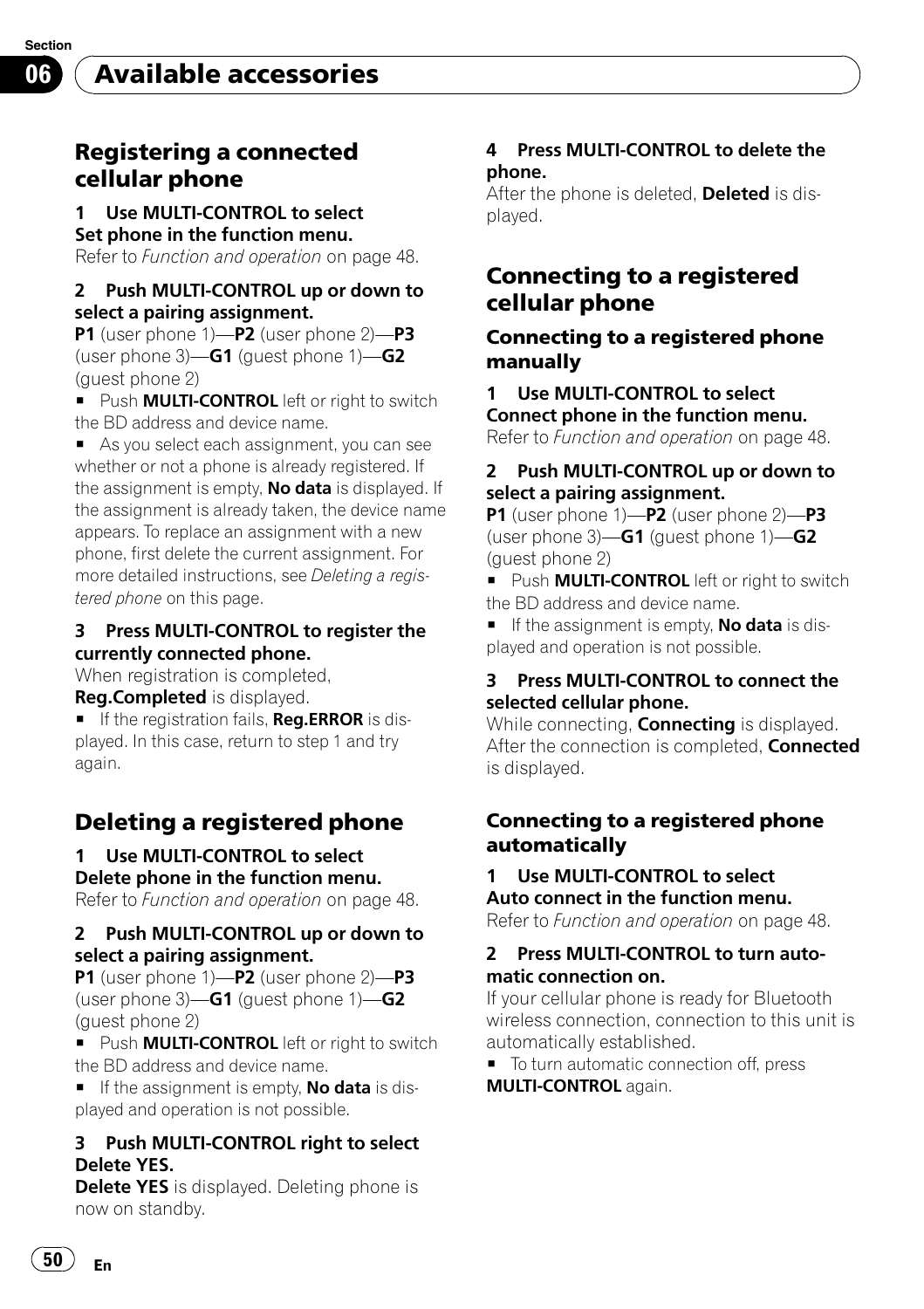# <span id="page-50-0"></span>Available accessories

## Using the phone book

#### Transferring entries to the phone book

The Phone Book can hold a total of 500 entries. 300 from User 1, 150 from User 2, and 50 from User 3.

#### 1 Use MULTI-CONTROL to select PH.B.Transfer in the function menu.

Refer to [Function and operation](#page-47-0) on page 48.

#### 2 Press MULTI-CONTROL to enter the phone book transfer standby mode.

Transfer YES appears in the display.

#### 3 Press MULTI-CONTROL to show the confirmation display.

Transfer -/- appears in the display.

#### 4 Use the cellular phone to perform phone book transfer.

Perform phone book transfer using the cellular phone. For detailed instructions, refer to the instruction manual that came with your cellular phone.

■ The display indicates how many entries have been transferred and the total number to be transferred.

#### 5 Data transferred is displayed and phone book transfer is completed.

### Changing the phone book display order

### 1 Use MULTI-CONTROL to select PH.B.Name view in the function menu.

Refer to [Function and operation](#page-47-0) on page 48. Invert names YES appears in the display.

#### 2 Press MULTI-CONTROL to change the name view order.

**Inverted** is displayed and the name view order is changed.

Pressing **MULTI-CONTROL** repeatedly changes the name view order between first and last name.

## Calling a number in the phone book

# Important

Be sure to park your vehicle and apply the parking brake when performing this operation.

After finding the number you want to call in the phone book, you can select the entry and make the call.

#### 1 Turn MULTI-CONTROL to display the list.

#### 2 Press D/Scrl to display the phone book.

Press D/Scrl repeatedly to switch between the following lists:

Phone book—Missed call—Dialled call—Received call

#### 3 Push MULTI-CONTROL left or right to select the first letter of the name you are looking for.

#### 4 Press MULTI-CONTROL to display entries.

The display shows the first three Phone Book entries starting with that letter (e.g. "Ben", "Brian" and "Burt" when "B" is selected).

#### 5 Push MULTI-CONTROL up or down to select a Phone Book entry you want to call.

■ You can scroll through text data by pressing and holding **D/Scrl**.

#### 6 Push MULTI-CONTROL right to display the detailed list of the selected entry.

The phone number, name and genre (if assigned) of entries are displayed in the detailed list.

You can scroll through text data by pressing and holding **D/Scrl**.

**If several phone numbers are included in an** entry, select one by turning **MULTI-CONTROL**.

**If you want to go back and select another** entry, push **MULTI-CONTROL** left.

#### 7 Press MULTI-CONTROL to make a call.

8 To end the call, push MULTI-CONTROL down.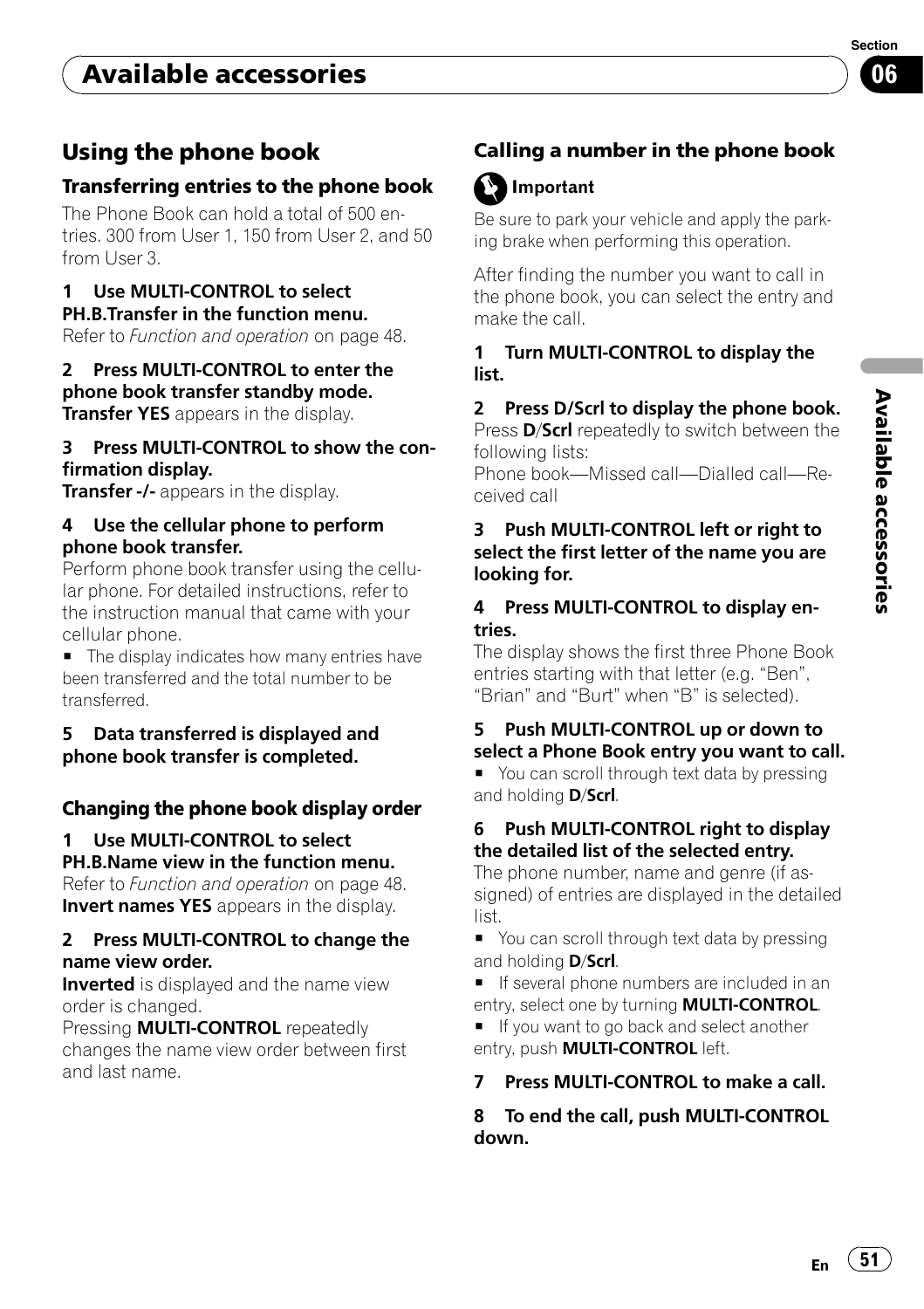#### <span id="page-51-0"></span>Editing the name of a Phone Book entry

## Important

Be sure to park your vehicle and apply the parking brake when performing this operation.

You can edit the names of Phone Book entries. Each name can be up to 16 characters long.

#### 1 Display the detailed list of your desired Phone Book entry.

Please see Steps 1 to 5 of the following section for how to do this. Refer to [Calling a number in](#page-50-0) the *phone book* [on the previous page](#page-50-0).

## 2 Press and hold MULTI-CONTROL to display the name input screen.

**Edit name** is displayed.

#### 3 Press D/Scrl to select the desired character type.

Each press of **D/Scrl** switches the character types in the following order:

Alphabet (upper case), numbers and symbols —alphabet (lower case)—numbers and symbols—European characters, such as those with accents (e.g.,  $\dot{a}$ ,  $\dot{a}$ ,  $\ddot{a}$ ,  $\dot{c}$ ) or Russian characters

■ Pressing and holding **D/Scrl** enables you to switch character set between ISO8859-1 (European characters) and ISO8859-5 (Russian characters) alternately.

**European characters and Russian characters** can't be mixed.

#### 4 Push MULTI-CONTROL up or down to select a letter.

 $\blacksquare$  To delete a character and leave a space, select "\_" (underbar).

#### 5 Push MULTI-CONTROL left or right to move the cursor to the previous or next character position.

6 Press MULTI-CONTROL to store the new name.

## Editing phone numbers

# Important

Be sure to park your vehicle and apply the parking brake when performing this operation.

You can edit the numbers of Phone Book entries. Each phone number can be up to 24 digits long.

#### Display the detailed list of your desired Phone Book entry.

Please see Steps 1 to 6 of the following section for how to do this. Refer to [Calling a number in](#page-50-0) the phone book [on the previous page](#page-50-0).

2 Press and hold MULTI-CONTROL to display the name input screen. **Edit name** is displayed.

#### 3 Turn MULTI-CONTROL to switch to the number input screen.

Edit name (name input screen)-Edit number (number input screen)-**Clear memory** (clear memory screen)

#### 4 Push MULTI-CONTROL left or right to move the cursor to the number you want to change.

#### 5 Push MULTI-CONTROL up or down to change numbers.

Repeat these steps until you have finished changing.

#### 6 Press MULTI-CONTROL to store the new number.

## Clearing a phone book entry

# Important

Be sure to park your vehicle and apply the parking brake when performing this operation.

#### Display the detailed list of your desired Phone Book entry.

Please see Steps 1 to 6 of the following section for how to do this. Refer to [Calling a number in](#page-50-0) the phone book [on the previous page](#page-50-0).

52 $)$   $_{\sf En}$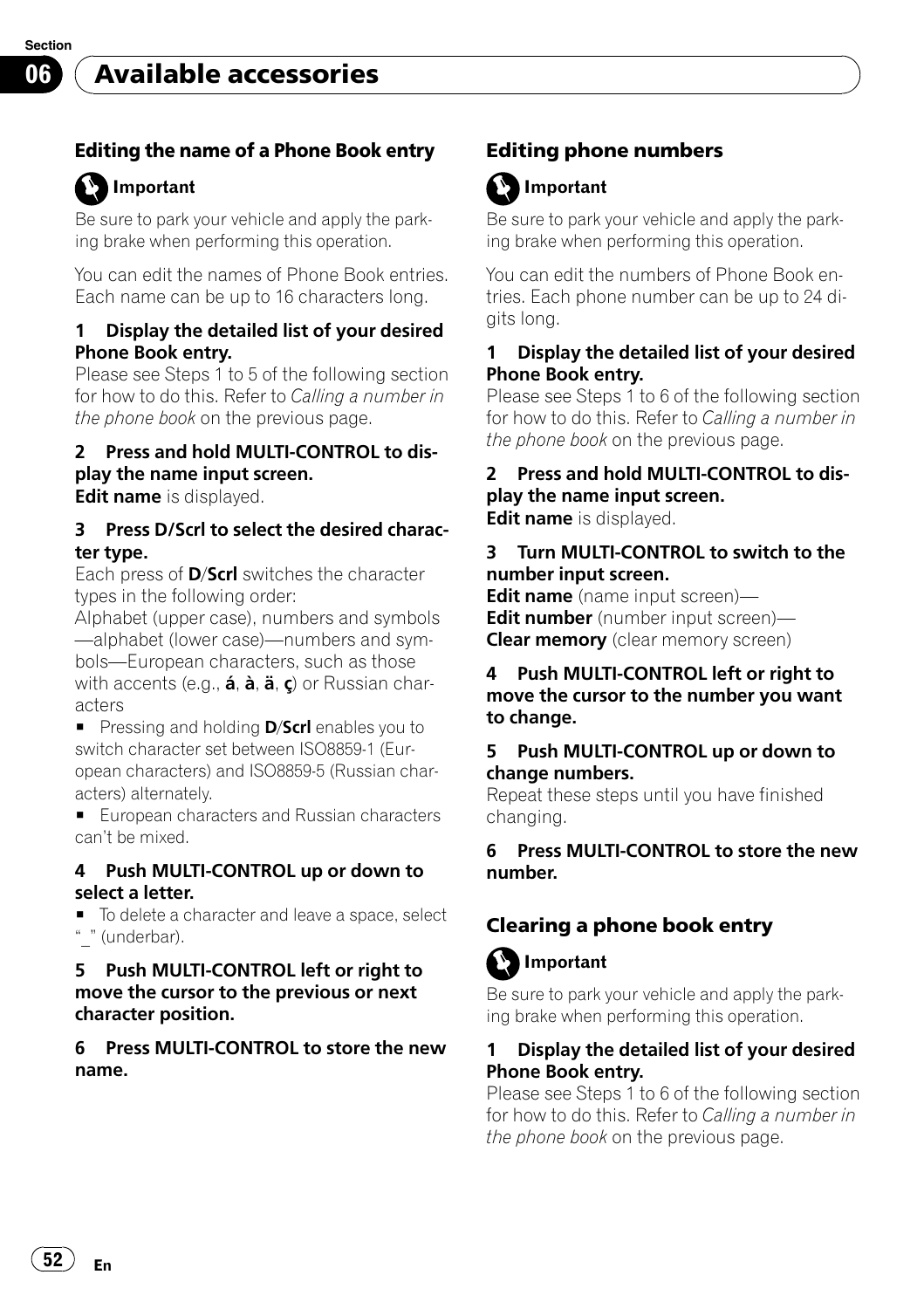#### <span id="page-52-0"></span>2 Press and hold MULTI-CONTROL to display the name input screen.

Edit name is displayed.

### 3 Turn MULTI-CONTROL to switch to the clear memory screen.

Edit name (name input screen)-Edit number (number input screen)-Clear memory (clear memory screen)

#### 4 Push MULTI-CONTROL right to show a confirmation display.

Clear memory YES is displayed.

■ If you do not want to clear the memory that you have selected, push **MULTI-CONTROL** left. The display reverts to normal.

## 5 Press MULTI-CONTROL to delete the Phone Book entry.

#### Cleared is displayed.

The Phone Book entry is deleted. The display returns to Phone Book entry list.

# Using the call history

# Important

Be sure to park your vehicle and apply the parking brake when performing this operation.

The 12 most recent calls made (dialled), received and missed, are stored in the call history. You can browse the call history and call numbers from it.

### 1 Turn MULTI-CONTROL to display the list.

## 2 Press D/Scrl to display the phone book.

Press **D/Scrl** repeatedly to switch between the following lists:

Phone book—Missed call—Dialled call—Received call

■ For more details about the Phone Book list, refer to [Using the phone book](#page-50-0) on page 51.

**If no phone numbers are stored in the se**lected list, **No data** is displayed.

### 3 Turn MULTI-CONTROL to select a phone number.

Turning **MULTI-CONTROL** to change the phone numbers stored in the list.

 $\blacksquare$  If the phone number is already in the phone book, the corresponding name is displayed.

■ You can also change the phone number by pushing **MULTI-CONTROL** up or down.

### 4 Push MULTI-CONTROL right to display the detailed list.

Name and phone number are displayed in the detailed list.

If the number is already in the Phone Book then the name is also displayed.

**Turning MULTI-CONTROL** switches to the previous or next phone number displayed in the detailed list.

■ If you do not operate functions other than [Edit](#page-51-0)[ing the name of a Phone Book entry](#page-51-0) and [Editing](#page-51-0) [phone numbers](#page-51-0) within about 30 seconds, the display automatically returns to the ordinary display.

5 Press MULTI-CONTROL to make a call.

For an international call, press and hold MULTI-CONTROL to add + to the phone number.

6 To end the call, push MULTI-CONTROL down.

## Making a call by entering phone number

# Important

Be sure to park your vehicle and apply the parking brake when performing this operation.

### Use MULTI-CONTROL to select Number dial in the function menu.

Refer to [Function and operation](#page-47-0) on page 48.

### 2 Push MULTI-CONTROL up or down to select a number.

#### 3 Push MULTI-CONTROL left or right to move the cursor to the previous or next position.

Up to 24 digits can be entered.

### 4 When you finish entering the number, press MULTI-CONTROL.

Call confirmation appears.

**E** Pushing **MULTI-CONTROL** right in the confirmation display returns you to the number input display, and you can reenter the phone number.

 $E_n$  (53)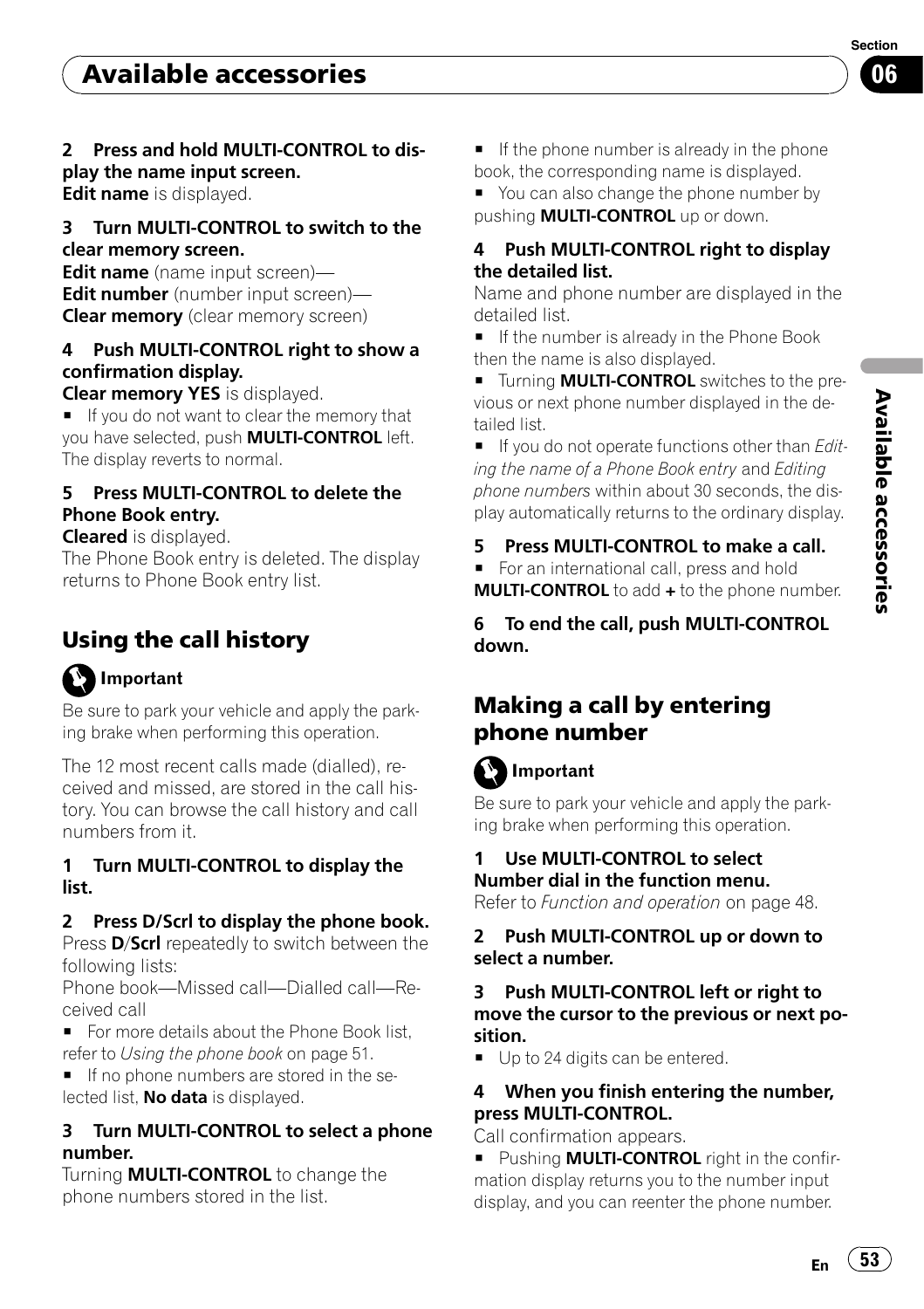<span id="page-53-0"></span>5 Press MULTI-CONTROL to make a call.

6 To end the call, push MULTI-CONTROL down.

## Clearing memory

Use MULTI-CONTROL to select Clear memory in the function menu. Refer to [Function and operation](#page-47-0) on page 48.

#### 2 Push MULTI-CONTROL up or down to select an item.

Each time **MULTI-CONTROL** is pushed up or down, the items are switched in the following order:

Phone book (phone book)—Missed calls (missed call history)—Dialed calls (dialled call history)—**Received calls** (received call history)—**Dial preset** (preset phone numbers)— All clear (delete all memory)

**If you want to clear all the Phone Book.** dialled/received/missed call history list and preset phone number, select All clear.

 $\blacksquare$  If guest phone is connected to this unit via Bluetooth wireless technology, Phone book cannot be selected.

#### 3 Push MULTI-CONTROL right to determine the item that you want to delete from this unit.

Clear memory YES is displayed. Clearing memory is now on standby.

 $\blacksquare$  If you do not want to clear the memory that you have selected, push **MULTI-CONTROL** left. The display reverts to normal.

#### 4 Press MULTI-CONTROL to clear the memory.

**Cleared** is displayed and data on the selected item is cleared from this unit's memory.

## Setting automatic rejecting

#### Use MULTI-CONTROL to select Refuse calls in the function menu.

Refer to [Function and operation](#page-47-0) on page 48.

#### 2 Press MULTI-CONTROL to turn automatic call rejection on.

■ To turn automatic call rejection off, press MULTI-CONTROL again.

## Setting automatic answering

# 1 Use MULTI-CONTROL to select

Auto answer in the function menu. Refer to [Function and operation](#page-47-0) on page 48.

#### 2 Press MULTI-CONTROL to turn automatic answering on.

■ To turn automatic answering function off, press **MULTI-CONTROL** again.

## Switching the ring tone

#### Use MULTI-CONTROL to select Ring tone in the function menu.

Refer to [Function and operation](#page-47-0) on page 48.

#### 2 Press MULTI-CONTROL to turn the ring tone on.

■ To turn the ring tone off, press MULTI-CONTROL again.

## Echo canceling and noise reduction

## 1 Use MULTI-CONTROL to select Echo cancel in the function menu.

Refer to [Function and operation](#page-47-0) on page 48.

#### 2 Press MULTI-CONTROL to turn echo canceling on.

■ To turn echo canceling off, press **MULTI-CONTROL** again.

# Multi-CD Player

## Basic Operations

You can use this unit to control a multi-CD player, which is sold separately.

- Only functions described in this section can be operated.
- Only functions described in this manual are supported by 50-disc multi-CD players.

54  $\rangle$   $_{\rm En}$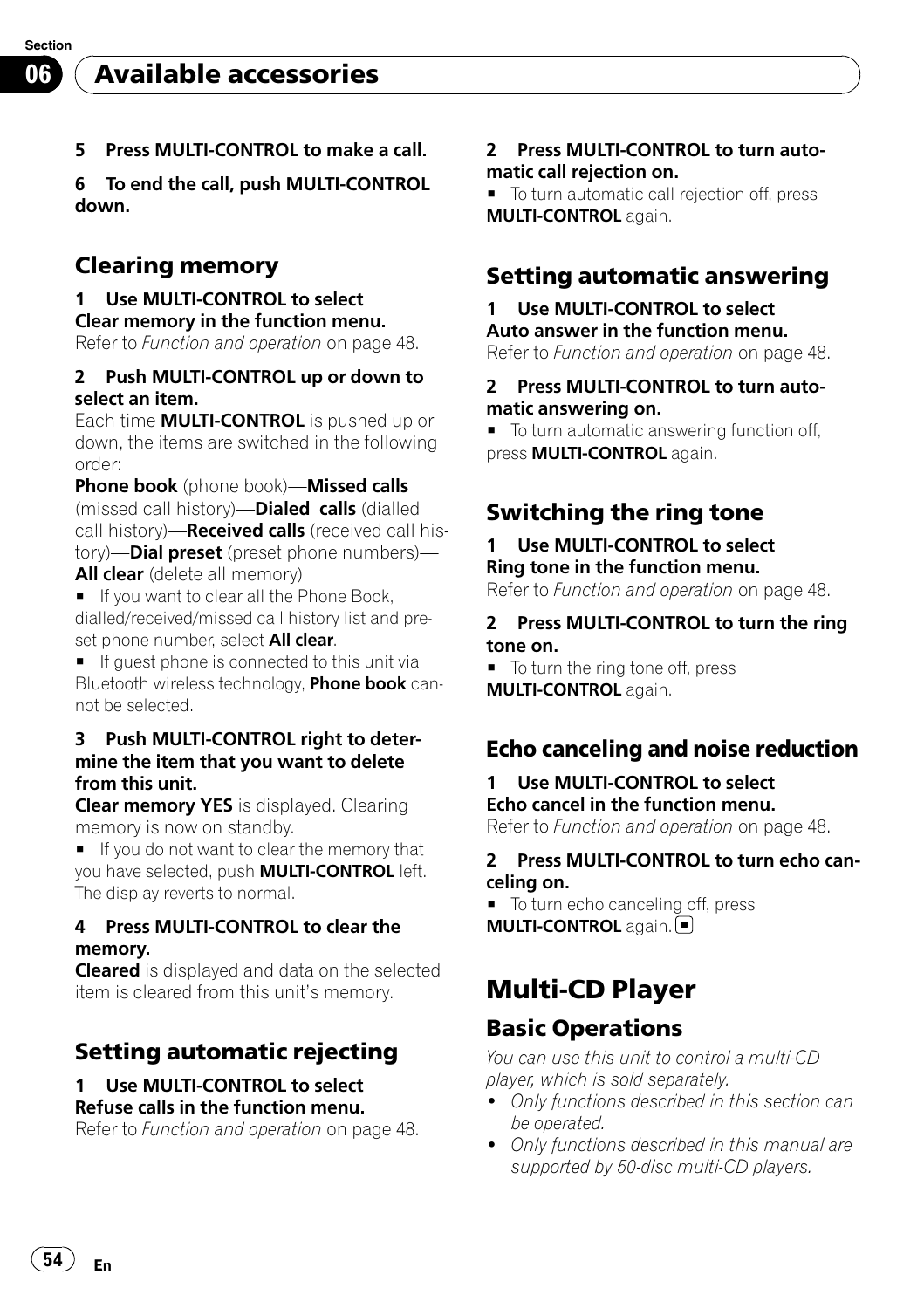Section በ6

<span id="page-54-0"></span>• This unit is not designed to operate disc title list functions with a 50-disc multi-CD player. For information about the disc title list functions, refer to [Selecting discs from the disc](#page-57-0) [title list on page 58.](#page-57-0)

![](_page_54_Picture_3.jpeg)

- 1 Disc number indicator
- 2 Track number indicator
- 3 Voltage indicator Shows the battery voltage.
	- The level displayed on the voltage indicator may differ from the actual voltage level.
- 4 Play time indicator

 $\bullet$  Select a disc Push **MULTI-CONTROL** up or down.

**•** Fast forward or reverse Push and hold **MULTI-CONTROL** left or right.

### Select a track

Push **MULTI-CONTROL** left or right.

# Notes

- When multi-CD player completes preparatory operations, READY is displayed.
- If an error message is displayed, refer to the multi-CD player owner's manual.
- . If there are no discs in the multi-CD player magazine, **NO DISC** is displayed.

# Using CD TEXT functions

You can use these functions only with a CD TEXT compatible multi-CD player. The operation is the same as that of the builtin CD player. Refer to [Displaying text information on disc](#page-13-0) on [page 14.](#page-13-0)

# Introduction to advanced operations

You can only use **Compression** (compression and DBE) with a multi-CD player that supports them.

### 1 Press MULTI-CONTROL to display the main menu.

### 2 Use MULTI-CONTROL to select FUNCTION.

Turn to change the menu option. Press to select.

### 3 Turn MULTI-CONTROL to select the function.

Play mode (repeat play)—Random mode (random play)—**Scan mode** (scan play)— Pause (pause)-Compression (compression and DBE)—**ITS play mode** (ITS play)— ITS memo (ITS programming)-TitleInput "A" (disc title input)

**If you do not operate functions other than ITS memo** and TitleInput "A" within about 30 seconds, the display automatically returns to the ordinary display.

■ When playing a CD TEXT disc on a CD TEXT compatible multi-CD player, you cannot switch to TitleInput "A". The disc title is already recorded on the CD TEXT disc.

## Function and operation

### Play mode, Random mode, Scan mode,

Pause and TitleInput "A" operations are basically the same as that of the built-in CD player.

 $E_n$  (55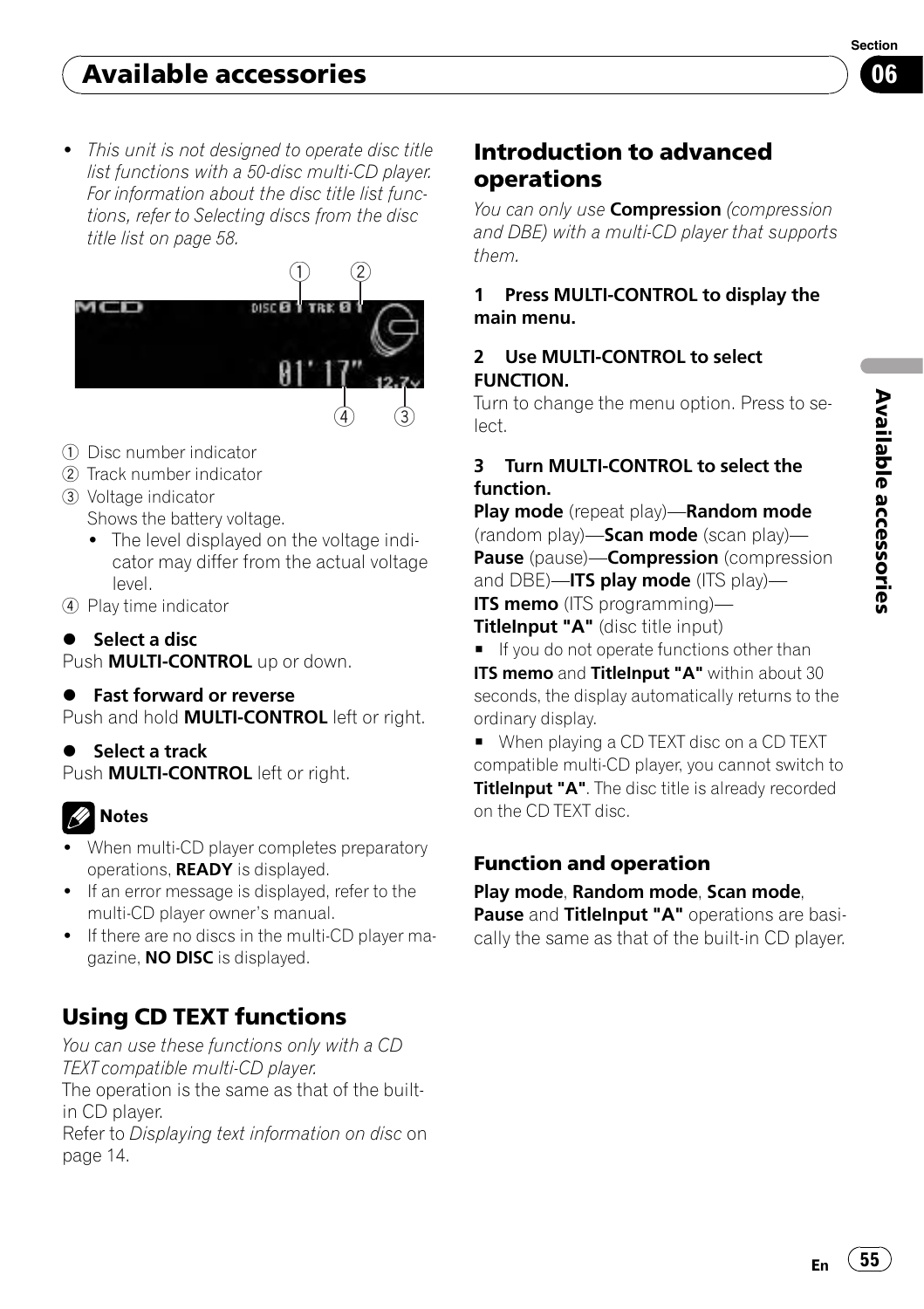<span id="page-55-0"></span>

| <b>Function name</b>  | <b>Operation</b>                                                                                                                                                                                                                                                                                                                                                                                            |  |
|-----------------------|-------------------------------------------------------------------------------------------------------------------------------------------------------------------------------------------------------------------------------------------------------------------------------------------------------------------------------------------------------------------------------------------------------------|--|
| Play mode             | Refer to Selecting a repeat play<br>range on page 15.<br>However, the repeat play ranges<br>you can select are different from<br>that of the built-in CD player. The<br>repeat play ranges of the multi-CD<br>player are:<br><b>M-CD repeat</b> – Repeat all<br>discs in the multi-CD player<br><b>Track repeat</b> – Repeat just the<br>current track<br><b>Disc repeat</b> – Repeat the cur-<br>rent disc |  |
| <b>Random mode</b>    | Refer to Playing tracks in random<br>order on page 15.                                                                                                                                                                                                                                                                                                                                                      |  |
| Scan mode             | Refer to Scanning folders and<br><i>tracks</i> on page 16.                                                                                                                                                                                                                                                                                                                                                  |  |
| Pause                 | Refer to Pausing playback on page<br>16.                                                                                                                                                                                                                                                                                                                                                                    |  |
| <b>TitleInput "A"</b> | Refer to <i>Entering disc titles</i> on<br>page 16.                                                                                                                                                                                                                                                                                                                                                         |  |
|                       |                                                                                                                                                                                                                                                                                                                                                                                                             |  |

# Notes

- $\bullet$  To return to the playback display, press **B**.
- If you select other discs during repeat play, the repeat play range changes to M-CD repeat.
	-
- If you perform track search or fast forward/reverse during Track repeat, the repeat play range changes to **Disc repeat**.
- After track or disc scanning is finished, normal playback of the tracks begins again.

## Using compression and bass emphasis

You can only use these functions with a multi-CD player that supports them.

COMP (compression) and DBE (dynamic bass emphasis) functions lets you adjust the sound playback quality of the multi-CD player.

#### 1 Use MULTI-CONTROL to select Compression in the function menu.

Refer to [Introduction to advanced operations](#page-54-0) [on the previous page](#page-54-0).

■ If the multi-CD player does not support COMP/DBE, **No COMP** is displayed when you attempt to select it.

2 Press MULTI-CONTROL to select your favorite setting. COMP OFF—COMP 1—COMP 2— COMP OFF—DBE 1—DBE 2

# Using ITS playlists

ITS (instant track selection) lets you make a playlist of favorite tracks from the multi-CD player magazine. After you have added your favorite tracks to the playlist, you can turn on ITS play and play just those selections. You can use ITS to enter and play back up to 99 tracks per disc from up to 100 discs (with the disc titles). (With multi-CD players sold before the CDX-P1250 and CDX-P650, up to 24 tracks can be stored in the playlist.)

## Creating a playlist with ITS programming

## 1 Play a CD that you want to program.

Push **MULTI-CONTROL** up or down to select the CD.

## 2 Use MULTI-CONTROL to select ITS memo in the function menu.

Refer to [Introduction to advanced operations](#page-54-0) [on the previous page](#page-54-0).

## 3 Select the desired track by pushing MULTI-CONTROL left or right.

## 4 Push MULTI-CONTROL up to store the currently playing track in the playlist.

Memory complete is displayed and the currently playing selection is added to your playlist.

## 5 Press B to return to the playback display.

# Note

After data for 100 discs is stored in memory, data for a new disc will overwrite the oldest one.

 $56$  )  $_{\rm En}$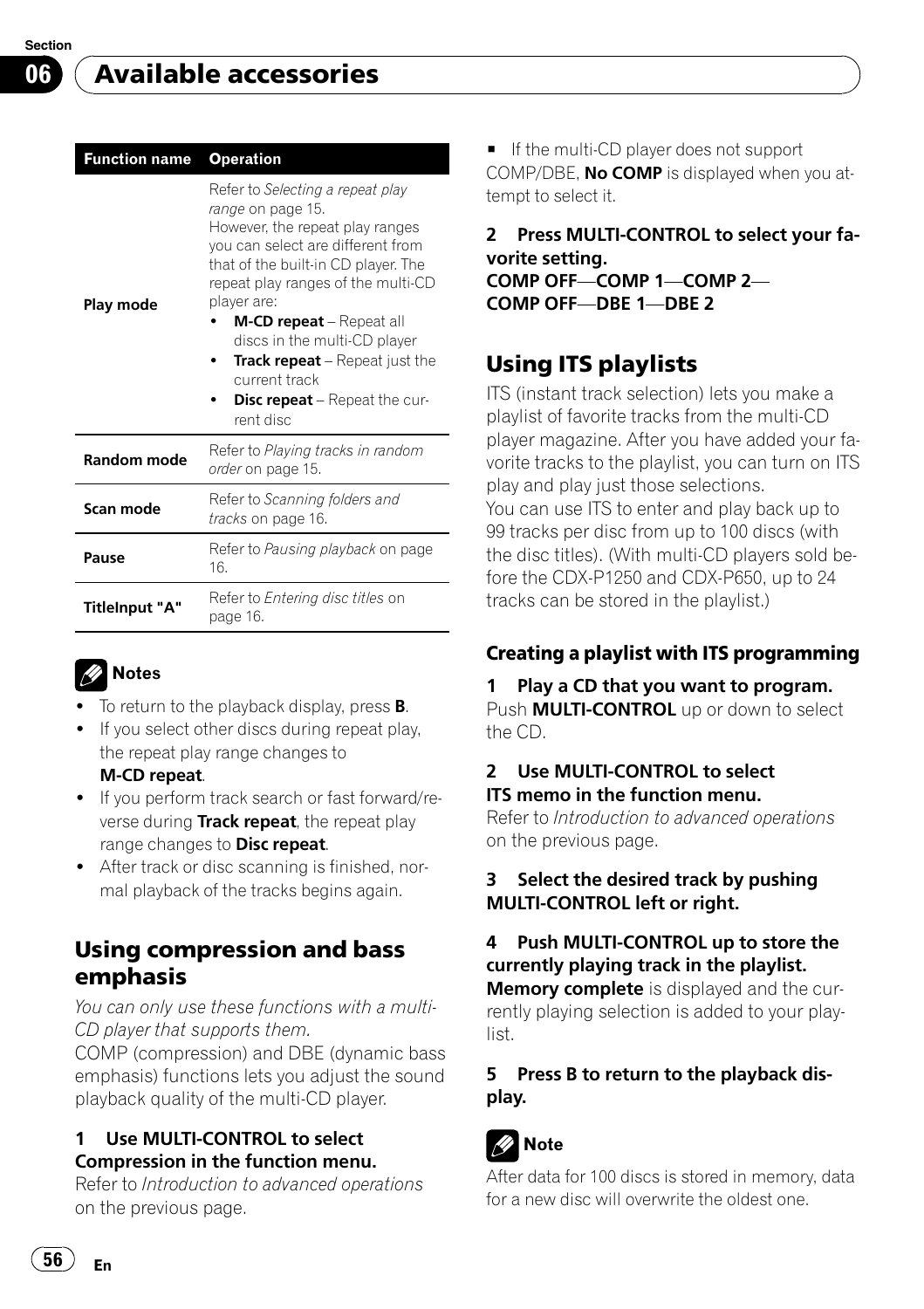## <span id="page-56-0"></span>Playback from your ITS playlist

ITS play lets you listen to the tracks that you have entered into your ITS playlist. When you turn on ITS play, tracks from your ITS playlist in the multi-CD player begin to play.

#### 1 Select the repeat range.

Refer to [Playing tracks in random order](#page-14-0) on [page 15.](#page-14-0)

### 2 Use MULTI-CONTROL to select ITS play mode in the function menu.

Refer to [Introduction to advanced operations](#page-54-0) [on page 55](#page-54-0).

#### 3 Press MULTI-CONTROL to turn ITS play on.

**ITS play** appears in the display. Playback begins of those tracks from your playlist within the previously selected M-CD repeat or

#### Disc repeat ranges.

**If no tracks in the current range are pro**grammed for ITS play, then ITS empty is displayed.

 $\blacksquare$  To turn ITS play off, press **MULTI-CONTROL** again.

## Erasing a track from your ITS playlist

You can delete a track from your ITS playlist if ITS play is on.

If ITS play is already on, skip to step 2. If ITS play is off, use **MULTI-CONTROL**.

#### 1 Play the CD with the track you want to delete from your ITS playlist, and turn ITS play on.

Refer to Playback from your ITS playlist on this page.

#### 2 Use MULTI-CONTROL to select ITS memo in the function menu.

Refer to [Introduction to advanced operations](#page-54-0) [on page 55](#page-54-0).

#### 3 Select the desired track by pushing MULTI-CONTROL left or right.

### 4 Push MULTI-CONTROL down to erase the track from your ITS playlist.

The currently playing selection is erased from your ITS playlist and playback of the next track begins.

**If there are no tracks from your playlist in the** current range, ITS empty is displayed and normal playback resumes.

5 Press B to return to the playback display.

## Erasing a CD from your ITS playlist

You can delete all tracks of a CD from your ITS playlist if ITS play is off.

### 1 Play the CD that you want to delete.

Push **MULTI-CONTROL** up or down to select the CD.

#### 2 Use MULTI-CONTROL to select ITS memo in the function menu.

Refer to [Introduction to advanced operations](#page-54-0) [on page 55.](#page-54-0)

#### 3 Push MULTI-CONTROL down to erase all tracks on the currently playing CD from your ITS playlist.

All tracks on the currently playing CD are deleted from your playlist and **Memory deleted** is displayed.

### 4 Press B to return to the playback display.

# Using disc title functions

You can input CD titles and display the titles. Then, you can easily search for and play a desired disc.

## Entering disc titles

Use the disc title input feature to store up to 100 CD titles (with ITS playlist) into the multi-CD player. Each title can be up to 10 characters long.

 $E_n$  (57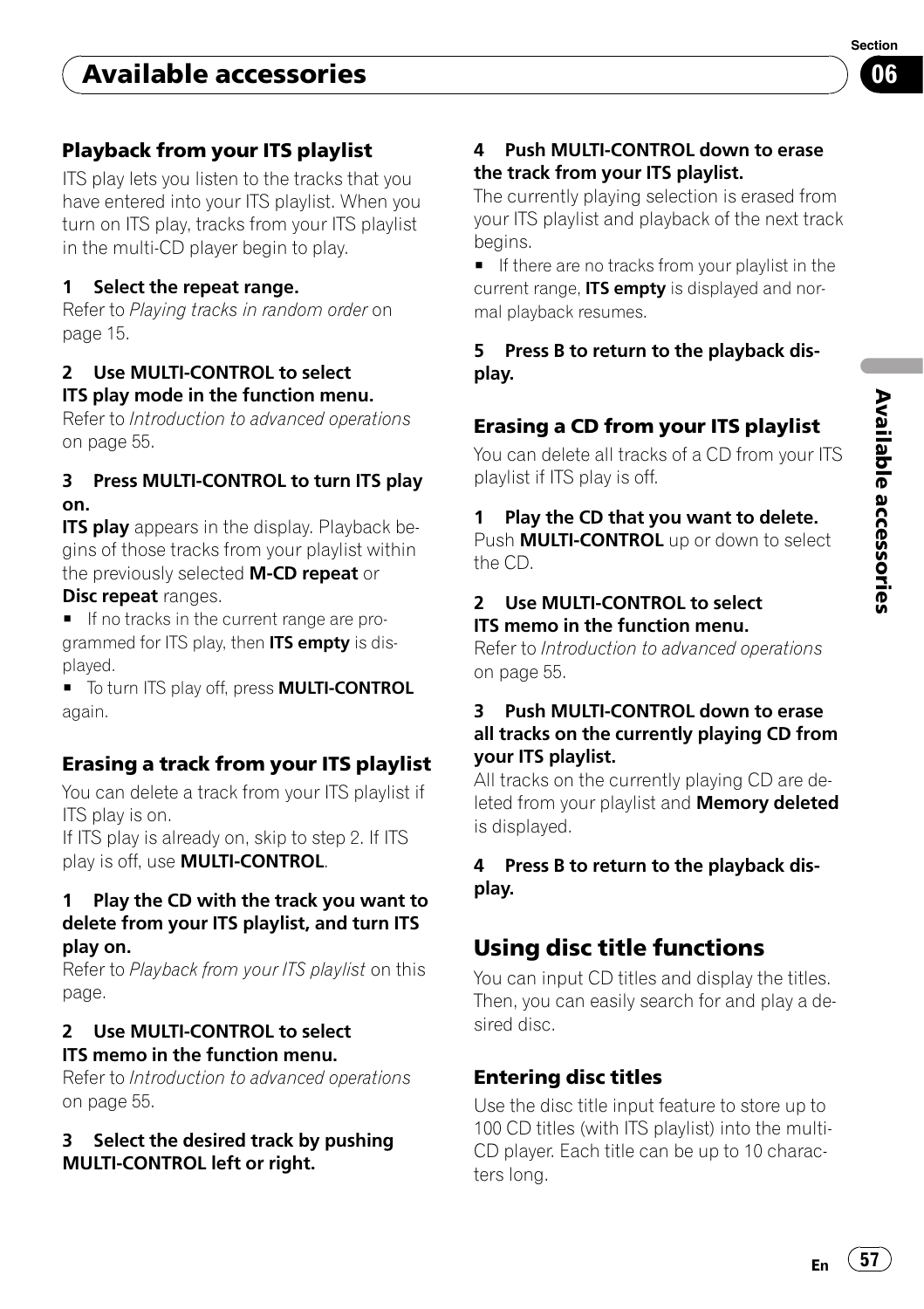<span id="page-57-0"></span>For details concerning operation, refer to [En](#page-15-0)[tering disc titles](#page-15-0) on page 16.

- ! Titles remain in the memory even after the disc is removed from the magazine, and are recalled when the disc is reinserted.
- After data for 100 discs is stored in memory, data for a new disc will overwrite the oldest one.

## Displaying disc titles

- **Press D/Scrl to select the desired text** information.
	- For title entered CD Play time— $\oslash$ : disc title and play time
	- For CD TEXT discs Play time— $\mathbb{G}$ : disc artist name and  $\mathbb{D}$ : track title— $\mathbb{G}$  : disc artist name and  $\bar{\mathcal{O}}$ : disc title— $\oslash$ : disc title and  $\oslash$ : track title  $\Box$ M: track artist name and  $\Box$  track title  $\longrightarrow$   $\mathbb{D}$  : track title and play time

■ You can scroll through text data by pressing and holding **D/Scrl**.

## Selecting discs from the disc title list

Disc title list lets you see the list of disc titles entered in the multi-CD player and select one of them to play back.

#### Use MULTI-CONTROL to select the desired disc title.

Turn to change the disc title. Press to play.

■ You can also change the disc title by pushing MULTI-CONTROL up or down.

■ When playing CD TEXT disc, push

**MULTI-CONTROL** right to see a list of the tracks in the selected disc. Push **MULTI-CONTROL** left to return to the disc list.

**If no title is entered for a disc, NO TITLE is dis**played.

**NO DISC** is displayed next to the disc number when there is no disc in the magazine.

■ You can scroll through text data by pressing and holding **D/Scrl**.

 $\blacksquare$  If you do not operate the list within about 30 seconds, the display automatically returns to the ordinary display.  $\Box$ 

# DVD Player

## Basic Operations

You can use this unit to control a DVD player or multi-DVD player, which is sold separately. For details concerning operation, refer to the DVD player's or multi-DVD player's operation manual. This section provides information on DVD operations with this unit which differs from that described in the DVD player's or multi-DVD player's operation manual.

![](_page_57_Picture_23.jpeg)

- 1 DVD-V/VCD/CD/MP3/WMA indicator Shows the type of disc currently playing.
- 2 Disc number indicator Shows the number of the disc currently playing when using a multi-DVD player.
- 3 Title/Folder number indicator Shows the title (when playing DVD video) or folder (when playing compressed audio) of the selection currently playing.
- 4 Chapter/track number indicator Shows the chapter (when playing DVD video) or track (when playing Video CD, CD or compressed audio) currently playing.
- 5 Voltage indicator
	- Shows the battery voltage.
	- The level displayed on the voltage indicator may differ from the actual voltage level.
- 6 Play time indicator

### Select a chapter/track

Push **MULTI-CONTROL** left or right.

## **•** Fast forward or reverse

Push and hold **MULTI-CONTROL** left or right.

■ When playing compressed audio, there is no sound on fast forward or reverse.

58  $\rangle$  En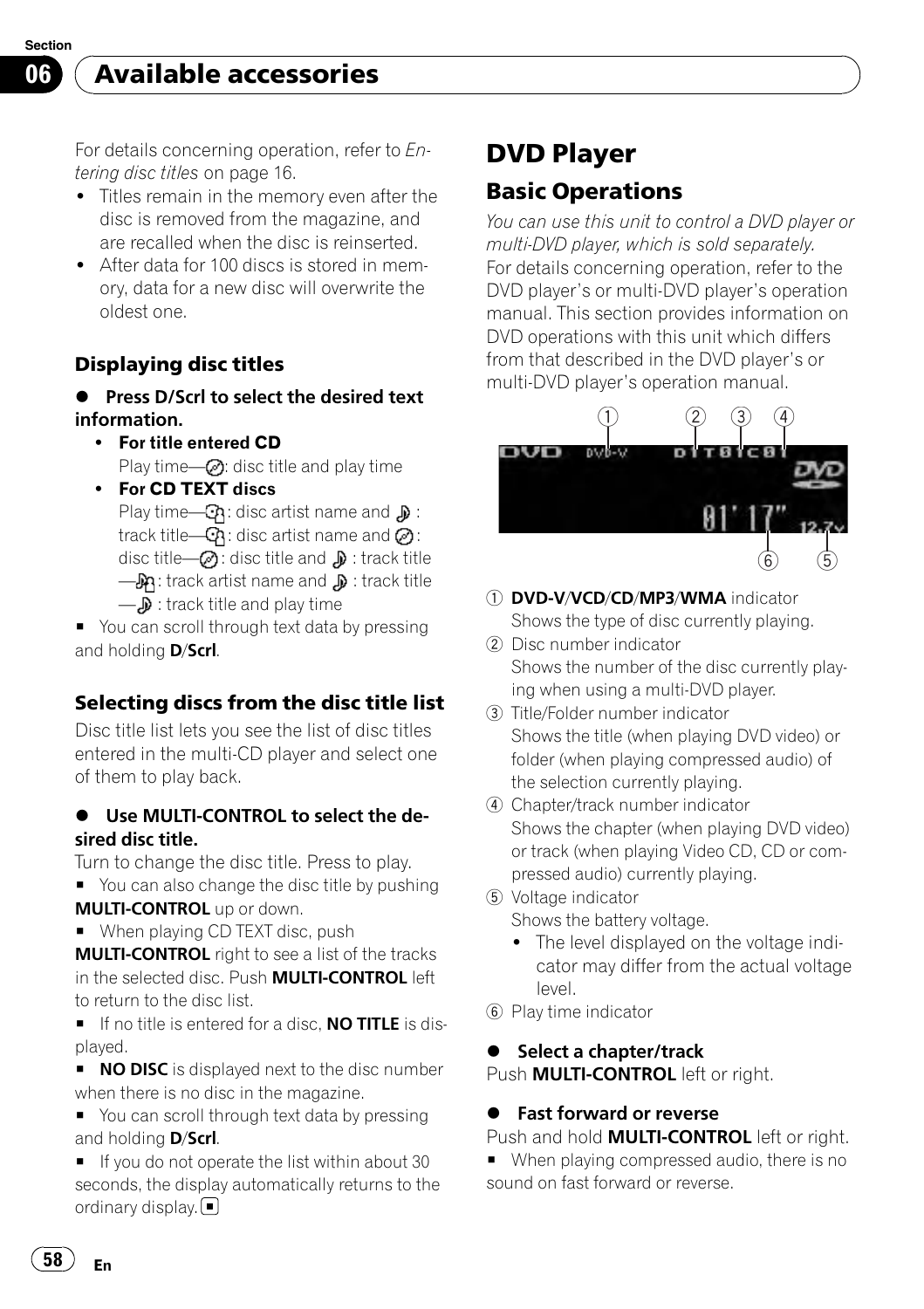#### <span id="page-58-0"></span>% Select a disc/title

VCD/CD: Push MULTI-CONTROL up or down. DVD-V/MP3/WMA: Push and hold MULTI-CONTROL up or down.

#### Select a folder

Push **MULTI-CONTROL** up or down.

■ You can operate this function only when a DVD player compatible with compressed audio playback is connected to this unit.

■ You cannot select a folder that does not have a compressed audio file recorded in it.

## Introduction to advanced operations

1 Press MULTI-CONTROL to display the main menu.

#### 2 Use MULTI-CONTROL to select FUNCTION.

Turn to change the menu option. Press to select.

#### 3 Turn MULTI-CONTROL to select the function.

During DVD video or Video CD playback Play mode (repeat play)—Pause (pause)

### During CD playback

Play mode (repeat play)—Random mode (random play)— $Scan mode$  (scan play)— Pause (pause)—ITS play mode (ITS play)— ITS memo (ITS input)-TitleInput "A" (disc title input)

#### During compressed audio playback

Play mode (repeat play)—Random mode (random play)—**Scan mode** (scan play)— Pause (pause)

- $\blacksquare$  To return to the playback display, press **B**.
- $\blacksquare$  If you do not operate functions except for

ITS memo and TitleInput "A" within about 30 seconds, the display is automatically returned to the ordinary display.

### Function and operation

Play mode, Random mode, Scan mode,

Pause and TitleInput "A" operations are basically the same as that of the built-in CD player. Also, ITS play mode and ITS memo operations are basically the same as that the multi-CD player.

| <b>Function name</b>  | <b>Operation</b>                                                                                                                                                                                                                                                                                                                                                                                                                                                                                                                                                                                      |  |
|-----------------------|-------------------------------------------------------------------------------------------------------------------------------------------------------------------------------------------------------------------------------------------------------------------------------------------------------------------------------------------------------------------------------------------------------------------------------------------------------------------------------------------------------------------------------------------------------------------------------------------------------|--|
| Play mode             | Refer to Selecting a repeat play<br>range on page 15.<br>But the repeat play range that you<br>can select is vary depending on<br>the type of disc or system. The re-<br>peat play ranges of the DVD<br>player/multi-DVD player are as<br>below:<br>During PBC playback of Video<br>CDs, this function cannot be oper-<br>ated.<br><b>Disc repeat</b> – Repeat the cur-<br>rent disc<br>Folder repeat - Repeat the<br>current folder<br>Title repeat - Repeat just the<br>current title<br><b>Chapter repeat</b> - Repeat just<br>the current chapter<br>Track repeat - Repeat the cur-<br>rent track |  |
| <b>Random mode</b>    | Refer to Playing tracks in random<br>order on page 15.                                                                                                                                                                                                                                                                                                                                                                                                                                                                                                                                                |  |
| Scan mode             | Refer to Scanning folders and<br>tracks on page 16.                                                                                                                                                                                                                                                                                                                                                                                                                                                                                                                                                   |  |
| Pause                 | Refer to Pausing playback on page<br>16.                                                                                                                                                                                                                                                                                                                                                                                                                                                                                                                                                              |  |
| ITS play mode         | Refer to Using ITS playlists on<br>page 56.                                                                                                                                                                                                                                                                                                                                                                                                                                                                                                                                                           |  |
| ITS memo              | Refer to Using ITS playlists on<br>page 56.                                                                                                                                                                                                                                                                                                                                                                                                                                                                                                                                                           |  |
| <b>TitleInput "A"</b> | Refer to Entering disc titles on<br>page 16.                                                                                                                                                                                                                                                                                                                                                                                                                                                                                                                                                          |  |
|                       |                                                                                                                                                                                                                                                                                                                                                                                                                                                                                                                                                                                                       |  |

## Notes

If you select other discs during repeat play, the repeat play range changes to **Disc repeat**.

Section በ6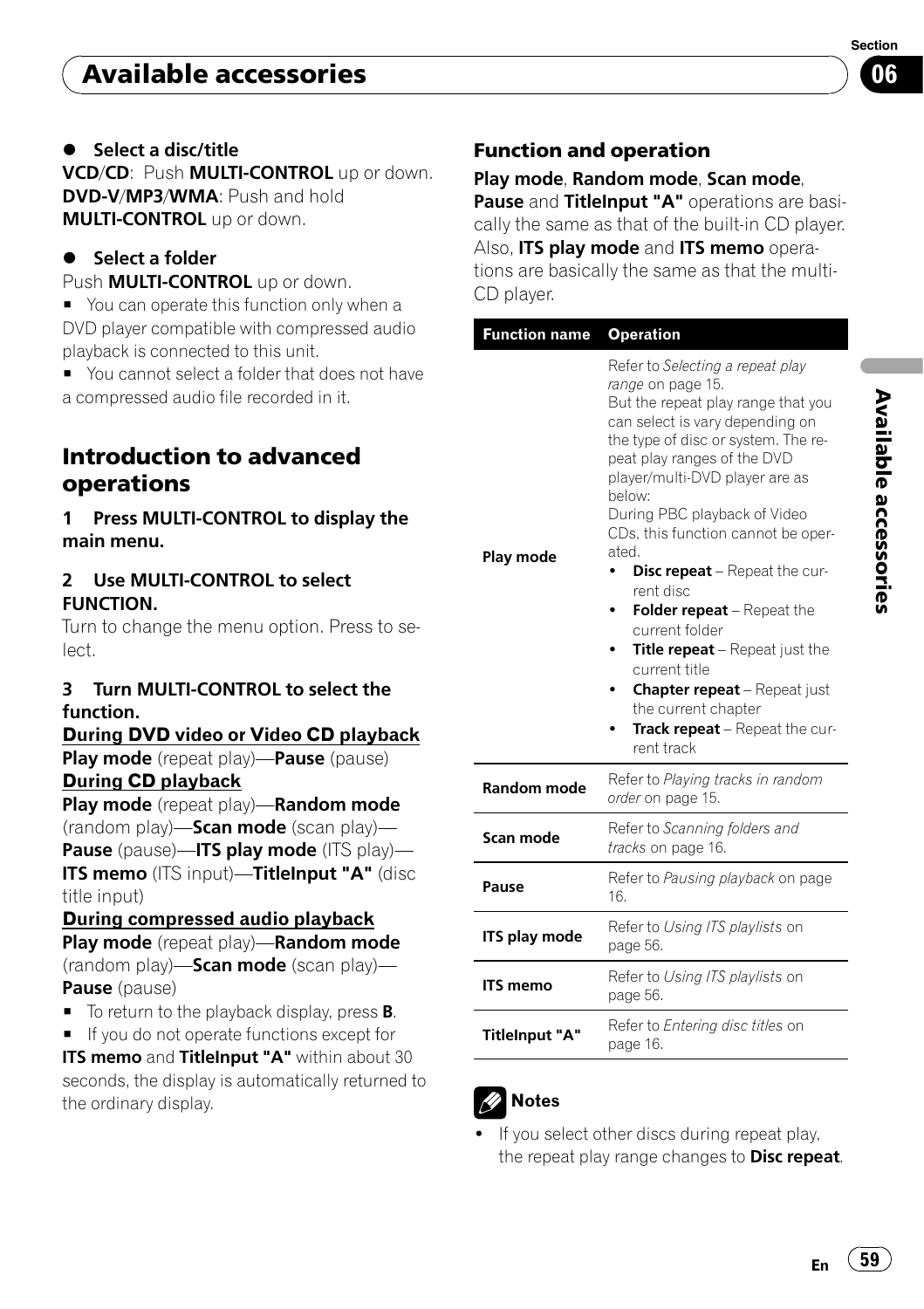<span id="page-59-0"></span>Available accessories

- When playing back Video CD or CD, if you perform track search or fast forward/reverse during Track repeat, the repeat play range changes to **Disc repeat**.
- ! When playing back compressed audio, if you select another folder during repeat play, the repeat play range changes to **Disc repeat**.
- ! When playing back compressed audio, if you perform track search or fast forward/reverse during Track repeat, the repeat play range changes to Folder repeat.
- ! Multi-DVD player that has ITS functions and disc title functions can also be connected to this unit. In this case, ITS plav mode. **ITS memo** and disc title input can be controlled.
- The ITS function of a DVD player differs slightly from ITS playback with a multi-CD player. With multi-DVD player, ITS playback applies only to the CD playing. For details, refer to [Using ITS playlists](#page-55-0) on page 56.

# TV tuner

## Basic Operations

You can use this unit to control a TV tuner, which is sold separately.

For details concerning operation, refer to the TV tuner's operation manual. This section provides information on TV operations with this unit, which differs from that described in the TV tuner's operation manual.

![](_page_59_Picture_11.jpeg)

- 1 Band indicator
- 2 Preset number indicator
- 3 Voltage indicator Shows the battery voltage.
- The level displayed on the voltage indicator may differ from the actual voltage level.
- 4 Channel indicator

## Select a band

Press B.

#### Select a channel (step by step) Push **MULTI-CONTROL** left or right.

#### **Seek tuning**

Push and hold **MULTI-CONTROL** left or right, and then release.

# **Notes**

- Band can be selected from TV-1 or TV-2.
- You can cancel seek tuning by pushing MULTI-CONTROL left or right.
- While pushing and holding **MULTI-CONTROL** left or right, you can skip stations. Seek tuning starts as soon as you release MULTI-CONTROL.

## Storing and recalling broadcast stations

You can easily store up to 12 broadcast stations for later recall.

• 12 stations for each band can be stored in memory.

#### 1 Use MULTI-CONTROL to store the selected station in memory.

Turn to change the preset number. Press and hold to store.

#### 2 Use MULTI-CONTROL to select the desired station.

Turn to change the station. Press to select.

■ You can also change the station by pushing **MULTI-CONTROL** up or down.

 $\blacksquare$  If you do not operate the list within about 30 seconds, the display automatically returns to the ordinary display.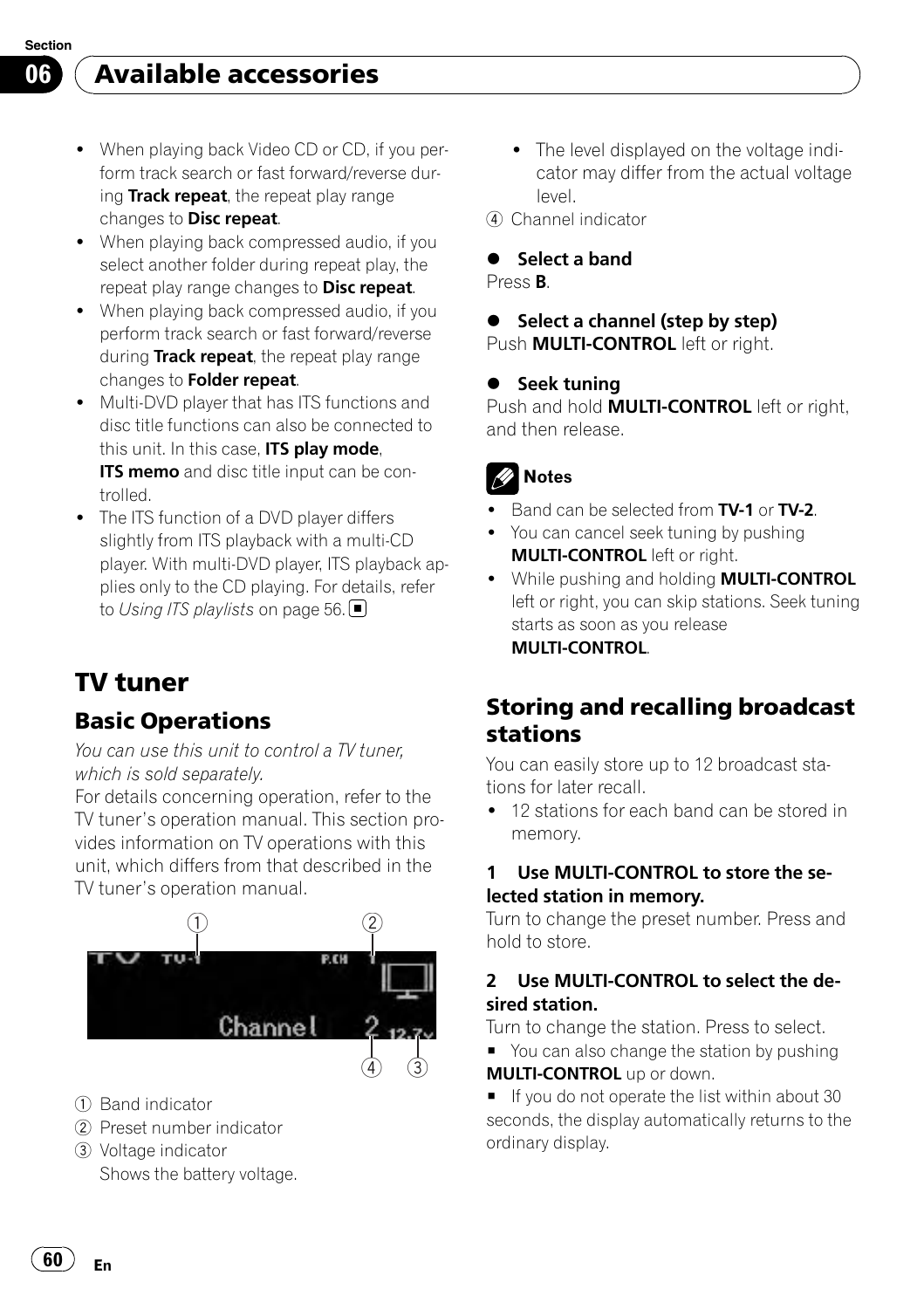<span id="page-60-0"></span>■ You can also recall stations assigned to preset tuning numbers by pushing **MULTI-CONTROL** up or down during the channel display.

## Storing the strongest broadcast stations sequentially

1 Press MULTI-CONTROL to display the main menu.

2 Use MULTI-CONTROL and select FUNCTION to display BSSM.

3 Press MULTI-CONTROL to turn BSSM on.

Searching begins to flash. While Searching is flashing, the 12 strongest broadcast stations are stored in order from the lowest channel up. When finished, the preset channel list appears.

 $\blacksquare$  To cancel the storage process, press MULTI-CONTROL again.

### 4 Use MULTI-CONTROL to select the desired station.

Turn to change the station. Press to select.

■ You can also change the station by pushing MULTI-CONTROL up or down.

 $\blacksquare$  To return to the ordinary display, press **B**.

 $\blacksquare$  If you do not operate the list within about 30 seconds, the display automatically returns to the ordinary display.  $\Box$ 

![](_page_60_Picture_14.jpeg)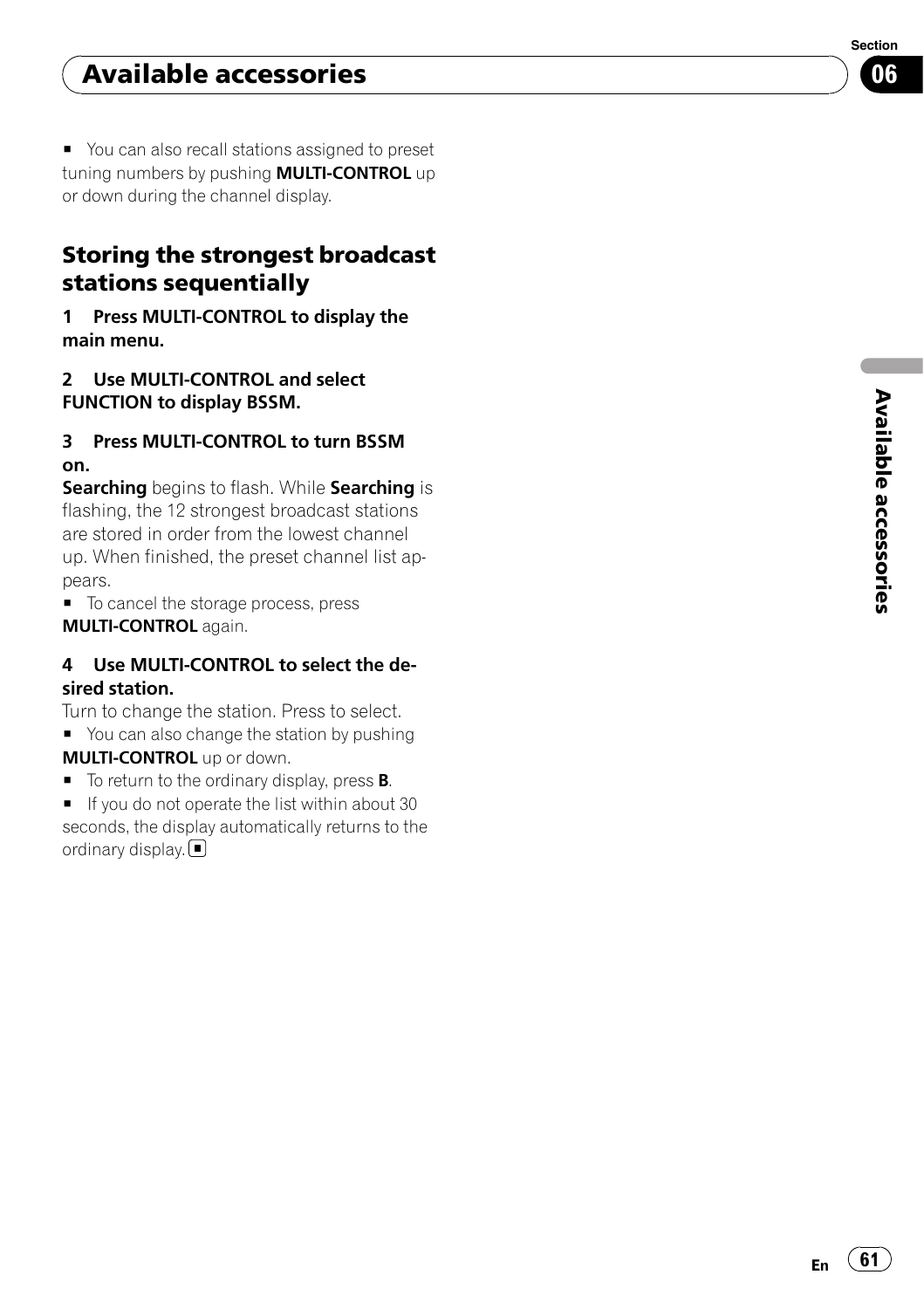## <span id="page-61-0"></span>Error messages

When you contact your dealer or your nearest Pioneer Service Center, be sure to have the error message recorded.

#### Built-in CD Player

| <b>Message</b>                                | Cause                                                                         | Action                                                                                                                |
|-----------------------------------------------|-------------------------------------------------------------------------------|-----------------------------------------------------------------------------------------------------------------------|
| <b>ERROR-11, 12,</b>                          | Dirty disc                                                                    | Clean disc.                                                                                                           |
| 17, 30                                        | Scratched disc                                                                | Replace disc.                                                                                                         |
| <b>ERROR-10, 11,</b><br>12, 15, 17, 30,<br>A0 | Flectrical or me-<br>chanical                                                 | Turn the ignition<br>switch OFF and<br>back ON, or switch<br>to a different<br>source, then back<br>to the CD player. |
| <b>ERROR-15</b>                               | The inserted disc<br>does not contain<br>any data                             | Replace disc.                                                                                                         |
| <b>ERROR-22, 23</b>                           | The CD format<br>cannot be played<br>back                                     | Replace disc.                                                                                                         |
| NO AUDIO                                      | The inserted disc<br>does not contain<br>any files that can<br>be played back | Replace disc.                                                                                                         |
| TRK SKIPPED                                   | The inserted disc<br>contains WMA<br>files that are pro-<br>tected by DRM     | Replace disc.                                                                                                         |
| <b>PROTECT</b>                                | All the files on<br>the inserted disc<br>are secured by<br>DRM                | Replace disc.                                                                                                         |

### USB storage device

| <b>Message</b>   | Cause                                                                                     | Action                                                                           |
|------------------|-------------------------------------------------------------------------------------------|----------------------------------------------------------------------------------|
| NO AUDIO         | No songs                                                                                  | Transfer the audio<br>files to the external<br>storage device and<br>connect.    |
|                  | USB storage de-<br>vice with security<br>enabled is con-<br>nected                        | Follow the USB<br>storage device in-<br>structions to dis-<br>able the security. |
| <b>NO DEVICE</b> | The USB storage<br>device or iPod is<br>not connected to<br>the USB port of<br>this unit. | Connect a compa-<br>tible USB storage<br>device.                                 |

| <b>TRK SKIPPED</b>         | The connected<br>USB storage de-<br>vice contains<br>WMA files that<br>are protected by<br>Windows Med-<br>ia™ DRM 9/10 | Play an audio file<br>not protected by<br>Windows Media<br>DRM 9/10.                                                                                                                                                                      |
|----------------------------|-------------------------------------------------------------------------------------------------------------------------|-------------------------------------------------------------------------------------------------------------------------------------------------------------------------------------------------------------------------------------------|
| PROTECT                    | All the files in the<br>USB storage de-<br>vice are pro-<br>tected by<br>Windows Media<br><b>DRM 9/10</b>               | Transfer audio files<br>not protected by<br>Windows Media<br>DRM 9/10 to the<br>USB storage de-<br>vice and connect.                                                                                                                      |
| <b>NOT COMPA-</b><br>TIBLE | The USB storage<br>device connected<br>to is not sup-<br>ported by this<br>unit.                                        | Connect a USB<br>storage device that<br>is USB Mass Sto-<br>rage Class compli-<br>ant.                                                                                                                                                    |
| <b>CHECK USB</b>           | The USB connec-<br>tor or USB cable<br>is short-circuited.                                                              | Confirm that the<br>USB connector or<br>USB cable is not<br>caught in some-<br>thing or damaged.                                                                                                                                          |
|                            | The connected<br>USB storage de-<br>vice consumes<br>more than 500<br>mA (maximum<br>allowable cur-<br>rent).           | Disconnect the<br>USB storage de-<br>vice and do not<br>use it. Turn the<br>ignition switch to<br>OFF, then to ACC<br>or ON and then<br>connect the com-<br>pliant USB storage<br>device.                                                 |
| <b>ERROR-19</b>            | Communication<br>failure                                                                                                | Perform one of the<br>following opera-<br>tions.<br>–Turn the ignition<br>switch OFF and<br>back ON.<br>-Disconnect or<br>eject the USB sto-<br>rage device.<br>-Change to a dif-<br>ferent source.<br>Then, return to the<br>USB source. |
| <b>ERROR-23</b>            | USB storage de-<br>vice is not for-<br>matted with<br>FAT16 or FAT32                                                    | USB storage de-<br>vice should be for-<br>matted with FAT16<br>or FAT32.                                                                                                                                                                  |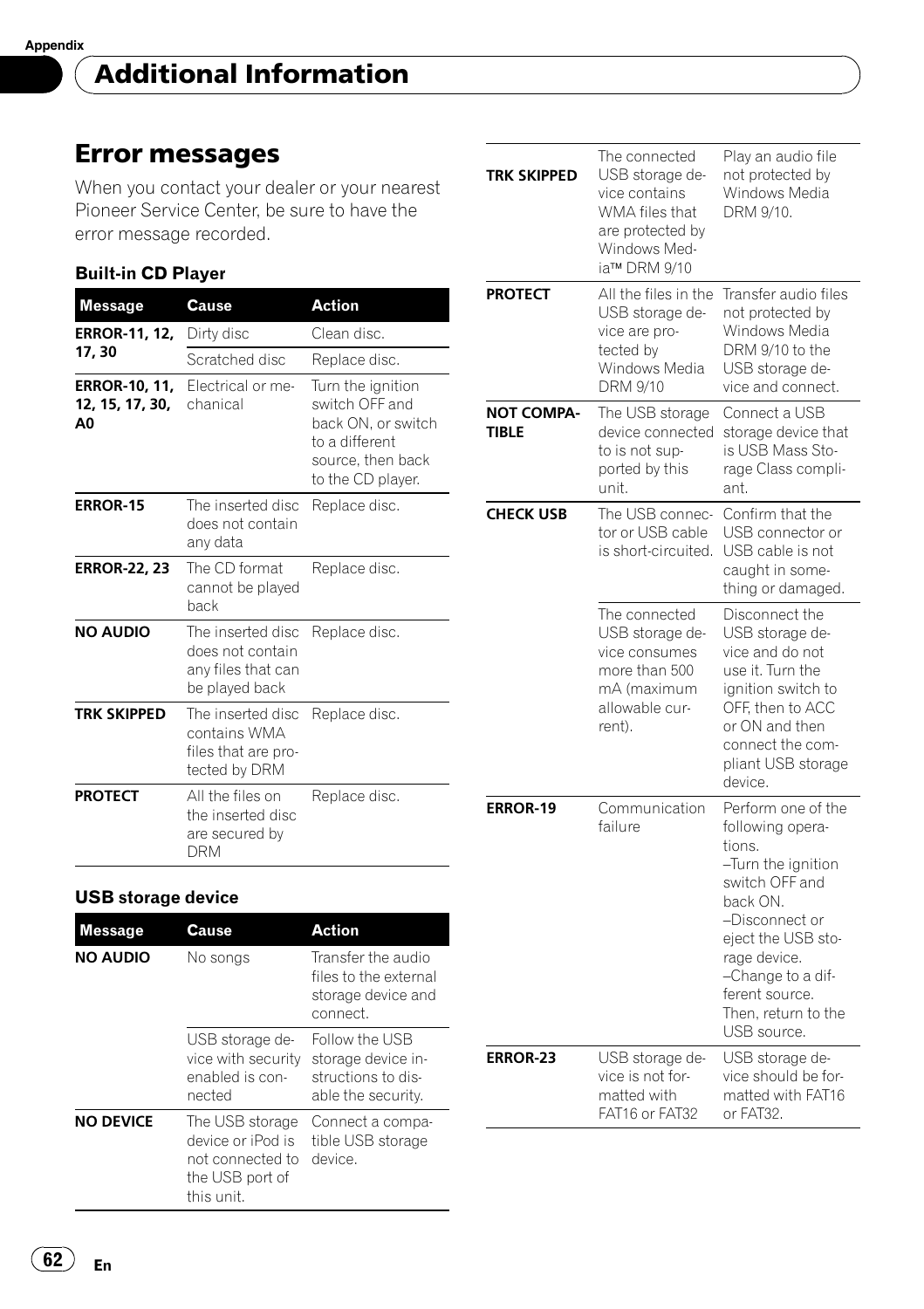<span id="page-62-0"></span>

| <b>Message</b>                      | Cause                                                                                     | Action                                                                                                                                                                                                                       |
|-------------------------------------|-------------------------------------------------------------------------------------------|------------------------------------------------------------------------------------------------------------------------------------------------------------------------------------------------------------------------------|
| <b>ERROR-19</b>                     | Communication<br>failure                                                                  | Disconnect the<br>cable from iPod.<br>Once iPod main<br>menu is displayed,<br>connect the cable<br>again.<br>Reset the iPod.                                                                                                 |
|                                     | iPod failure                                                                              | Disconnect the<br>cable from iPod.<br>Once iPod main<br>menu is displayed,<br>connect the cable<br>again.<br>Reset the iPod.                                                                                                 |
| <b>ERROR-16, 18</b>                 | Old version of<br>iPod                                                                    | Update the iPod<br>version.                                                                                                                                                                                                  |
|                                     | iPod failure                                                                              | Disconnect the<br>cable from iPod.<br>Once iPod main<br>menu is displayed,<br>connect the cable<br>again.<br>Reset the iPod.                                                                                                 |
| <b>ERROR-A1</b><br><b>CHECK USB</b> | iPod is not<br>charged but op-<br>erates correctly                                        | Check if the con-<br>nection cable for<br>iPod shorted out<br>(e.g., not caught in<br>metal objects).<br>After checking,<br>turn the ignition<br>switch OFF and<br>back ON or discon-<br>nect the iPod and<br>connect again. |
| NO SONGS                            | No songs                                                                                  | Transfer the songs<br>to iPod.                                                                                                                                                                                               |
| <b>STOP</b>                         | No songs in the<br>current list                                                           | Select a list that<br>contains the<br>songs.                                                                                                                                                                                 |
| <b>NO DEVICE</b>                    | The USB storage<br>device or iPod is<br>not connected to<br>the USB port of<br>this unit. | Connect a compa-<br>tible iPod.                                                                                                                                                                                              |
|                                     |                                                                                           | ı.                                                                                                                                                                                                                           |

# Understanding auto TA and

When correct measurement of car interior acoustic characteristics is not possible using the auto TA and EQ, an error message may appear on the display. If an error message appears, refer to the table below to see what the problem is and the suggested method of correcting the problem. After checking, try again.

EQ error messages

| <b>Message</b>                                                                                                                                                                                                                                               | Cause                                                                   | Action                                                                                                                                                                                              |
|--------------------------------------------------------------------------------------------------------------------------------------------------------------------------------------------------------------------------------------------------------------|-------------------------------------------------------------------------|-----------------------------------------------------------------------------------------------------------------------------------------------------------------------------------------------------|
| ERR:MIC check                                                                                                                                                                                                                                                | Microphone is<br>not connected.                                         | Plug the supplied<br>microphone se-<br>curely into the<br>jack.                                                                                                                                     |
| <b>ERR:High</b><br><b>Band, ERR:</b><br>Hiah-Lch.<br>ERR:High-Rch.<br><b>ERR:Mid Band.</b><br>ERR:Mid-Lch.<br>ERR:Mid-Rch.<br><b>ERR:Low</b><br><b>Band. ERR:</b><br>Low-Lch. ERR:<br>Low-Rch. ERR:<br><b>SUBWOOFER.</b><br>ERR:SW-Lch.<br><b>ERR:SW-Rch</b> | The microphone<br>cannot pick up<br>the measuring<br>tone of a speaker. | • Confirm that the<br>speakers are con-<br>nected correctly.<br>• Correct the input<br>level setting of the<br>power amp con-<br>nected to the<br>speakers.<br>• Set the micro-<br>phone correctly. |
| <b>ERR:Outside</b><br><b>Noise</b>                                                                                                                                                                                                                           | The surrounding<br>noise level is too<br>high.                          | • Stop your car in<br>a place that is as<br>quiet as possible.<br>and switch off the<br>engine, air condi-<br>tioner or heater.<br>• Set the micro-<br>phone correctly.                             |
|                                                                                                                                                                                                                                                              |                                                                         |                                                                                                                                                                                                     |

Appendix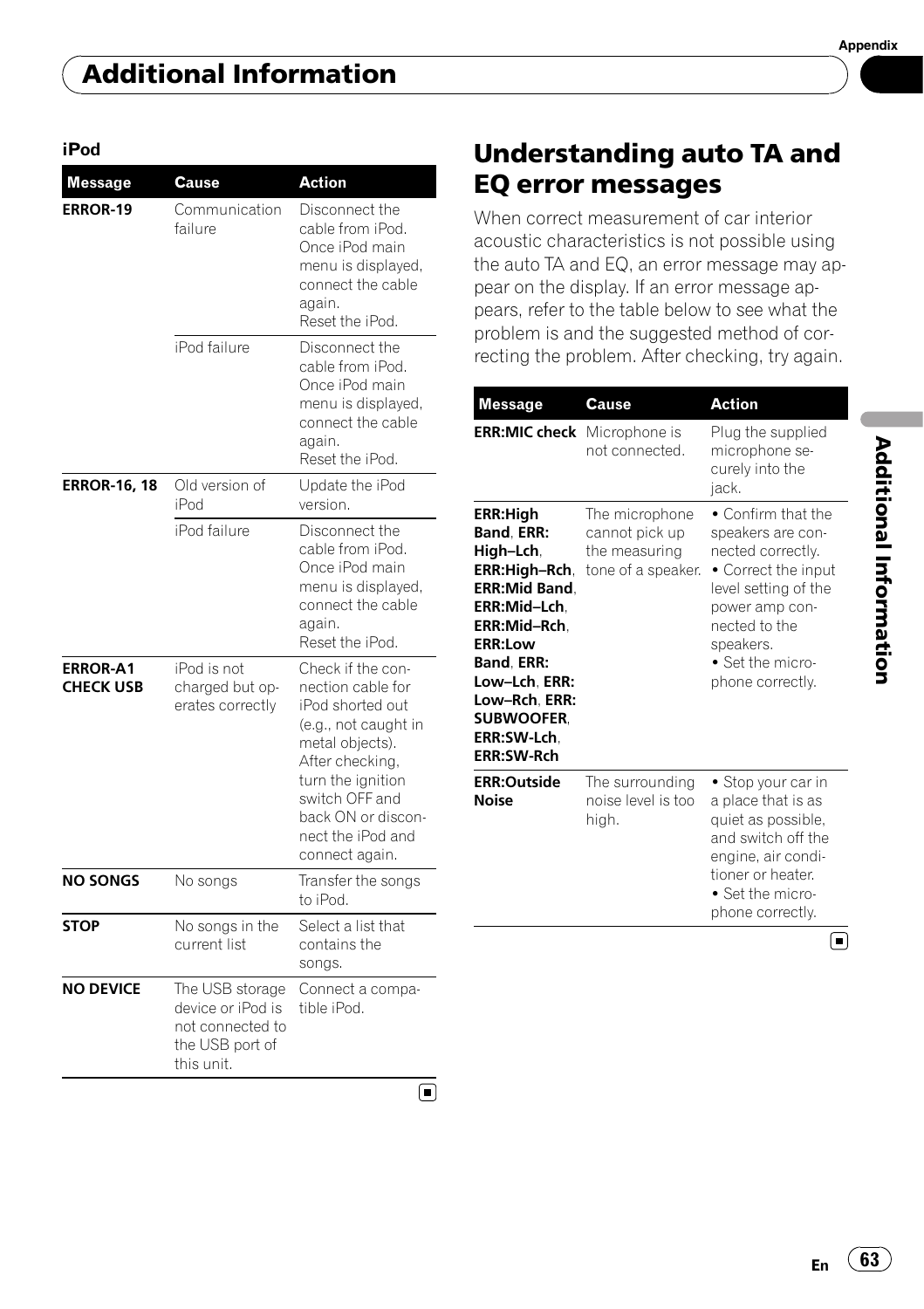# <span id="page-63-0"></span>Handling guideline of discs and player

• Use only discs featuring either of following two logos.

![](_page_63_Picture_4.jpeg)

![](_page_63_Picture_5.jpeg)

• Use only conventional, fully circular discs. Do not use shaped discs.

![](_page_63_Figure_7.jpeg)

- Use a 12-cm CD. Do not use an 8-cm disc.
- Do not insert anything other than a CD into the CD loading slot.
- ! Do not use cracked, chipped, warped, or otherwise damaged discs as they may damage the player.
- Unfinalized CD-R/CD-RW disc playback is not possible.
- ! Do not touch the recorded surface of the discs.
- Store discs in their cases when not in use.
- Avoid leaving discs in excessively hot environments including under direct sunlight.
- Do not attach labels, write on or apply chemicals to the surface of the discs.
- To clean a CD, wipe the disc with a soft cloth outward from the center.
- ! Condensation may temporarily impair the player's performance. Leave it to adjust to the warmer temperature for about one hour. Also, wipe any dump discs with a soft cloth.
- Playback of discs may not be possible because of disc characteristics, disc format, recorded application, playback environment, storage conditions, and so on.
- Text information may not be correctly displayed depending on the recorded environment.
- Road shocks may interrupt disc playback.
- Read the precautions for discs before using them.  $\Box$

# DualDiscs

- . DualDiscs are two-sided discs that have a recordable CD for audio on one side and a recordable DVD for video on the other.
- Since the CD side of DualDiscs is not physically compatible with the general CD standard, it may not be possible to play the CD side with this unit.
- Frequent loading and ejecting of a Dual-Disc may result in scratches on the disc. Serious scratches can lead to playback problems on this unit. In some cases, a Dual-Disc may become stuck in the disc loading slot and will not eject. To prevent this, we recommend you refrain from using Dual-Disc with this unit.
- ! Please refer to the information from the disc manufacturer for more detailed information about DualDiscs. ■

# Handling guideline of USB storage device and this unit

- This unit can play back files in the USB portable audio player/USB memory that is USB Mass Storage Class.
- ! Optimum performance of this unit may not be obtained depending on the connected USB storage device.
- Do not leave the USB storage device in any place with high temperatures.
- Depending on the kind of USB storage device you use, this unit may not recognize the storage device or file may not be played back properly.
- Operations may vary depending on the kind of a USB storage device.

64) <sub>En</sub>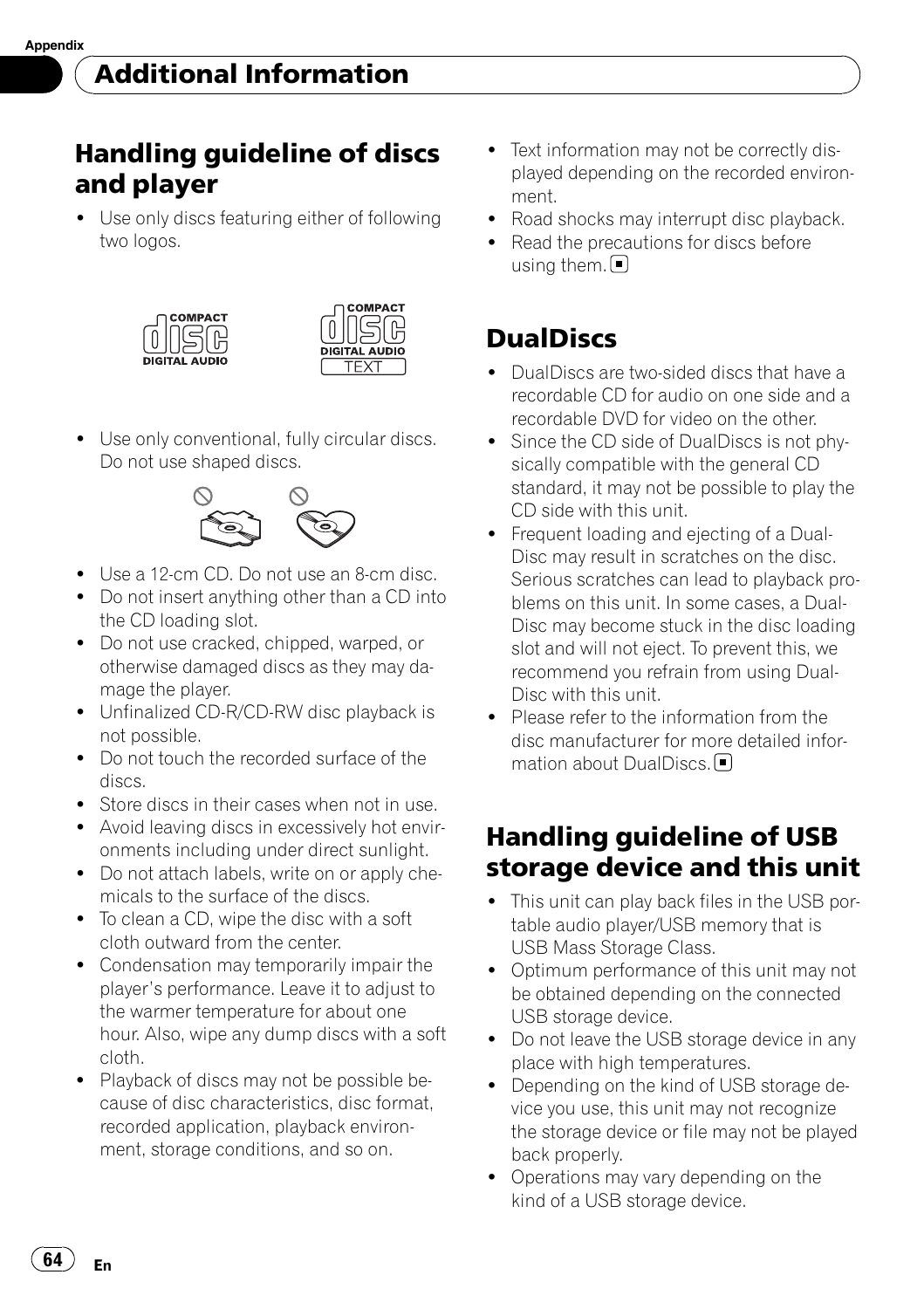- <span id="page-64-0"></span>• You cannot connect a USB storage device to this unit via a USB hub.
- Do not plug anything other than the USB storage device into the USB port.
- Firmly secure the USB storage device when driving. Do not let the USB storage device fall onto the floor, where it may become jammed under the brake or accelerator pedal.
- Partitioned USB storage device is not compatible with this unit.
- Depending on the USB storage device connected to this unit, it may generate noise in the radio.  $\blacksquare$

# Compressed audio compatibility (disc, USB)

#### WMA

- Compatible format: WMA encoded by Windows Media Player
- File extension: .wma
- ! Bit rate: 48 kbps to 320 kbps (CBR), 48 kbps to 384 kbps (VBR)
- Sampling frequency: 32 kHz to 48 kHz
- . Windows Media Audio Professional, Lossless, Voice: No

#### MP3

- File extension: .mp3
- Bit rate: 8 kbps to 320 kbps (CBR, VBR)
- Sampling frequency: 16 kHz to 48 kHz (32, 44.1, 48 kHz for emphasis)
- Compatible ID3 tag version: 1.0, 1.1, 2.2, 2.3, 2.4 (ID3 tag Version 2.x is given priority than Version 1.x.)
- M3u playlist: No
- MP3i (MP3 interactive), mp3 PRO: No

## AAC

- Compatible format: AAC encoded by iTunes
- File extension: .m4a
- Transmission rate: 16 kbps to 320 kbps (CBR)
- Sampling frequency: 11.025 kHz to 48 kHz
- Apple Lossless: No

#### WAV

- Compatible format: Linear PCM (LPCM), MS ADPCM
- File extension: way
- Quantization bits: 8 and 16 (LPCM), 4 (MS) ADPCM)
- Sampling frequency: 16 kHz to 48 kHz (LPCM), 22.05 kHz to 44.1 kHz (MS ADPCM)

## Supplemental information of compressed audio (disc, USB)

- There may be a slight delay when starting playback of audio files encoded with image data.
- File extensions must be used properly.
- Only 32 characters from the beginning can be displayed as a file name (including the extension) or a folder name.
- ! Russian text to be displayed on this unit should be encoded with the following character sets:
	- Unicode (UTF-8, UTF-16)
	- Character sets other than Unicode that are used in Windows environment and are set to Russian in the multi-language setting
- The text information of some audio files may not be correctly displayed.  $\Box$

# Compressed audio files on the disc

- ! ISO 9660 Level 1 and 2 compliant. Romeo and Joliet file systems are both compatible with this player.
- Multi-session playback is possible.
- ! Compressed audio files are not compatible with packet write data transfer.
- Regardless of the length of blank section between the songs of original recording, compressed audio discs play with a short pause between songs.

 $E_n$  (65)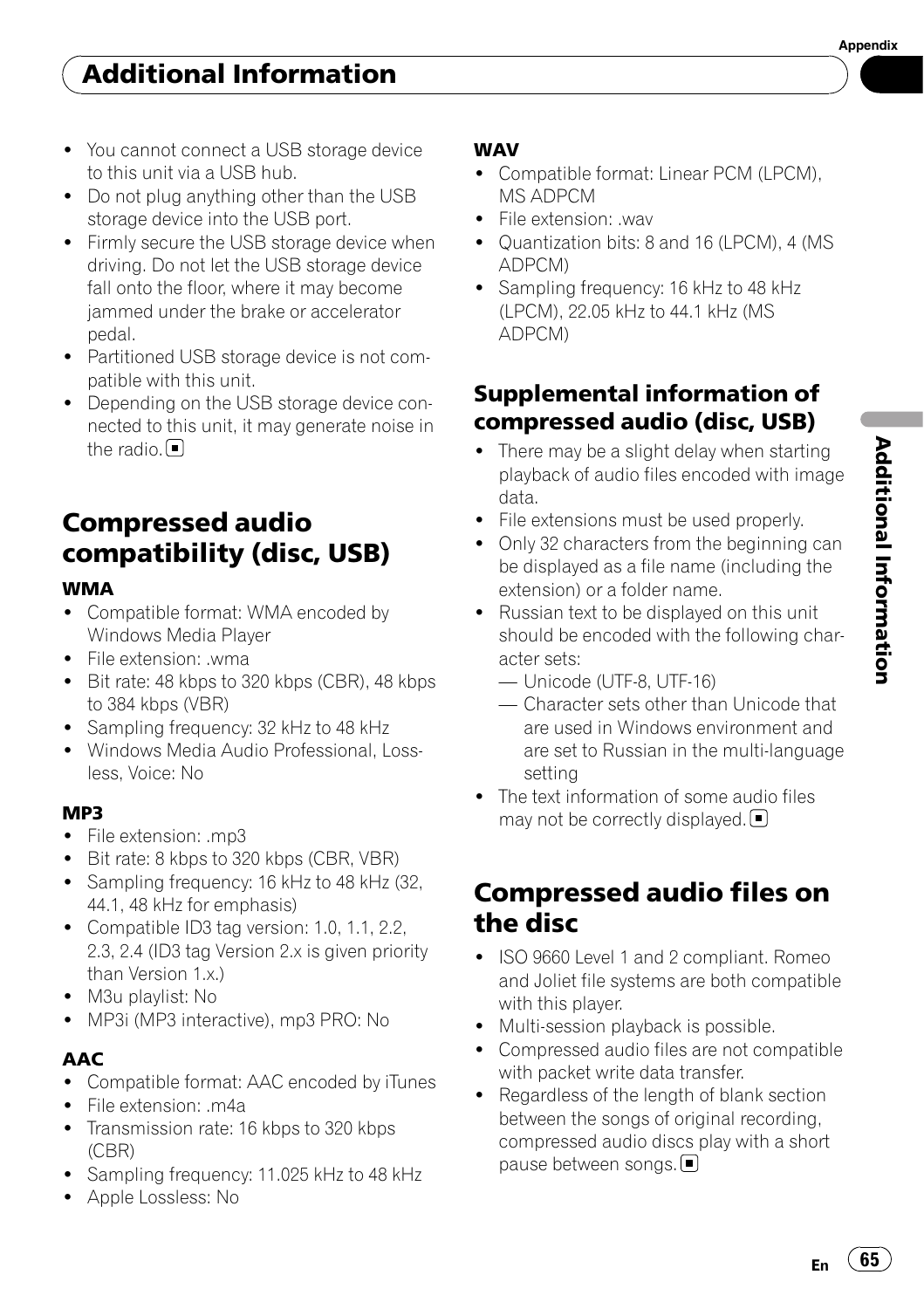# <span id="page-65-0"></span>Compressed audio files in the USB storage device

About USB storage device compatibility, refer to [Specifications](#page-68-0) on page 69.

- Copyright protected files cannot be played back.
- There may be a slight delay when starting playback of audio files on a USB storage device with numerous folder hierarchies. ■

# Example of a hierarchy and playback sequences

: Folder : Compressed audio file

![](_page_65_Figure_8.jpeg)

Level 1 Level 2 Level 3 Level 4

## The sequence of audio files on the disc

- ! This unit assigns folder numbers. The user cannot assign folder numbers.
- Folder selection sequence or other operation may be altered depending on the encoding or writing software.
- For practical use, the folder hierarchy should have as few tiers as possible.
- Up to 999 files on a disc can be played back.
- Up to 99 folders on a disc can be played back.

## The sequence of audio files on the USB storage device

For USB portable audio players, the sequence is different and depends on the player.

- 01 to 05 represent assigned folder numbers.  $(1)$  to  $(6)$  represent the playback sequence. The user cannot assign folder numbers and specify the playback sequence with this unit.
- Playback sequence is the same as recorded sequence in the USB storage device.
- . To specify the playback sequence, the following method is recommended.
	- 1 Create the file name including numbers that specify the playback sequence (e.g., 001xxx.mp3 and 099yyy.mp3).
	- 2 Put those files into a folder.
	- 3 Record the folder containing files into the USB storage device.

However, depending on the system environment, you cannot specify the playback sequence.

- Up to 15 000 files in a USB storage device can be played back.
- Up to 500 folders in a USB storage device can be played back.
- Up to eight tiers directory in a USB storage device can be played back.

# iPod

# iPod compatibility

- This unit supports only the following iPod models. Supported iPod software versions are shown below. Older versions of iPod software may not be supported.
	- iPod nano first generation (software version 1.3.1)
	- iPod nano second generation (software version 1.1.3)
	- iPod nano third generation (software version 1.1.2)
	- iPod nano fourth generation (software version 1.0.3)

66  $\angle$  En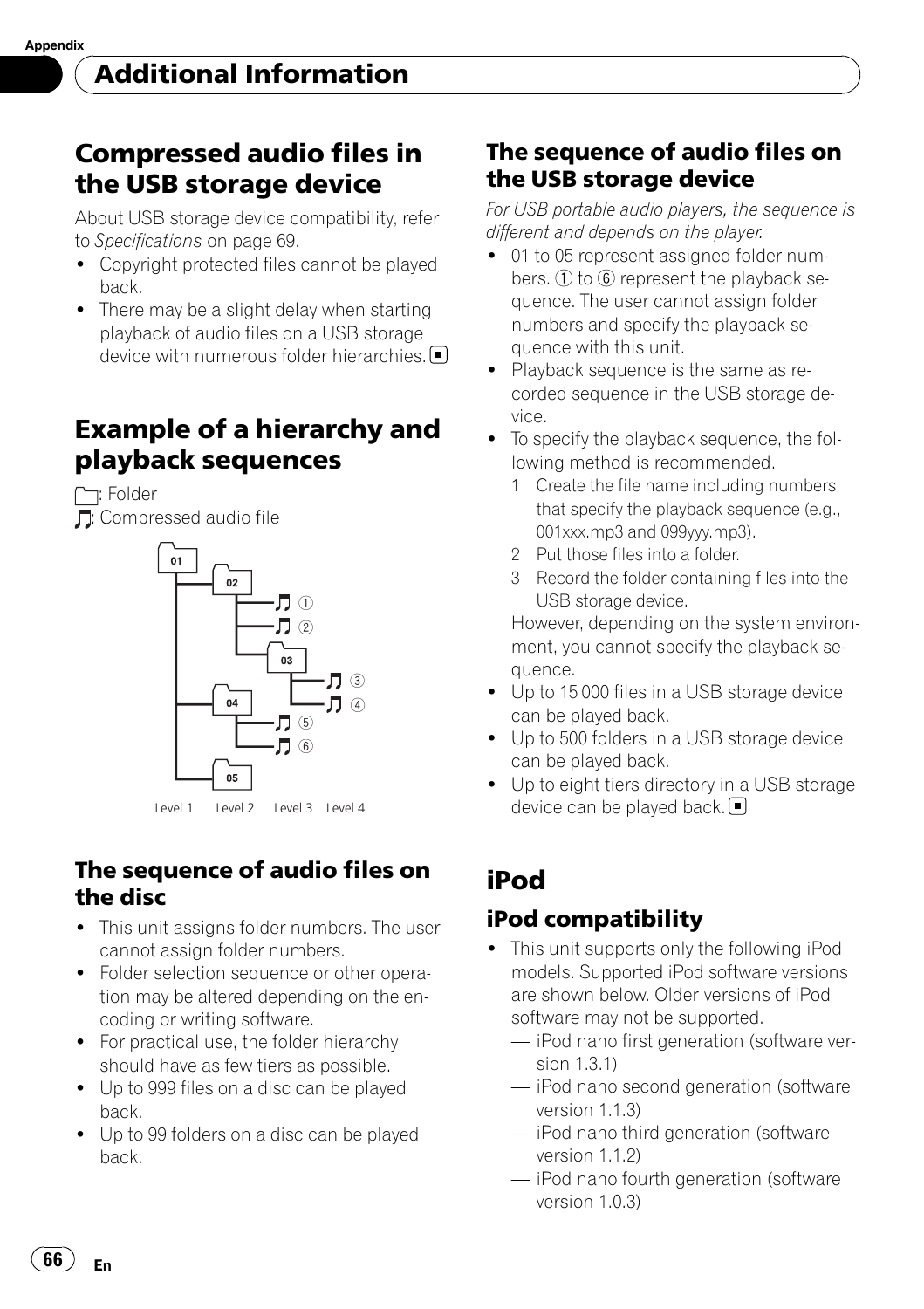- <span id="page-66-0"></span>— iPod fifth generation (software version
- iPod classic (software version 1.1.2)
- iPod touch (software version 2.0)
- iPhone (software version 2.0)

1.3.0)

- iPhone 3G (software version 2.0)
- Depending on the generation or version of the iPod, some functions can not be operated.
- Operations may vary depending on the software version of iPod.
- When using an iPod, iPod Dock Connector to USB Cable is required.
- ! Pioneer CD-IU50 interface cable is also available. For details, consult your dealer.
- This unit can control previous generations iPod models with a Pioneer iPod adapter  $(e.a. CD-IB100\text{I})$ .

For details concerning operation with the iPod adapter, refer to [Playing songs on iPod](#page-42-0) [on page 43.](#page-42-0)

## About handling the iPod

- Do not leave the iPod in direct sunlight for extended amounts of time. Extended exposure to direct sunlight can result in iPod malfunction due to the resulting high temperature.
- Do not leave the iPod in a high temperature.
- Connect directly the dock connector cable to the iPod so that this unit works properly.
- ! Firmly secure the iPod when driving. Do not let the iPod fall onto the floor, where it may become jammed under the brake or accelerator pedal.
- For details, refer to the iPod's manuals.

## About iPod settings

- You cannot operate the iPod Equalizer on Pioneer products. We recommend that you set the iPod Equalizer to off, before connecting to this unit.
- ! You cannot set Repeat to off on the iPod when using this unit. Even if you set Repeat

to off on the iPod, Repeat is automatically changed to All when connecting the iPod to this unit.<sup>1</sup>

# Copyright and trademark notice

**WMA** 

![](_page_66_Picture_25.jpeg)

Windows Media and the Windows logo are trademarks or registered trademarks of Microsoft Corporation in the United States and/or other countries.

This product includes technology owned by Microsoft Corporation and cannot be used or distributed without a license from Microsoft Licensing, Inc.

#### MP3

Supply of this product only conveys a license for private, non-commercial use and does not convey a license nor imply any right to use this product in any commercial (i.e. revenuegenerating) real time broadcasting (terrestrial, satellite, cable and/or any other media), broadcasting/streaming via internet, intranets and/ or other networks or in other electronic content distribution systems, such as pay-audio or audio-on-demand applications. An independent license for such use is required. For details, please visit

http://www.mp3licensing.com.

#### iTunes

Apple and iTunes are trademarks of Apple Inc., registered in the U.S. and other countries.

 $E_n$  (67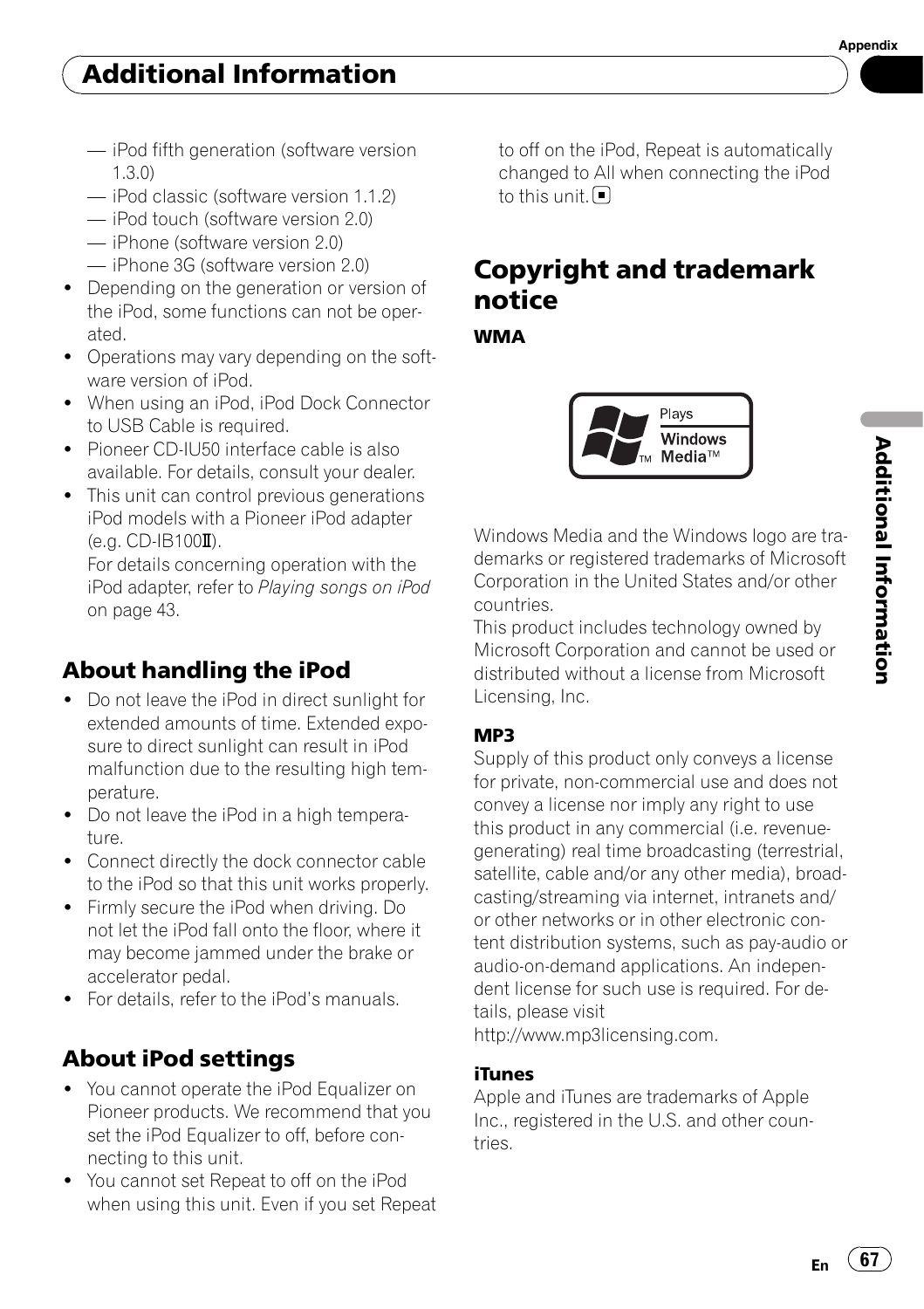# Additional Information

#### iPod

![](_page_67_Picture_3.jpeg)

iPod is a trademark of Apple Inc., registered in the U.S. and other countries.

"Made for iPod" means that an electronic accessory has been designed to connect specifically to iPod and has been certified by the developer to meet Apple performance standards.

Apple is not responsible for the operation of this device or its compliance with safety and regulatory standards.

#### iPhone

![](_page_67_Picture_8.jpeg)

iPhone is a trademark of Apple Inc.

"Works with iPhone" means that an electronic accessory has been designed to connect specifically to iPhone and has been certified by the developer to meet Apple performance standards.

Apple is not responsible for the operation of this device or its compliance with safety and regulatory standards.

68  $\angle$  En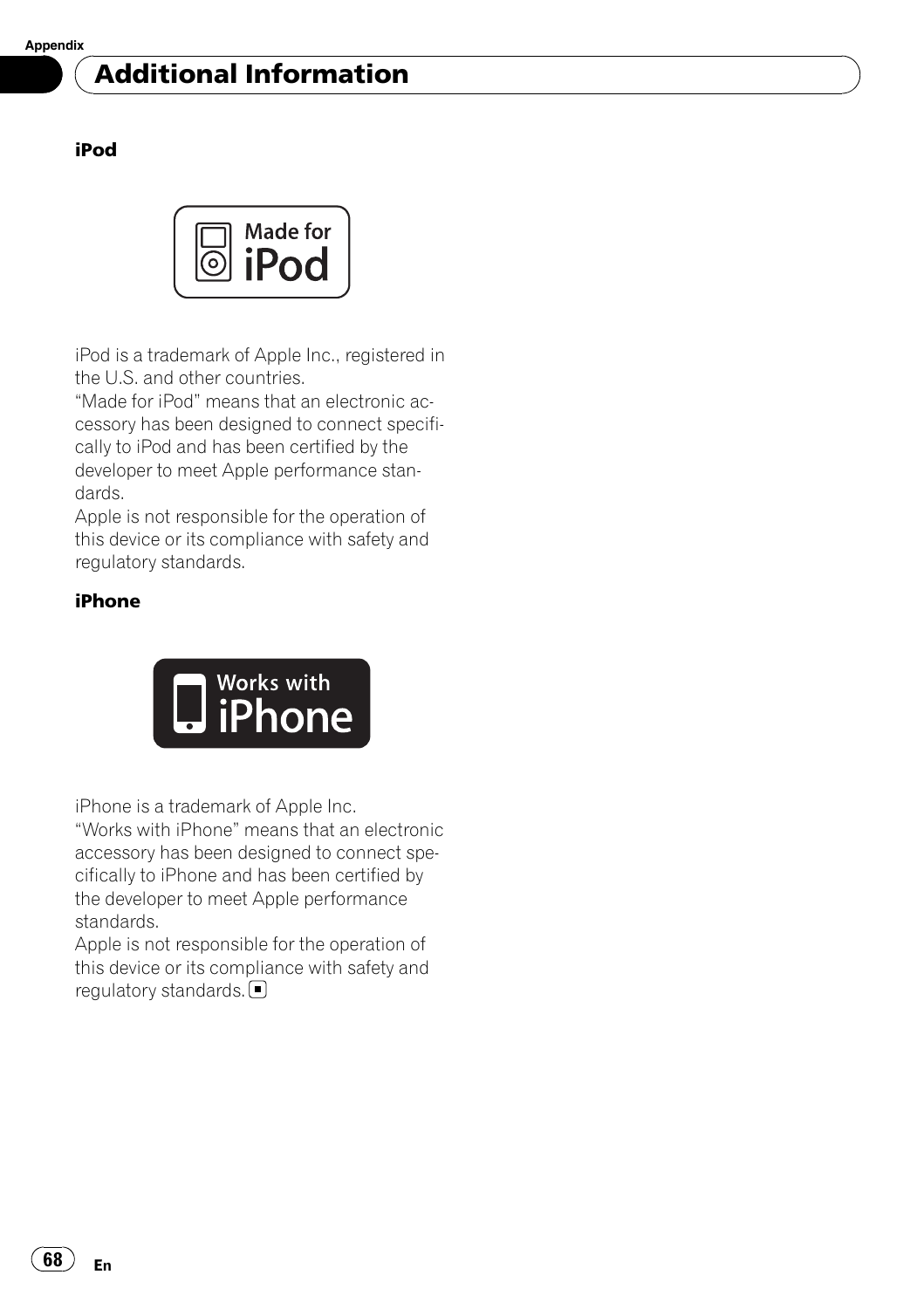# <span id="page-68-0"></span>Additional Information

# Specifications

## General

|     | Rated power source  14.4 V DC         |                              |
|-----|---------------------------------------|------------------------------|
|     |                                       | (allowable voltage range:    |
|     |                                       | 12.0 V to 14.4 V DC)         |
|     | Grounding system  Negative type       |                              |
|     | Max. current consumption              |                              |
|     |                                       |                              |
|     | Dimensions ( $W \times H \times D$ ): |                              |
| DIN |                                       |                              |
|     |                                       |                              |
|     |                                       | mm                           |
|     |                                       |                              |
| D   |                                       |                              |
|     |                                       |                              |
|     |                                       | mm                           |
|     |                                       | Nose  170 mm × 45 mm × 18 mm |
|     |                                       |                              |
|     |                                       |                              |

# Audio/DSP

| Preout max output level  5.0 V                    |                                        |
|---------------------------------------------------|----------------------------------------|
| Loudness contour  +10 dB (100 Hz), +6.5 dB        |                                        |
|                                                   | (10 kHz) (volume: -30 dB)              |
| Equalizer (Left/Right independent 31-Band Graphic |                                        |
| Equalizer):                                       |                                        |
|                                                   | Frequency  20/25/31.5/40/50/63/80/100/ |
|                                                   | 125/160/200/250/315/400/               |
|                                                   | 500/630/800/1k/1.25k/1.6k/             |
|                                                   | 2k/2.5k/3.15k/4k/5k/6.3k/8k/           |
|                                                   | 10k/12.5k/16k/20k Hz                   |
| Equalization range $\pm$ 12 dB (0.5 dB step)      |                                        |
|                                                   |                                        |
|                                                   | step), 0 inch to 155.392 inch          |
|                                                   | (0.3035 inch/step)                     |
| Network (Left/Right independent):                 |                                        |
| High:                                             |                                        |
| LPF                                               |                                        |

|                       | Frequency  5k/6.3k/8k/10k/12.5k/16k/20k |
|-----------------------|-----------------------------------------|
|                       | Нz                                      |
|                       | Slope  PASS, -6/-12/-18/-24/-30/        |
|                       | $-36$ dB/oct                            |
|                       |                                         |
|                       | step)                                   |
| Phase  Normal/Reverse |                                         |
| HPF                   |                                         |
|                       | Frequency  800/1k/1.25k/1.6k/2k/2.5k/   |
|                       | 3.15k/4k/5k/6.3k/8k/10k/                |
|                       | 12.5k/16k Hz                            |
|                       | Slope  -6/-12/-18/-24/-30/-36 dB/       |
|                       | oct                                     |
|                       |                                         |
|                       | step)                                   |
| Phase  Normal/Reverse |                                         |
|                       |                                         |

#### Mid:

HPF/LPF

|      |                       | Frequency (LPF)  25/31.5/40/50/63/80/100/125/<br>160/200/250/315/400/500/<br>630/800/1k/1.25k/1.6k/2k/<br>2.5k/3.15k/4k/5k/6.3k/8k/<br>10k/12.5k/16k/20k Hz |
|------|-----------------------|-------------------------------------------------------------------------------------------------------------------------------------------------------------|
|      | Frequency (HPF)       |                                                                                                                                                             |
|      |                       | 125/160/200/250/315/400/<br>500/630/800/1k/1.25k/1.6k/<br>2k/2.5k/3.15k/4k/5k/6.3k/8k/<br>10k/12.5k/16k Hz                                                  |
|      |                       | Slope (LPF)  PASS, -6/-12/-18/-24/-30/<br>$-36$ dB/oct                                                                                                      |
|      |                       | Slope (HPF)  PASS, -6/-12/-18/-24/-30/<br>$-36$ dB/oct                                                                                                      |
|      |                       | step)                                                                                                                                                       |
| Low: | Phase  Normal/Reverse |                                                                                                                                                             |
|      | HPF/LPF               |                                                                                                                                                             |
|      |                       | Frequency (LPF)  25/31.5/40/50/63/80/100/125/<br>160/200/250/315/400/500/<br>630/800/1k/1.25k/1.6k/2k/<br>2.5k/3.15k/4k/5k/6.3k/8k/<br>10k/12.5k/16k/20k Hz |
|      | Frequency (HPF)       |                                                                                                                                                             |
|      |                       | 125/160/200/250/315/400/<br>500/630/800/1k/1.25k/1.6k/<br>2k/2.5k/3.15k/4k/5k/6.3k/8k/<br>10k/12.5k/16k Hz                                                  |
|      |                       | Slope (LPF)  PASS, -6/-12/-18/-24/-30/<br>$-36$ dB/oct                                                                                                      |
|      |                       | Slope (HPF)  PASS, -6/-12/-18/-24/-30/<br>$-36$ dB/oct                                                                                                      |
|      |                       | Gain  +6 dB to -24 dB/Mute (1<br>$dB$ step)                                                                                                                 |
| SW:  | Phase  Normal/Reverse |                                                                                                                                                             |
|      | HPF/LPF               |                                                                                                                                                             |
|      |                       | Frequency (LPF)  25/31.5/40/50/63/80/100/125/<br>160/200/250/315/400/500/<br>630/800/1k/1.25k/1.6k/2k/                                                      |
|      | Frequency (HPF)       | 2.5k/3.15k/4k/5k/6.3k/8k/<br>10k/12.5k/16k/20k Hz                                                                                                           |
|      |                       | 125/160/200/250/315/400/<br>500/630/800/1k/1.25k/1.6k/<br>2k/2.5k/3.15k/4k/5k/6.3k/8k/<br>10k/12.5k/16k Hz                                                  |

 $\overline{\phantom{a}}$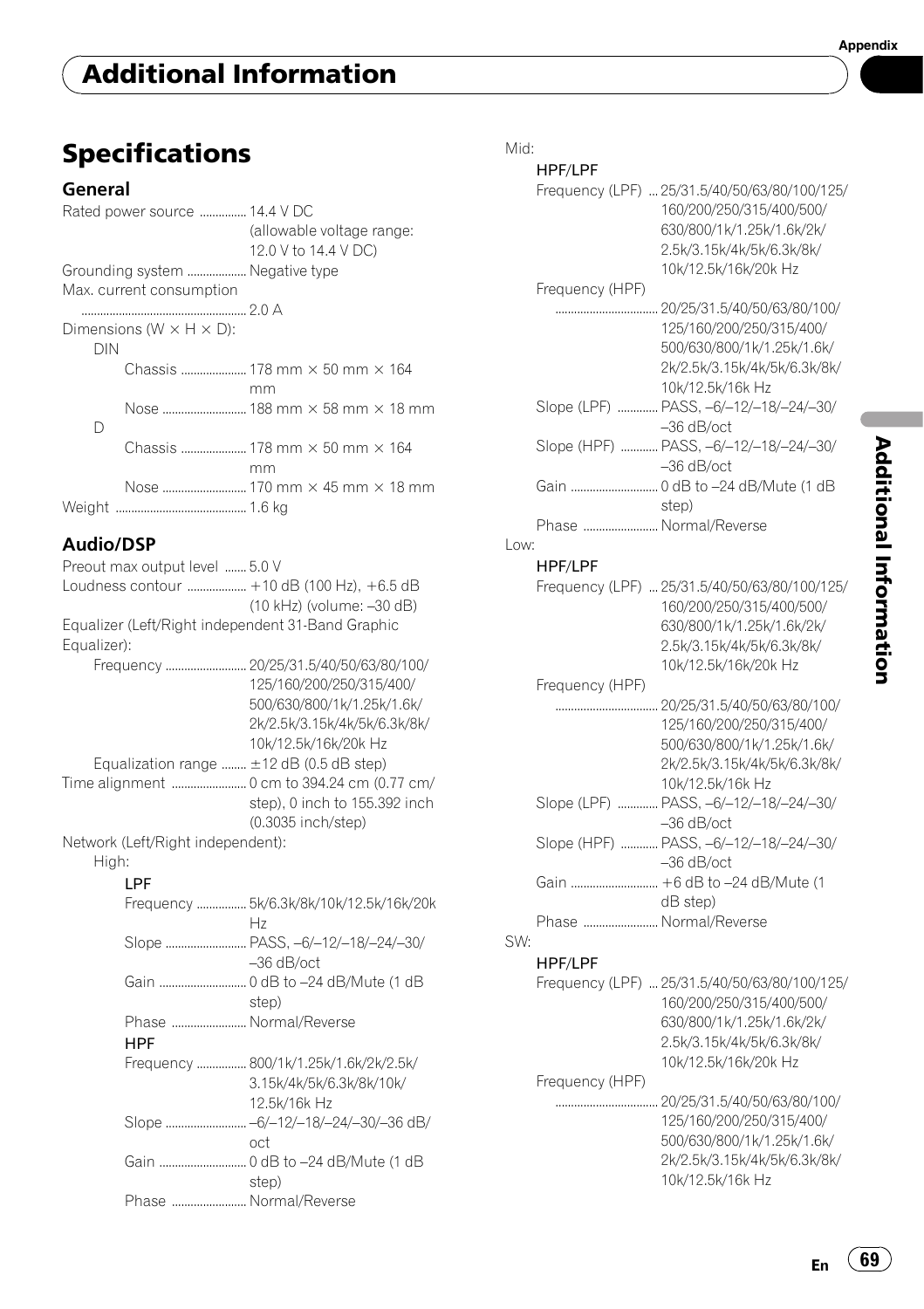# Additional Information

|                       | Slope (LPF)  PASS, -6/-12/-18/-24/-30/ |
|-----------------------|----------------------------------------|
|                       | $-36$ dB/oct                           |
|                       | Slope (HPF)  PASS, -6/-12/-18/-24/-30/ |
|                       | $-36$ dB/oct                           |
|                       |                                        |
|                       | dB step)                               |
| Phase  Normal/Reverse |                                        |
|                       |                                        |

## CD player

| Usable discs  Compact disc                          |                        |
|-----------------------------------------------------|------------------------|
| Signal-to-noise ratio  115 dB (1 kHz) (IEC-A net-   | work)                  |
| Number of channels  2 (stereo)                      |                        |
| MP3 decoding format  MPEG-1 & 2 Audio Layer 3       |                        |
| WMA decoding format  Ver. 7, 7.1, 8, 9, 10, 11 (2ch |                        |
|                                                     | audio)                 |
|                                                     | (Windows Media Player) |
| AAC decoding format  MPEG-4 AAC (iTunes en-         |                        |
|                                                     | coded only) (.m4a)     |
|                                                     | (Ver. 7.7 and earlier) |
| WAV signal format  Linear PCM & MS ADPCM            |                        |
|                                                     | (Non-compressed)       |
|                                                     |                        |

#### USB

| USB standard specification                          |                        |
|-----------------------------------------------------|------------------------|
|                                                     |                        |
| Maximum current supply  500 mA                      |                        |
| Minimum memory capacity                             |                        |
|                                                     |                        |
|                                                     |                        |
| File system  FAT16, FAT32                           |                        |
| MP3 decoding format  MPEG-1 & 2 Audio Layer 3       |                        |
| WMA decoding format  Ver. 7, 7.1, 8, 9, 10, 11 (2ch | audio)                 |
|                                                     | (Windows Media Player) |
| AAC decoding format  MPEG-4 AAC (iTunes en-         | coded only) (.m4a)     |
|                                                     | (Ver. 7.7 and earlier) |
| WAV signal format  Linear PCM & MS ADPCM            | (Non-compressed)       |
|                                                     |                        |

#### FM tuner

| Frequency range  87.5 MHz to 108.0 MHz       |             |
|----------------------------------------------|-------------|
|                                              |             |
|                                              | S/N: 30 dB) |
| Signal-to-noise ratio  72 dB (IEC-A network) |             |

#### AM tuner

|                                              | 530 kHz to 1640 kHz (10 |
|----------------------------------------------|-------------------------|
|                                              | kHz                     |
|                                              |                         |
| Signal-to-noise ratio  62 dB (IEC-A network) |                         |

#### Infrared remote control

Wavelength ................................. 940 nm ±50 nm Output ........................................... typ; 12 mw/sr per Infrared LED

![](_page_69_Picture_13.jpeg)

Specifications and the design are subject to modifications without notice due to improvements.<sup>■</sup>